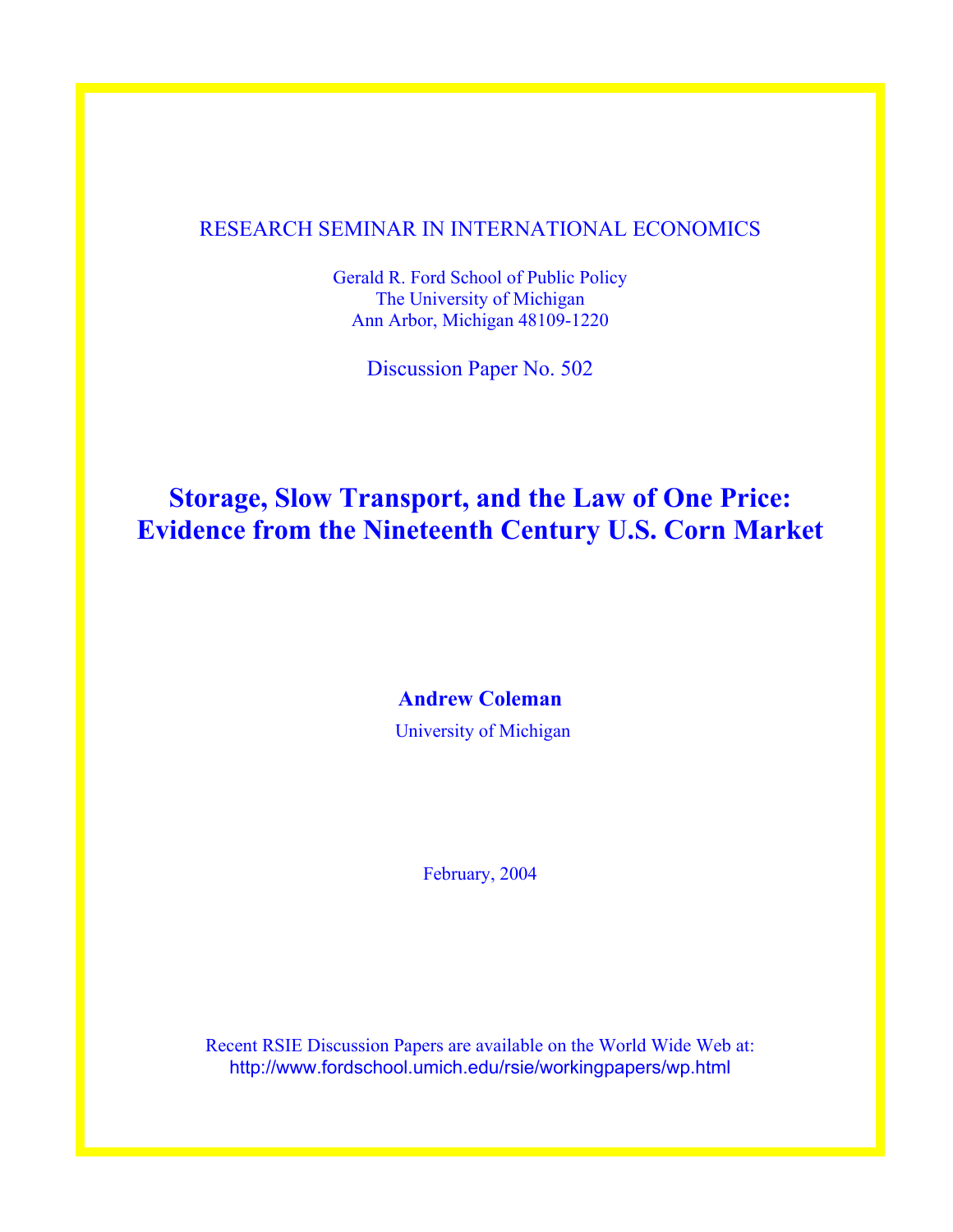# Storage, slow transport, and the law of one price: evidence from the nineteenth century U.S. corn market.

Andrew Coleman\*

February 2004

#### **Abstract**

This paper develops a rational expectations model of physical arbitrage incorporating storage and trade to explain how markets are integrated when trade is costly and non-instantaneous. The paper finds a striking empirical verification of the model from an analysis of the late nineteenth century corn markets in Chicago and New York. The dataset is particularly high quality and includes weekly data on spot and future prices, storage quantities and the cost of three modes of transport for a fourteen year period. In keeping with the model, it is shown that the New York spot price frequently exceeded both the New York futures price and the Chicago spot price plus the transport cost by several percent when inventories in New York were low, but not when they were high. The paper also derives a supply of storage curve for New York corn and argues it can be explained as the outcome of rational arbitrage when transport is slow.

\*Department of Economics, University of Michigan. [coldman@umich.edu](mailto:coldman@umich.edu)

The model in the paper was formulated as part of my thesis at Princeton University, and I am grateful to Professors Angus Deaton, Kenneth Rogoff and especially Chris Paxson for helpful comments and suggestions. An early version of the paper was circulated under the title "Storage, Arbitrage, and the Law of One Price" and benefited from comments by participants at seminars at Boston University, UCLA, the Kennedy School, the University of Michigan, the University of Otago and Princeton University. The data was collected subsequently, and I would like to thank Ed Knotek for usefully assisting in this task. I would also like to thank Stephen Salant, Linda Tesar and Jeffrey Williams for insightful comments on the full draft.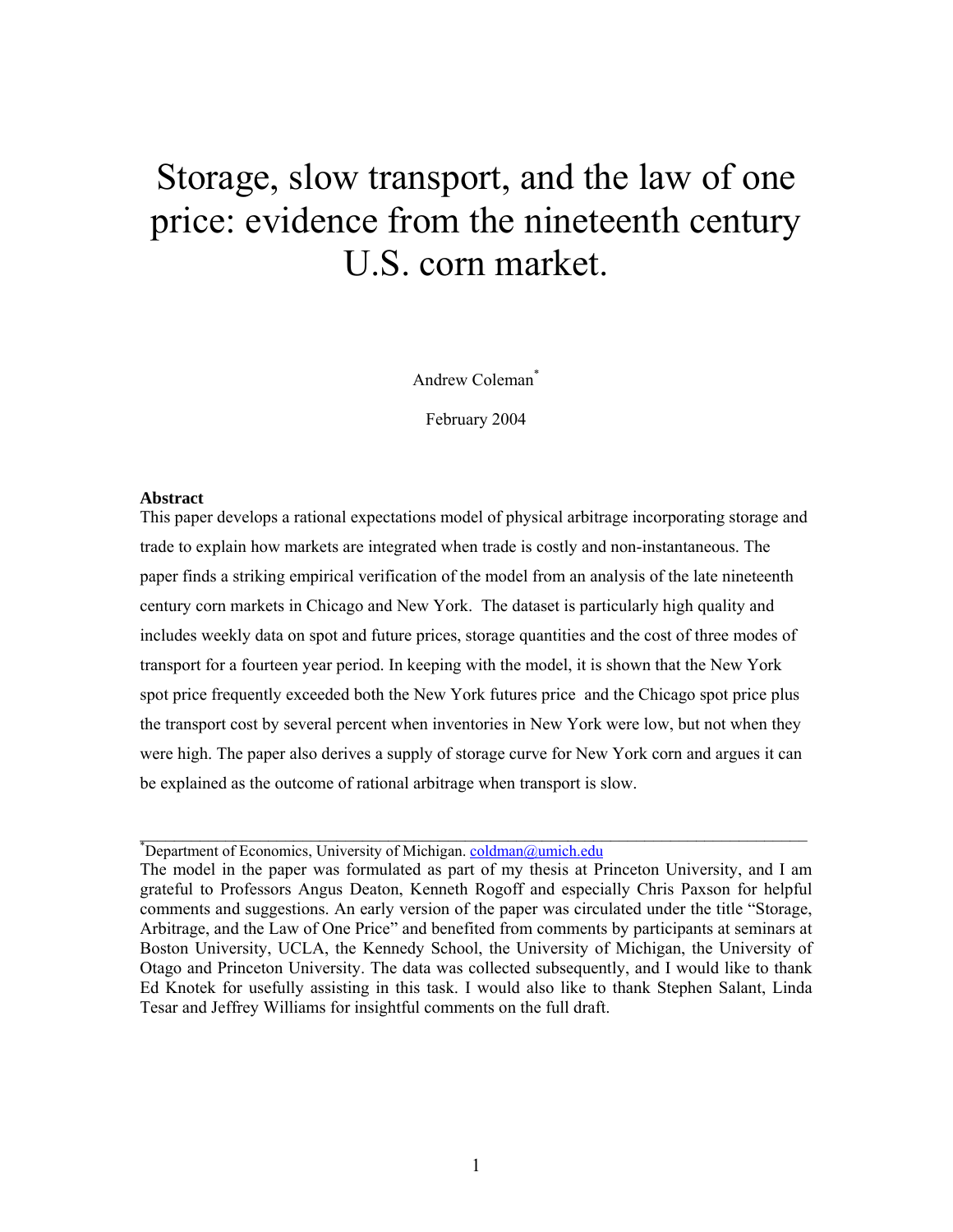# 1. Introduction

In the late nineteenth century, complex marketing infrastructures were developed in Chicago and New York to facilitate the export of grain from the Great Plains to Europe. Each year, millions of bushels of corn were sent to Chicago for sale to shipping agents, who transported the grain to New York, where it was resold, transferred to elevators, and then shipped to European markets. Both cities had elaborate facilities for receiving, storing, and forwarding grain, and financial exchanges that offered an array of liquid spot and futures markets. In such a setting it would be imagined that prices always obeyed the law of one price, i.e. that the price of corn in New York was always equal to the price of corn in Chicago plus the cost of shipping. However, this was not the case. Although the law of one price held most of the time, on numerous occasions approximately ten percent of the weeks in the period under analysis — the New York spot price spiked upwards and reached a level considerably higher than the Chicago price plus the transport cost. On these occasions, the spot price also exceeded the price for delivery in New York the following month, typically by the same amount<sup>[1](#page-2-0)</sup>. These price spikes were temporary and almost always occurred when New York inventories of corn were extremely low. Although infrequent, the fact that these spikes occurred throughout the period in one of the world's most organised markets suggests that they were not incidental deviations from the law of one price but an essential feature of the arbitrage process.

This paper develops a simple model of price arbitrage that explains these price patterns. The model builds upon a recent series of papers that examine how prices in separate competitive markets would be determined if agents optimally used storage and transportation systems to arbitrage prices. In the key paper in this series, Williams and Wright (1991) developed a model to investigate how commodity prices in two different locations would be determined if forward looking, rational, and risk neutral arbitrageurs could either store goods or transport them instantaneously from one location to the other. They showed that storage should have an important role in the arbitrage process, as intertemporal arbitrage could be used as a cheap substitute for transportation to ensure that prices in the two locations never exceeded each other by more than the cost of transport. Their model captures one aspect of the data as they showed that if neither centre had inventories then the spot price in each centre would exceed the future price, and that such "stock-outs" would occur regularly in equilibrium. However, the price

<span id="page-2-0"></span><sup>&</sup>lt;sup>1</sup> If the spot price exceeds the future price, prices are said to be in backwardation.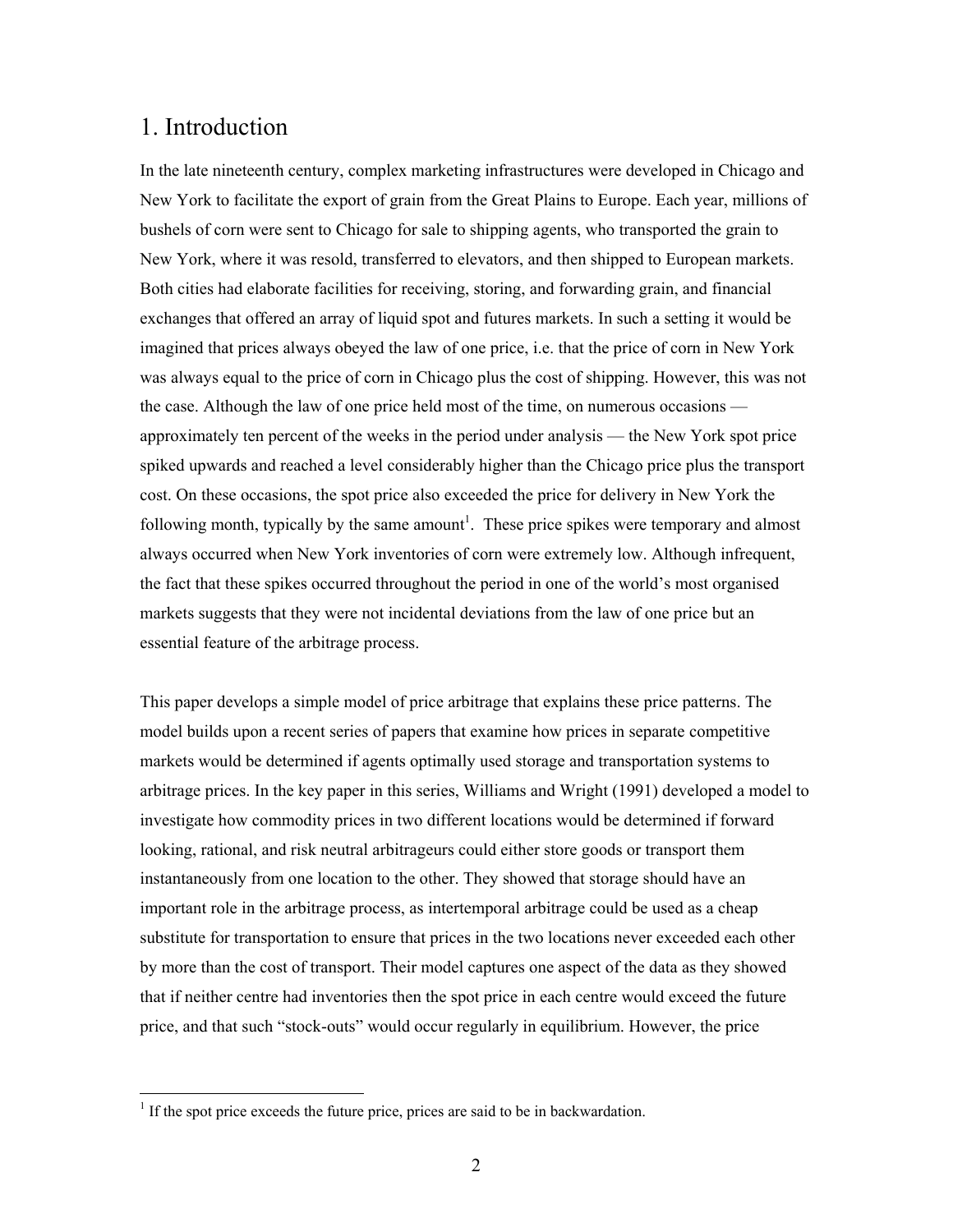difference between centres would never exceed the transport cost in their model, since transport was instantaneous.

This paper argues that the Williams and Wright model can explain all of the observed price relationships in the corn market if the assumption that transport is instantaneous is relaxed. To make this argument, a rational expectations model of commodity price arbitrage is specified in which it takes one period to ship goods. It is shown that if inventories in both centres are positive, the difference between the spot prices will be less than or equal to the difference between the transport cost and the storage cost. However, if inventories in a centre fall to zero, the spot price will spike upwards and exceed the spot price in the other centre plus the difference between the transport cost and the storage cost. Since the price spikes only last until supplies are replenished, the spot price also exceeds the local future price on these occasions. Furthermore, by examining the condition for profitable shipments, it is shown that storage in one centre should regularly fall to zero. Therefore, this model has the implication that there should be regular occasions when the spatial price difference exceeds the difference between the transport cost and the storage cost and when commodity prices are in backwardation.

The intuition of the model is straightforward. Rational, risk neutral arbitrageurs export from one centre to the other if the expected future price in one centre exceeds the price in the other by the cost of transport. If there are sufficient inventories in the importing centre when the goods are sent, arbitrageurs there run down their inventories until the spot price equals the expected future price minus storage costs, and thus the spot price difference between centres equals the transport cost minus the storage cost. If inventories in the importing centre are zero, however, the spot price cannot be arbitraged down and the price difference between the centres exceeds the difference between transport costs and storage costs until the shipment arrives. This explains why the spatial price difference can exceed the transport  $\cos t^2$  $\cos t^2$ . The spatial price difference should exceed the transport cost on occasion because exporters limit the quantities they send to ensure that random fluctuations in demand regularly cause inventories in the importing centre to fall to zero. Unless they do this, the exporters make negative profits because the price in the importing centre does not cover the cost of exporting if the exports arrive when supplies are plentiful.

 $\overline{a}$ 

<span id="page-3-0"></span> $2^{2}$  More precisely, it explains why the spatial price difference exceeds the difference between the transport cost and the storage cost. In practice the cost of storage is much smaller than the transport cost, so if the price spikes upwards the spatial price difference will typically exceed the transport cost as well. See section 3 for the precise formulation of the result.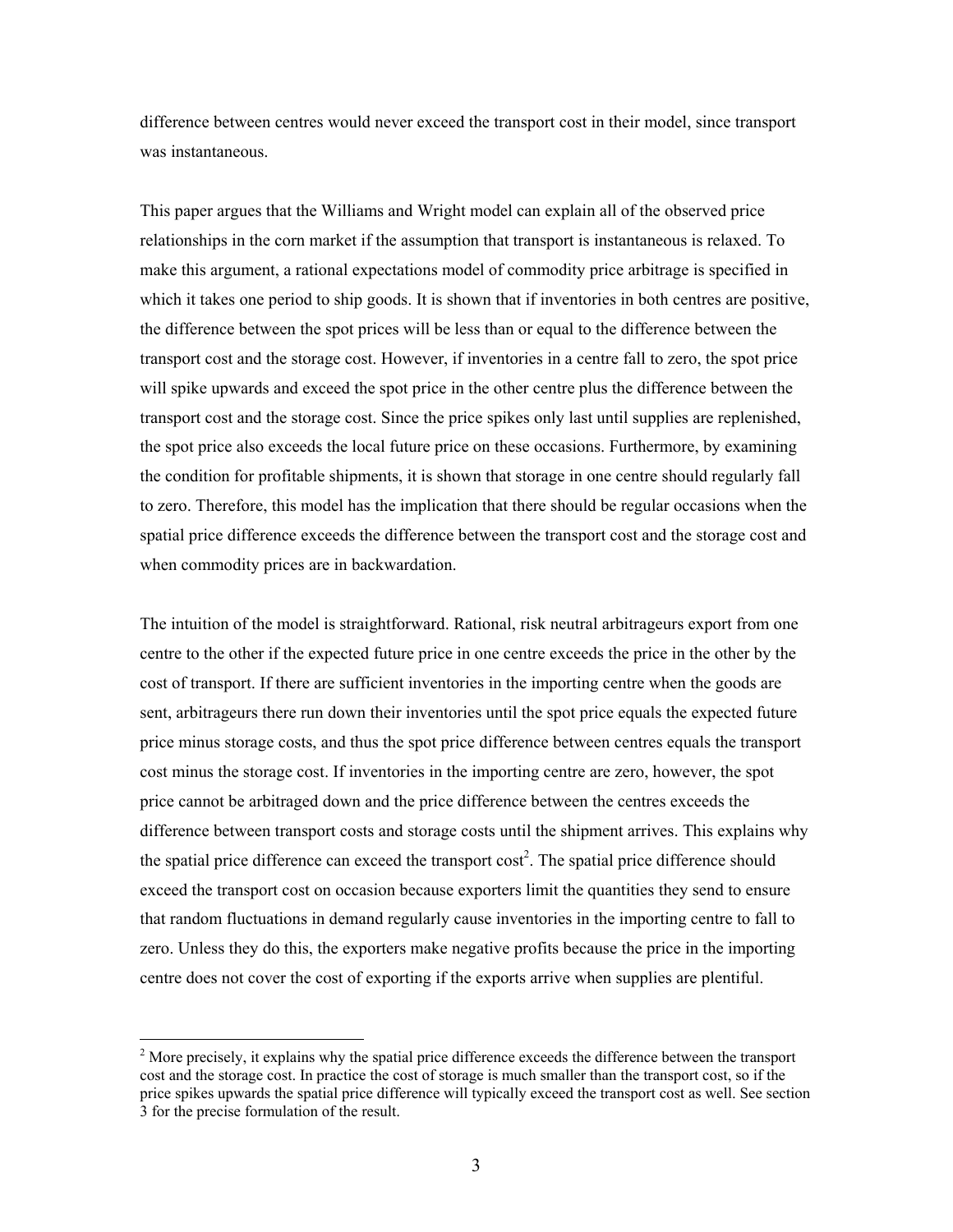The late nineteenth century Chicago and New York corn markets provide an ideal setting in which to detect the price relationships implied by the model as unusually detailed data are available including weekly spot prices, future prices, storage quantities, and transportation costs for three modes of transport. The data provide a striking verification of the model. During the period most corn was shipped from Chicago to New York via the Great Lakes and the Erie Canal in a trip that took approximately three weeks, although faster but more expensive rail transport was available. The paper shows that while the New York price for future delivery was normally equal to the Chicago spot price plus the cost of the lake and canal transportation, the difference between the New York and Chicago spot prices depended on the amount of storage in New York. When New York inventories were high, the difference between the New York price and the Chicago price plus the transport cost was normally less than four cents. However, when inventories in New York were low, the New York price spiked upwards and the price difference ranged as high as ten cents. These price spikes were temporary, and followed by declines in the New York price. The relationship between New York storage quantities and the spatial price difference can be summarised by plotting a "spatial arbitrage-storage" curve that links the spatial price difference adjusted for transport costs to the quantity of storage in New York.

The "spatial arbitrage-storage" curve examined in this paper has the same form as a supply of storage curve, a graph of the difference between the spot price and the future price of a commodity versus the quantity of storage. A supply of storage curve has a characteristic form: when storage volumes are low, the spot price is typically higher than the future price, but when storage quantities are high, the future price exceeds the spot price. The standard explanation for this curve, dating back to Kaldor (1939), Working (1949), and Brennan (1958), was that the holders of the inventories gained a "convenience yield" from their stocks and thus held them even though the spot price was higher than the future price. Recently, however, it has been argued that the supply of storage curve might simply be an artifact of an inappropriate method of aggregating inventory levels. In particular, Wright and Williams (1989) argued that a supply of storage curve exists because the spot-future price spread in one location is compared against inventories held at a wide range of locations. These other inventories are not immediately shipped to the central location to take advantage of the high spot prices, however, because to do so at short notice would incur extremely high transport costs.

This paper offers a related explanation for the supply of storage curve: that because transport takes time, inventories held elsewhere cannot be transported to the central market in time to take

4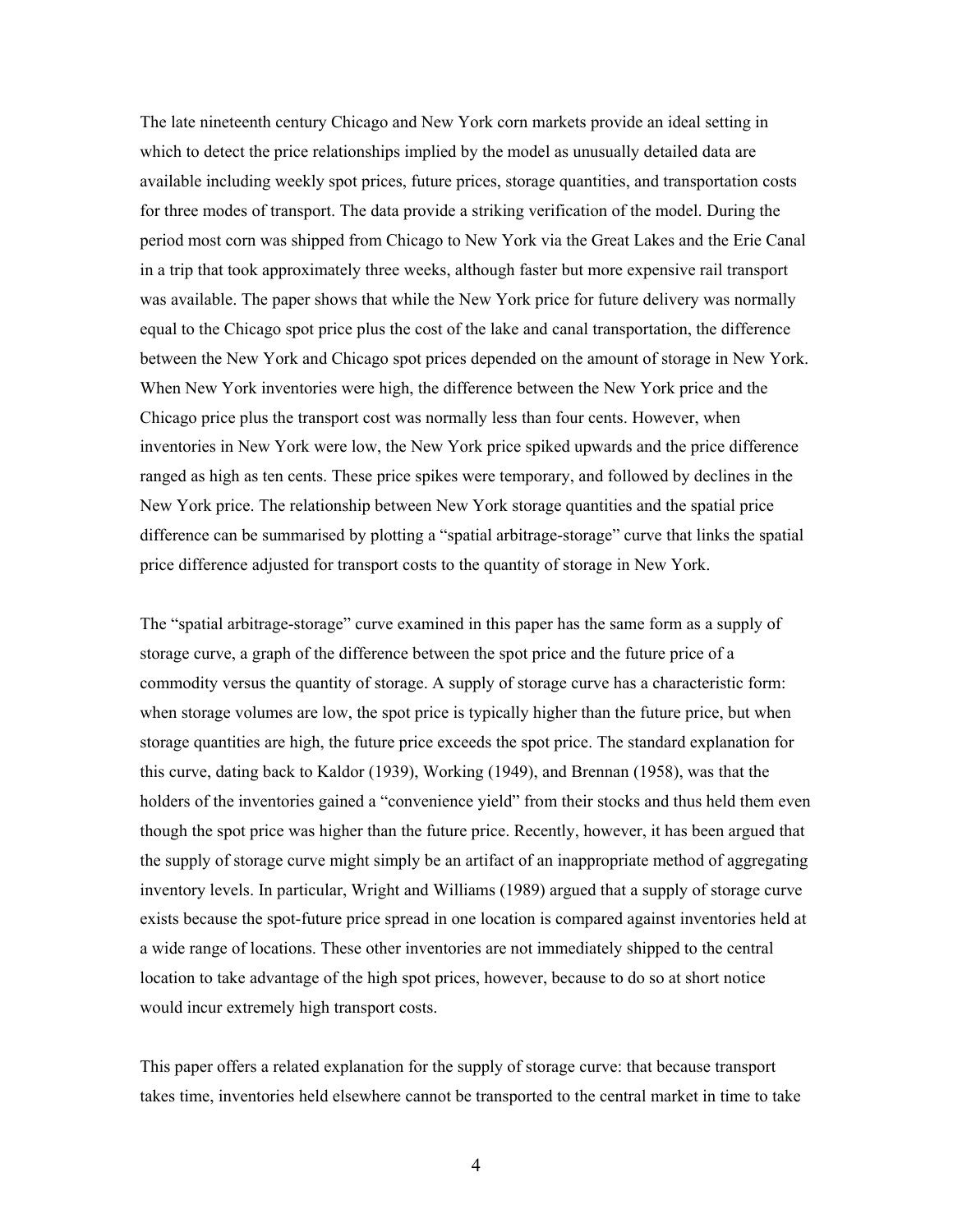advantage of temporarily high prices, and thus total inventories are positive even though the spot price exceeds the future price in one location. The theoretical model suggests that the spatial arbitrage-storage curve and the supply of storage curve should be closely related because when a centre has zero storage the spot price exceeds both the local future price and the other spot price plus the transport cost. To examine this relationship, a supply of storage curve for New York corn is calculated, by plotting the difference between the spot price and the one-month future price against the quantity of inventories in New York. It proves that the supply of storage and the spatial arbitrage storage curves are related in the suggested manner.

The similarity between the two curves suggests that the model is a useful framework for analyzing the supply of storage curve phenomena. Both the spatial arbitrage-storage curve and the supply of storage curve exist for two reasons: first, because New York prices frequently spiked upwards when stocks were low as grain could not be imported immediately; and, secondly, because storage quantities did not literally fall to zero when the New York price spiked upwards. It is likely that storage was never zero because there was always some corn in the grain elevators as they were used to both store grain and to transfer it from railcars and canal boats to ocean vessels. Furthermore, these data provide some support for Wright and Williams' hypothesis that a supply of storage curve can exist even when there is no convenience yield from holding the commodity. New York prices were in backwardation not because the owners of the grain gained convenience yield but because purchasers in New York were willing to pay high prices for grain to be delivered immediately rather than wait for new supplies to arrive from Chicago.

This paper is organised as follows. In section 2, a rational expectations model of storage and trade with non-instantaneous transport is specified and the solution technique is outlined. The key aspects of the solution that can be derived analytically are presented in the first half of section 3, while some of the results of numerical simulations are presented in the second half. In section 4, several conditional moments of the price distribution are derived and contrasted to the conditional moments usually estimated in cointegration models of spatial arbitrage. In section 5 key features of the Chicago-New York corn trade are described and it is established that grain was predominantly shipped by the slowest and cheapest mode of transport, namely by ship across the Great Lakes and then by canal to New York. The relationship between New York and Chicago prices, the cost of shipping, and storage quantities is examined in section 6, and a discussion of the results is offered in section 7.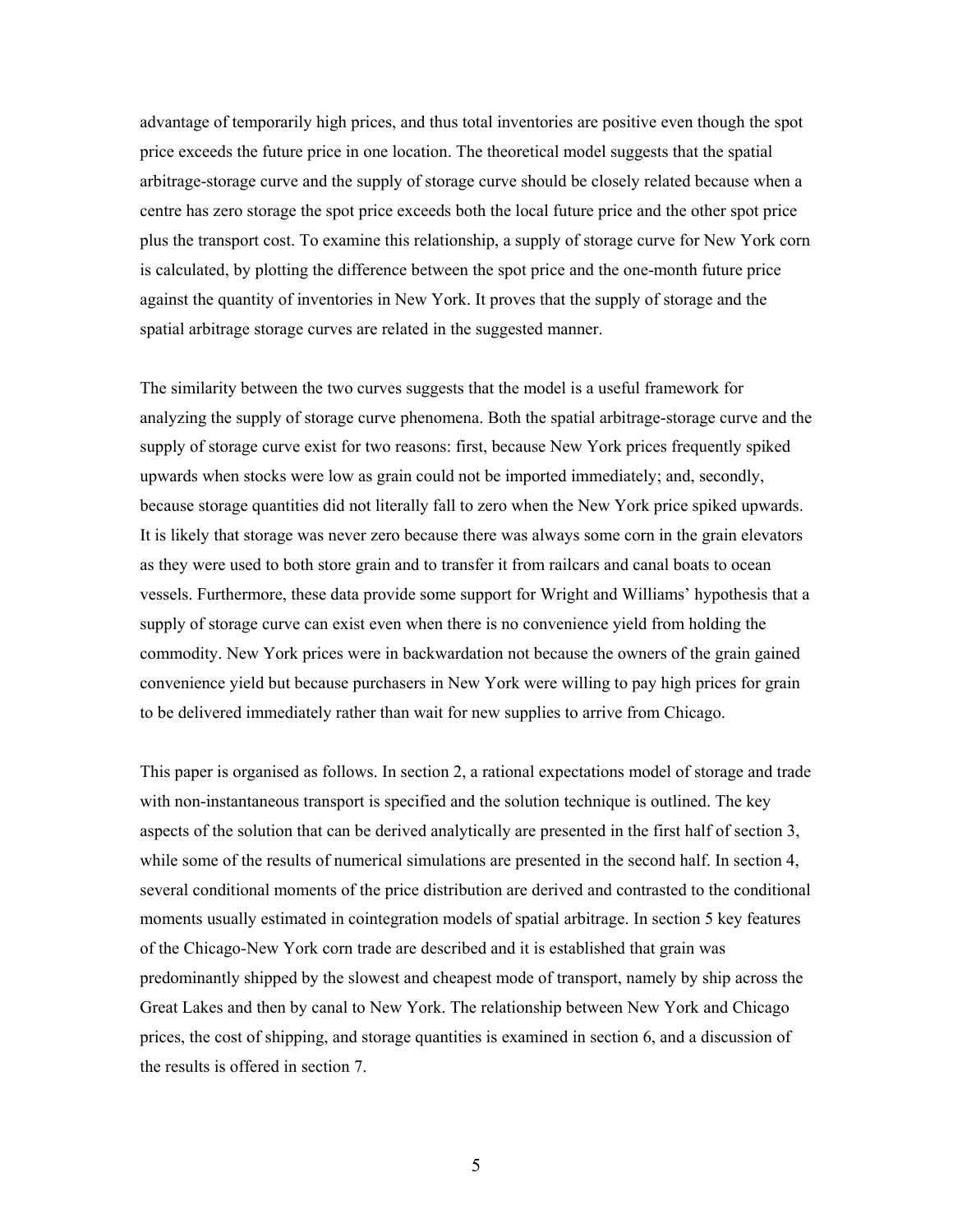# 2. A Model of Storage and Commodity Arbitrage

Structural models of spatial price arbitrage have antecedents that can be traced to Cournot (1838). The basic modeling approach, exemplified by Samuelson (1952), has been to specify a set of equations representing demand and supply curves in different locations and a set of no-arbitrage conditions that must hold if excess profits cannot be made by transporting goods instantaneously from one location to another. A series of prices is found that ensures aggregate demand equals aggregate supply and no profitable arbitrage opportunities exist:

$$
P_t^i - P_t^j \le K^T \qquad (P_t^i - P_t^j - K^T) T_t^j = 0 \qquad (1)
$$

where  $P_t^i$  is the price at centre i at time t,  $K^T$  is the transport cost, and  $T_t^j$  are the exports from j to i at time t.

Mathematical models of rational storage have a similar structure (see for example Williams (1936), Williams and Wright (1991), or Deaton and Laroque (1992, 1996).) Risk neutral arbitrageurs are assumed to make a forecast of the future price and purchase and hold inventories until the expected price increase just offsets the costs of storage; conversely, inventories will be zero if the expected appreciation is less than the cost of storage. There are three possible storage costs. First, there can be an elevator charge  $K^S$  per unit to store goods each period. Secondly, the commodity depreciates at rate  $\delta$  so if  $S_t$  is stored in period *t*, (1- $\delta$ ) $S_t$  will be available in period *t+1*. Thirdly, there is an interest cost *r* foregone when storage is undertaken. These relationships are represented by the following equations:

$$
\left(\frac{1-\delta}{1+r}\right)E_t[P_{t+1}^i]-P_t^i\leq K^s\qquad\left[\left(\frac{1-\delta}{1+r}\right)E_t[P_{t+1}^i]-P_t^i-K^s\right]S_t^i=0\tag{2}
$$

where  $E_t$  is the expectations operator conditioning on information known at t, and  $S_t^i$  is the quantity of inventories held at time t.

These models of spatial arbitrage and rational storage were combined and solved by Williams and Wright (1991). They investigated how prices in two locations would be determined if rational, forward looking, fully informed, and risk neutral arbitrageurs could either store goods or transport them instantaneously from one location to the other. Their model has two centres with random production and independent demand functions, no capacity constraints to transport or storage technology, and is solved using numerical techniques to find the set of optimal storage and trade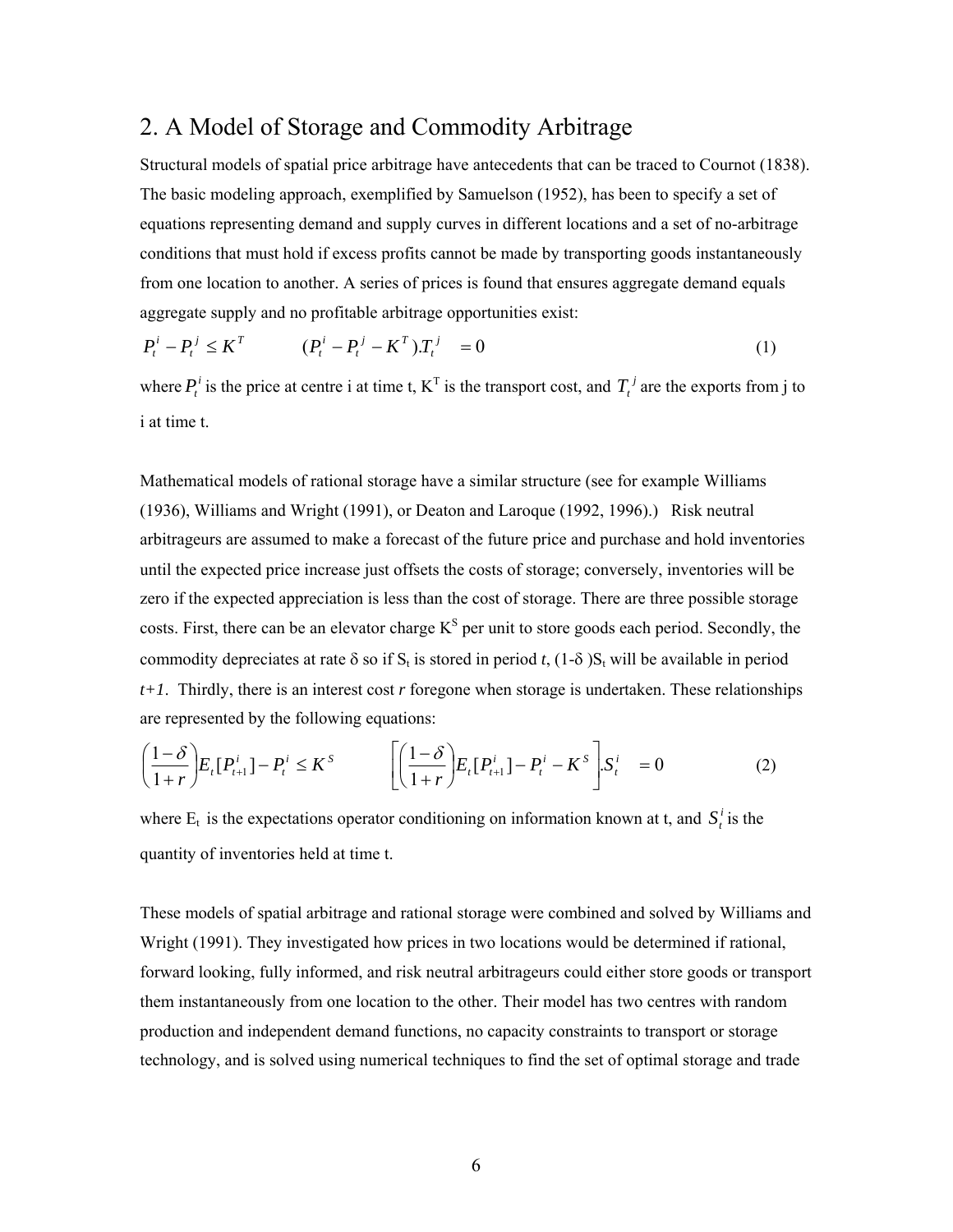functions that generate a stationary rational expectations equilibrium. The model developed in this paper copies their approach but relaxes the assumption that trade is instantaneous.

Because transport is modeled to take time, the model is also related to those used in the logistics management literature. This literature has examined the optimal ways for a company with sales in multiple locations to minimise the sum of procurement, transport, and storage costs<sup>[3](#page-7-0)</sup>. A general theme of the literature is that careful inventory management enables a firm to substitute low cost but slow transport systems for faster but higher priced systems. Indeed, a cost minimizing firm will use fast transport systems only when inventories unexpectedly fall to such low levels that slow transport systems cannot be used to replenish them before they run out. The model in this paper extends the logistics management literature by endogenising the penalty that occurs when inventories to fall to zero, but at the cost of assuming there is only one type of transport system.

#### **The model**

 $\overline{a}$ 

There are two centres, A and B, each with a separate inverse demand function for a commodity:  $P_t^{D,i} = P^{D,i}(D_t^i)$ :  $P^{D,i}(0) < \infty$ ,  $\lim_{D \to \infty} P^{D,i}(D) = 0$  (3)

where  $D_t^i$  is the amount purchased for final use at time *t* and  $i = A$ , B. All production, consumption, storage and trade activity takes place at the beginning of the period, and the length of a period is the time that it takes to ship goods from one centre to another<sup>[4](#page-7-1)</sup>. To be consistent with the data envisaged being used, the period length is typically taken to be between one and four weeks.

Output is assumed to be price inelastic but stochastic in the period under consideration, because it has a long gestation period. Output in each centre follows an independent first order autoregressive process around a constant mean:

$$
(X_t^i - \overline{X}^i) = \rho^i (X_{t-1}^i - \overline{X}^i) + e_t^i \qquad i = A, B
$$
 (4)

<span id="page-7-0"></span><sup>&</sup>lt;sup>3</sup> See Baumol and Vinod (1970) for an original statement, or Tyworth (1991), McGinnis (1989) or de Jong  $(2000)$  for a review.

<span id="page-7-1"></span>This assumption is made for analytic convenience, for decisions to store and trade could be made at higher frequencies than the time it takes to transport goods. However, if decisions were made at higher frequencies, each decision would be a function of additional state variables representing quantities at different stages of transit, which would substantially complicate the model.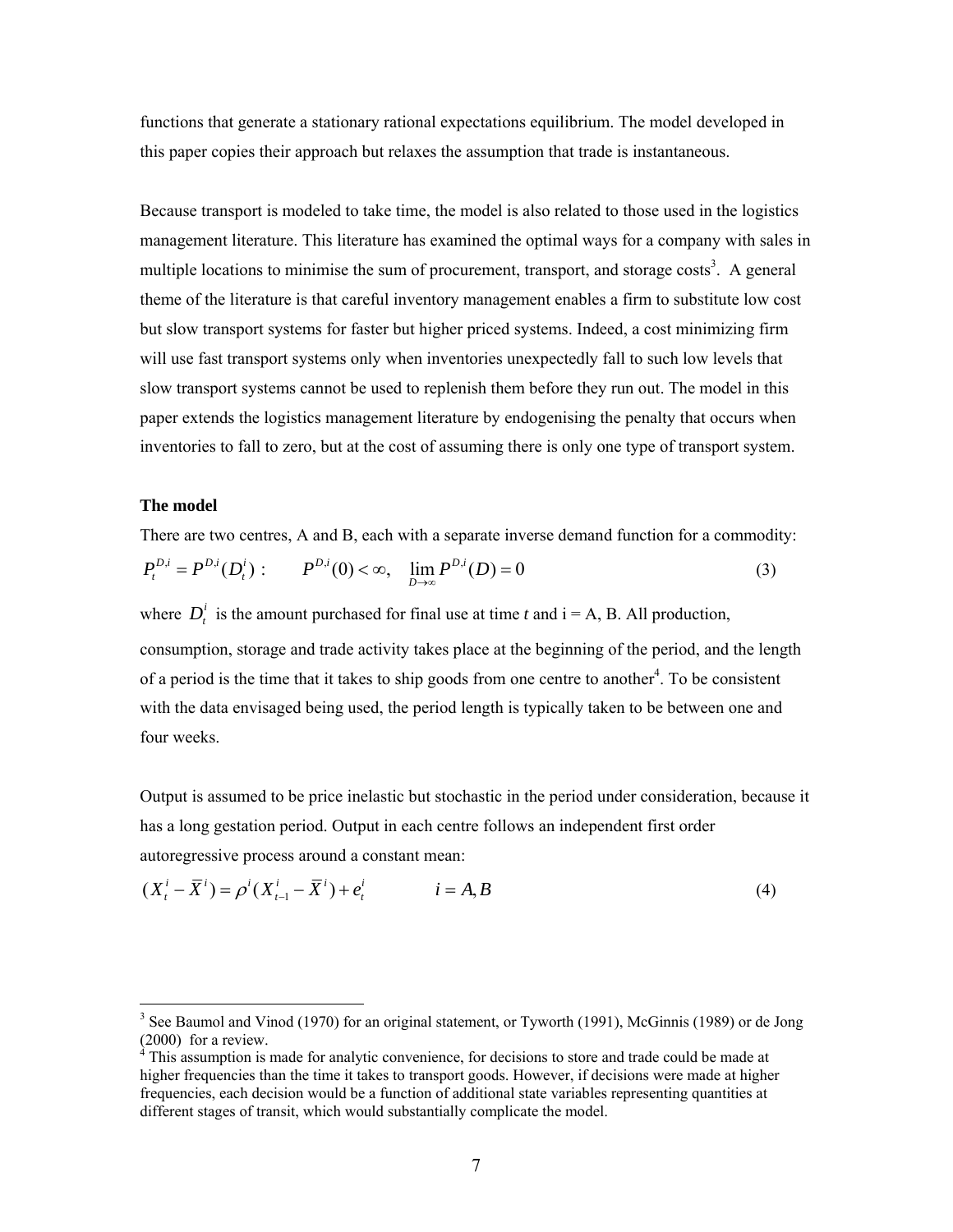where  $e_i^i$  is a white noise process and  $|\rho^i| < 1^5$ . It is assumed that unlimited amounts of the good can be stored, and that goods produced in two different periods are indistinguishable from each other so that they trade at the same price. The good can be stored in either centre, or shipped from one centre to the other. It is assumed that it is more expensive to transport goods from one centre to the other than it is to keep them in the same centre, so  $K^S < K^T$ . Note that an arbitrageur will store the commodity until it needs to be transported to minimise interest costs.

Let product availability,  $M_t^A$  and  $M_t^B$ , be the total quantity of stored and imported goods available in each centre at the beginning of the period,

$$
M_t^i = (1 - \delta) \left( S_{t-1}^i + T_{t-1}^j \right) \tag{5}
$$

where  $S_{t-1}^i$  is the non-negative quantity stored in centre i and  $T_{t-1}^j$  is the non-negative quantity exported from centre j. The quantities stored and exported are such that  $S_t^i + T_t^i \leq X_t^i + M_t^i$ .

It is assumed that risk neutral, profit maximizing, and rational speculators in both cities undertake a mixture of trade and storage to take advantage of expected price differences. The speculators have rationally determined expectations about future prices that incorporate all information about output, storage, and trade in both centres. The behavior of risk neutral speculators can be represented by four inequalities. Let  $y_t = \left[ M_t^A, M_t^B, X_t^A, X_t^B \right]$ *A t B t*  $y_t = [M_t^A, M_t^B, X_t^A, X_t^B]$  be the vector of state variables. Then, at each point  $y_i$ :

$$
\left(\frac{1-\delta}{1+r}\right)E[P_{t+1}^{A} | y_{t}] - P^{A}(y_{t}) \leq K^{s}; \left[\left(\frac{1-\delta}{1+r}\right)E[P_{t+1}^{A} | y_{t}] - P^{A}(y_{t}) - K^{s}\right] . S^{A}(y_{t}) = 0 \text{ 6a}
$$
\n
$$
\left(\frac{1-\delta}{1+r}\right)E[P_{t+1}^{B} | y_{t}] - P^{B}(y_{t}) \leq K^{s}; \left[\left(\frac{1-\delta}{1+r}\right)E[P_{t+1}^{B} | y_{t}] - P^{B}(y_{t}) - K^{s}\right] . S^{B}(y_{t}) = 0 \text{ 6b}
$$
\n
$$
\left(\frac{1-\delta}{1+r}\right)E[P_{t+1}^{B} | y_{t}] - P^{A}(y_{t}) \leq K^{T}; \left[\left(\frac{1-\delta}{1+r}\right)E[P_{t+1}^{B} | y_{t}] - P^{A}(y_{t}) - K^{T}\right] . T^{A}(y_{t}) = 0 \text{ 6c}
$$
\n
$$
\left(\frac{1-\delta}{1+r}\right)E[P_{t+1}^{A} | y_{t}] - P^{B}(y_{t}) \leq K^{T}; \left[\left(\frac{1-\delta}{1+r}\right)E[P_{t+1}^{A} | y_{t}] - P^{B}(y_{t}) - K^{T}\right] . T^{B}(y_{t}) = 0 \text{ 6d}
$$

where

 $\overline{a}$ 

<span id="page-8-0"></span> $<sup>5</sup>$  The assumption that mean output is predetermined and price inelastic can in principle be relaxed; see</sup> Williams and Wright (1991). Bailey and Chambers (1996) and Deaton and Laroque (1996) argue that if demand is linear there is an inherent lack of identification between changes in the mean and variance of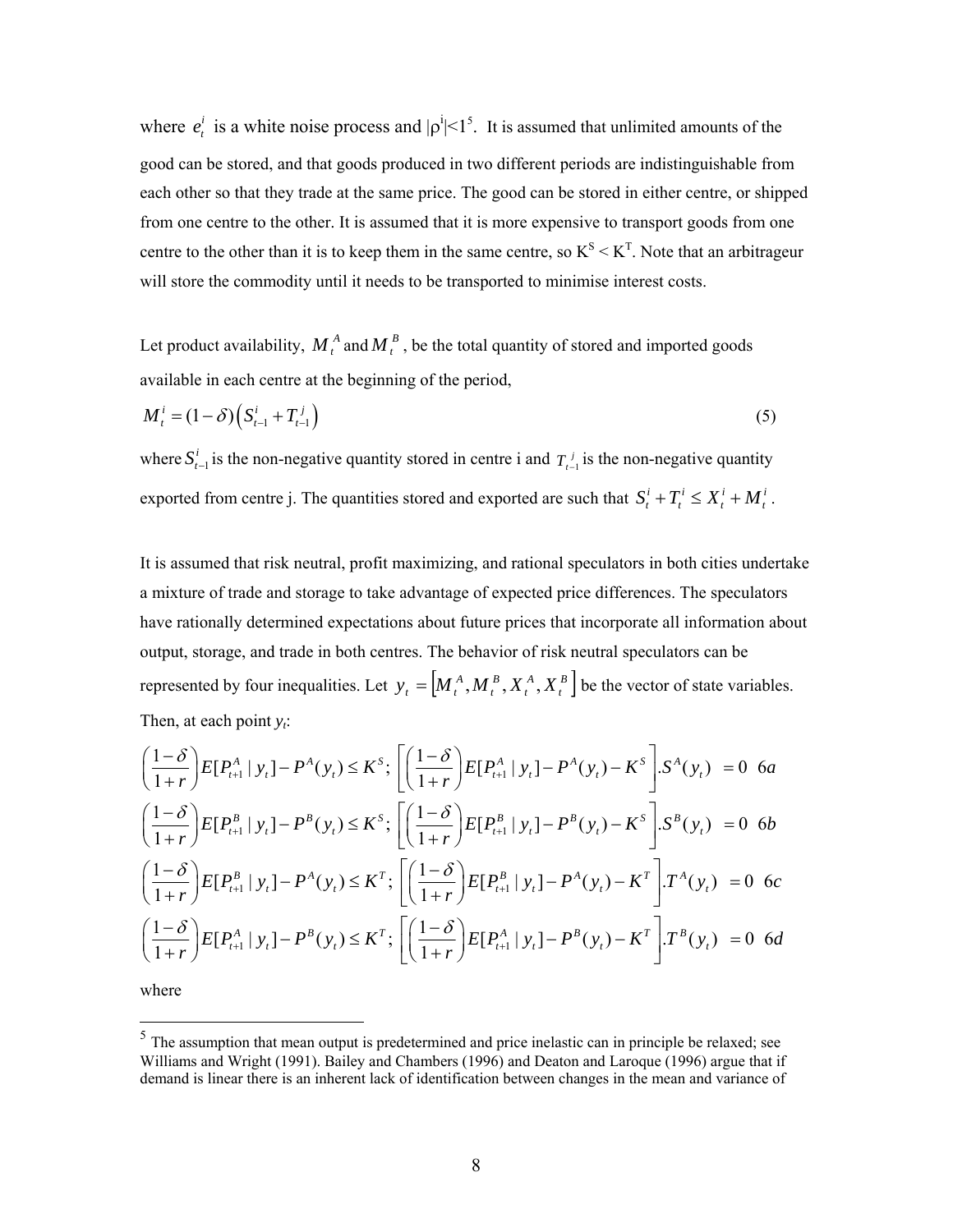$$
P^{i}(y_{t}) = P^{D,i}(X_{t}^{i} + M_{t}^{i} - S^{i}(y_{t}) - T^{i}(y_{t})),
$$
  
\n
$$
M_{t+1}^{i}(y_{t}) = (1 - \delta) (S^{i}(y_{t}) + T^{j}(y_{t})),
$$
 and  
\n
$$
E[P_{t+1}^{i} | y_{t}] = \iint_{X} P^{D,i}(X_{t+1}^{i} + M_{t+1}^{i}(y_{t}) - S^{i}(y_{t+1}) - T^{i}(y_{t+1}))f(X_{t+1}^{i}, X_{t+1}^{j})dX_{t+1}^{i}dX_{t+1}^{j} (7)
$$

The first two of these inequalities are the conditions for profitable storage in either centre, while the second two are the conditions for profitable trade between centres. Each of the four inequalities holds with equality if the control variables (storage or trade) are non-zero. Since  $K^S$  <  $K<sup>T</sup>$ , the centres will not export simultaneously.

The model solution, which is found numerically, comprises two parts. The first part is the set of optimal storage and trade functions  $[S^A(.)$ ,  $S^B(.)$ ,  $T^A(.)$ ,  $T^B(.)$ ] that satisfy the four inequalities 6a -6d. Each function depends on the vector of four state variables. The second part of the solution is the distribution of the state variables that occurs in equilibrium, which depends on the assumed stochastic process determining output and the optimal storage and trade functions. The solution fulfils two conditions: first, that storage and trading decisions are profit maximizing conditional on expectations of future prices; and, secondly, that price expectations are consistent with the storage and trading decisions and expectations of future output quantities.

#### **The model solution technique**

 $\overline{a}$ 

The numerical solution to the model is calculated over a discrete four dimensional grid corresponding to the four state variables. The solution technique has four key steps. First, a discrete joint probability distribution over the grid values for the stochastic variables  $X^A$  and  $X^B$  is chosen, and the double integral formula in equation 7 is replaced by the equivalent summation formula. The joint probability density for *X* is chosen to mimic an autocorrelated process with normal innovations, and is represented by a  $m^2$  x  $m^2$  Markov transition matrix Π specifying the probability of going from one point  $(X_{i1}^A, X_{j1}^B)$  to a second point  $(X_{i2}^A, X_{j2}^B)$ .  $X_{i1}^A, X_{j1}^B$  b to a second point  $(X_{i2}^A, X_{j2}^B)$  $X^A_{i2}, X^B_{j}$ 

Secondly, a solution to the optimal storage problem for the limiting case that transport costs equal zero and trade is instantaneous — the "combined centre" case — is found using solution

output and changes in the demand function, so the random shocks can be considered either demand shocks or supply shocks.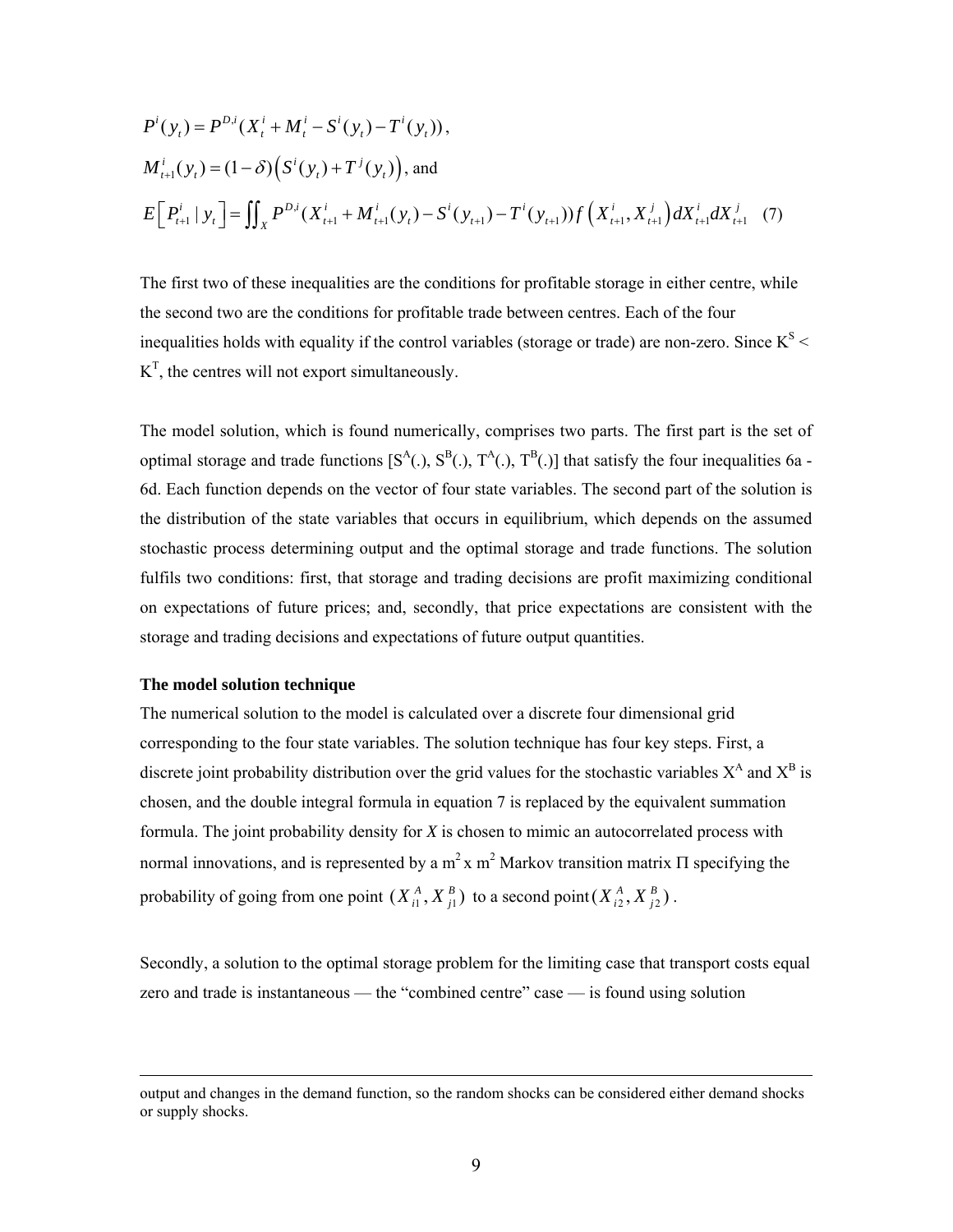techniques similar to those documented in Deaton and Laroque  $(1995, 1996)^6$ . The solution is a function linking the optimal values of storage to combined centre output and combined centre availability. A linear demand function for each centre was specified:

$$
P^{D,i}(D_t^i) = \begin{cases} \alpha^i & \text{if } D_t^i = 0\\ \alpha^i - \beta^i D_t^i & \text{if } 0 < D_t^i \le \alpha^i/\beta^i\\ 0 & \text{if } D_t^i > \alpha^i/\beta^i \end{cases}
$$
(8)

The third step is an algorithm that calculates the optimal amounts of storage and trade in the two centres. The model is solved by finding a series of successive approximations to the optimal storage and trade functions,  $S_k^i(y_t)$  and  $T_k^i(y_t)$ , where *k* refers to the k<sup>th</sup> approximation. The algorithm is briefly described in Appendix 1. The starting value of the algorithm is based upon the combined centre solution, and the algorithm is repeated until the difference between successive values of the control values is small.

The fourth step, once the optimal storage and trade functions are calculated, is the calculation of the invariant probability distribution of the model solution. The invariant distribution of the model is the unconditional probability of being at a particular grid point, which is used to calculate various statistics about the price distributions in each centre. The method used to calculate the invariant distribution is also described in Appendix 1.

#### **The model with capacity constraints or variable transport costs.**

 $\overline{a}$ 

In practice, most logistics systems have capacity constraints that occasionally bind, so that the set of equations 6a-6d does not always hold. Rather, when the constraints bind the spot price spikes down, because the good must be consumed immediately or thrown away. Coleman (1998) contains an outline of a model in which there are storage capacity constraints: in particular, it is a model of optimal storage and trade decisions for a good that can be stored for only one period, so that the maximum amount that can be stored is the previous period's production. Other than the occasional downward price spikes that occur when then there is a large quantity of the perishable

<span id="page-10-0"></span><sup>&</sup>lt;sup>6</sup> The centres are combined to have a single demand function and a single production function, and the optimal storage function is calculated using equation 6a applied to the combined centres. The solution technique is slightly different to that of Deaton and Laroque. Their model is solved at annual frequencies, so the maximum possible level of storage is typically 20 times maximum annual production, assuming an annual depreciation rate of 5 percent. When the model is solved at weekly frequencies, maximum storage can be several hundred times as large as maximum weekly output, and several thousand times as much as the variation in output. Since it is not practical to choose a grid with several million points to describe output in both centres, three interlocking grids were used, with the finer grids focussed around the area where storage is zero and a coarse grid used to model the situation when availability is very large.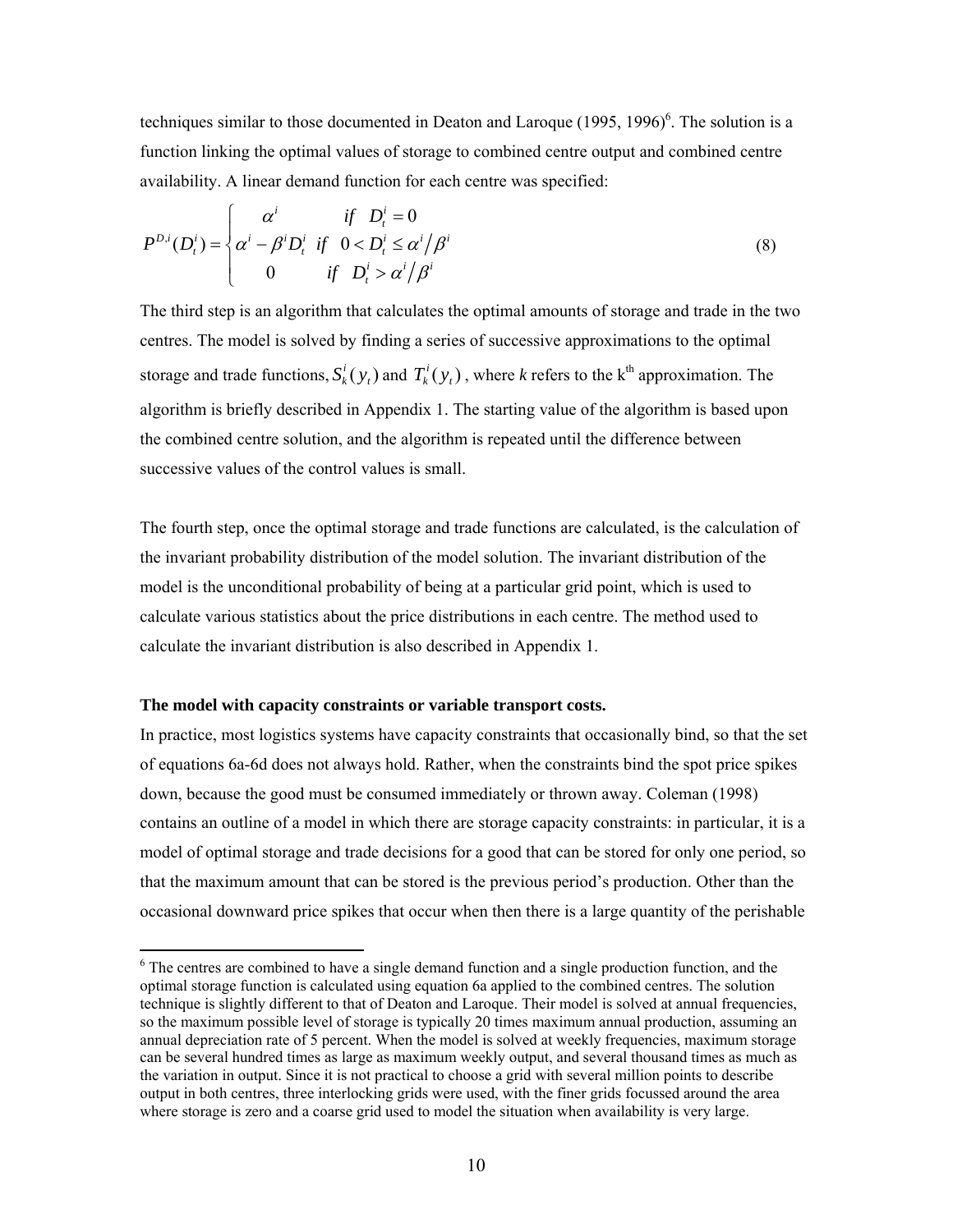good available, the solution to this model is qualitatively similar to the case when the good can be stored indefinitely. The similarity of these solutions gives grounds for believing that the model solution is robust to a variety of assumptions about the nature of a good's storability.

The model is more difficult to solve if transport costs are both time varying and predictable, because the solution depends on whether there are transport or storage capacity constraints. Suppose there are no capacity constraints and one centre primarily exports to the other. If transport costs are expected to increase substantially, the optimal solution is for arbitrageurs in the exporting centre to transport all their goods at the low cost time and store them in the importing centre until they are needed. If capacity constraints limit the amount that can be shipped, however, the solution depends on whether transport capacity is allocated on a "firstcome, first-served" basis or whether transport prices are allowed to adjust to ensure that demand for transport just equals the available capacity. If transport prices are flexible, they adjust to ensure the set of inequalities 6a-6d still hold. If transport prices are fixed and capacity is rationed, the inequalities do not hold. Rather, under these circumstances the expected future price in one centre exceeds the spot price in the other plus the transport cost, and the agents who obtain the transport capacity make windfall profits.

The late nineteenth century corn market had transport capacity constraints, but transport prices were flexible. Indeed, there is evidence that transport prices adjusted to equate supply with demand, as shipping prices typically increased towards the end of the season. Consequently, the model described by equations 6a-6d should adequately describe the behavior of prices during this period.

# 3. Properties of the Model

#### **Analytical Results**

The key results of the paper can be derived analytically by considering various combinations of the complementary conditions associated with equations 6a - 6d. The possible combinations are summarised in Table 1. Numerical simulations are used to calculate the relative importance of each combination; the probabilities in Table 1 correspond to the parameters described in footnote 8 below, but are representative of those pertaining to a wide variety of parameters. The probabilities suggest that the most common combinations are positive storage in both centres and zero trade (row 1), positive storage in both centres with trade from one centre to the other (rows 2 and 3), and positive storage in the exporting centre and zero storage in the importing centre (rows

11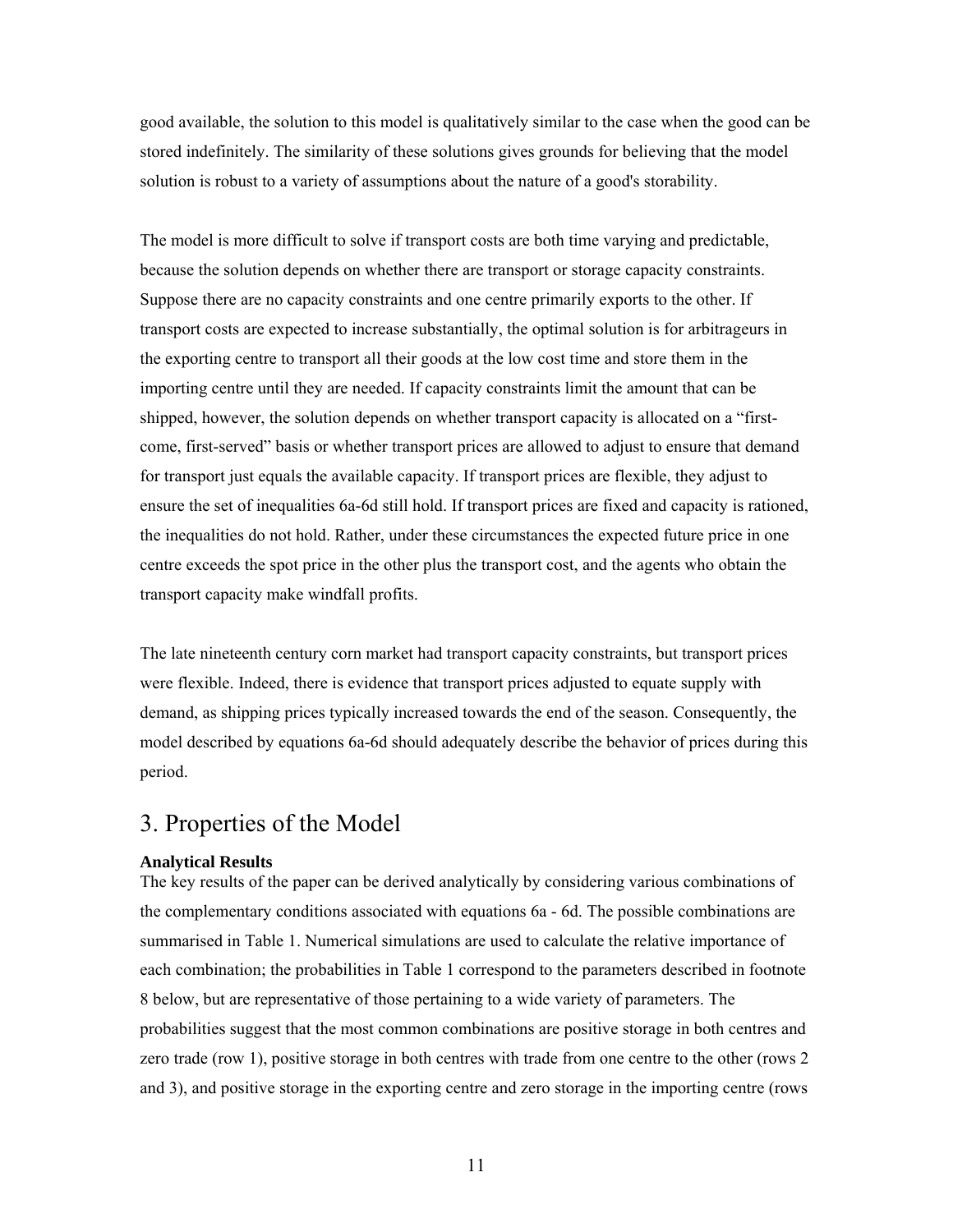6 and 8). The other combinations appear to occur rarely<sup>[7](#page-12-0)</sup>. The set of conditions 6a - 6d indicates how prices adjust in each of these cases.

First, consider a point *yt* when inventories are positive in each centre. Because inventories are positive, the price in each centre is expected to increase and therefore prices are expected to diverge; more precisely, by equations 6a and 6b

$$
E[P_{t+1}^i \mid y_t] = \left(\frac{1+r}{1-\delta}\right) \left(P^i(y_t) + K^s\right) \qquad i = A, B
$$
\n<sup>(9)</sup>

and consequently

 $\overline{a}$ 

$$
E[P_{t+1}^{A} - P_{t+1}^{B} | y_t] = \left(\frac{1+r}{1-\delta}\right) \left(P^{A}(y_t) - P^{B}(y_t)\right)
$$
\n(10)

In addition, equations 6c and 6d imply the spatial price difference lies within the range  $(K^T - K^S) \le P_t^A - P_t^B \le +(K^T - K^S)$ *A*  $-(K^T - K^S) \le P_t^A - P_t^B \le +(K^T - K^S)$  with the inequality holding if trade is positive. (Otherwise it would be possible to make profits by reducing storage in the low priced centre and exporting to the high priced centre.) Therefore, when inventories are positive in both centres and trade is zero, prices lie in the range  $| P_t^A - P_t^B | \leq (K^T - K^S)$  and are expected to diverge.

Secondly, consider a point  $y_t$  at which inventories in centre B are positive and arbitrageurs in centre B export to centre A. If centre A also has positive inventories, equations 6a, 6b, and 6d hold with equality and imply

$$
P^{A}(y_{t}) = P^{B}(y_{t}) + K^{T} - K^{S}
$$
 (11a)

$$
E[P_{t+1}^{A} - P_{t+1}^{B} | y_t] = \frac{1+r}{1-\delta} (K^{T} - K^{S})
$$
\n(11b)

In this case the spatial price differential is exactly  $K^T - K^S$ , but again prices are expected to diverge. Alternatively, if centre A has zero inventories, equations 6b and 6d hold and imply  $P^{A}( y_{i} ) > P^{B}( y_{i} ) + K^{T} - K^{S}$ (12a)

<span id="page-12-0"></span> $<sup>7</sup>$  As the stochastic process determining output is changed, the optimal storage and trade functions change</sup> but the solution still fulfills the set of conditions 6a-6d. Consequently, analytic statements about the solution will hold irrespective of the assumed stochastic process, but the distribution of the state variables in equilibrium will differ. With other modeling assumptions, other combinations of the state variables may become much more important.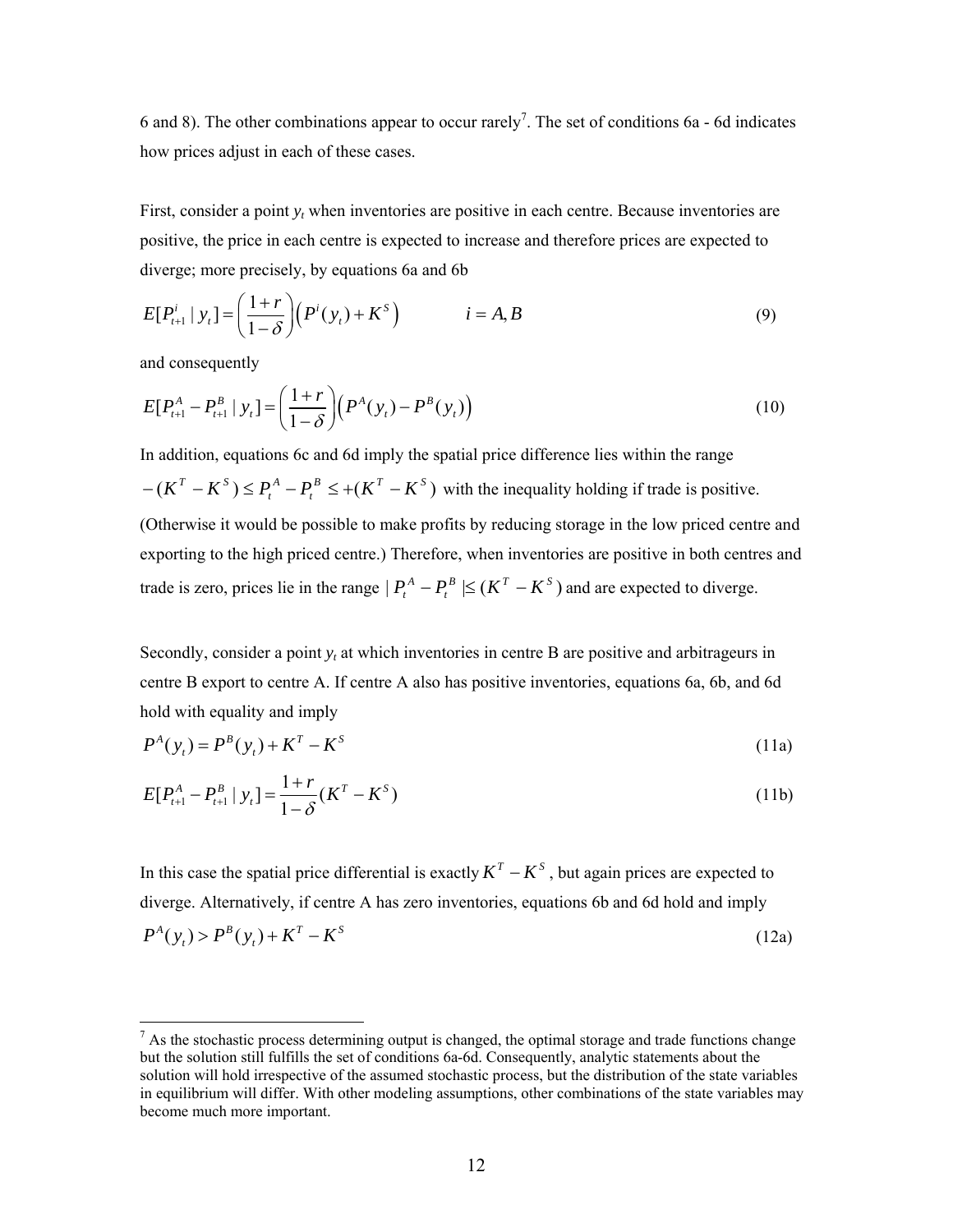$$
E[P_{t+1}^{A} - P_{t+1}^{B} | y_t] = \frac{1+r}{1-\delta} (K^{T} - K^{S})
$$
\n(12b)

In this case the spatial price difference exceeds the difference between the transport cost and the inventory holding cost, as prices are unusually high in the importing centre. However, for reasonable values of  $\delta$  and r the centre A price is expected to fall when the goods arrive at  $t+1$ and thus prices are expected to converge.

The last two sets of equations determine how goods price arbitrage occurs when the exporting centre has large inventories and shipping takes time. Equations 11b and 12b imply that the price difference at time  $t+1$  must exceed  $K^T - K^S$  under some circumstances. Since the price difference at *t+1* cannot exceed  $K^T - K^S$  when the imports arriving in centre A are so plentiful that there is a surplus that is held over to the following period, on some occasions the imports must be sufficiently small relative to demand that inventories fall to zero and temporarily high prices occur (equation 12a, applied at *t+1*). For the zero profit condition to hold, exporters must export a sufficiently small quantity that on regular occasions the importing centre inventories are zero. Here the non-negativity of storage causes an important asymmetry. If output is higher than expected in the destination centre when the goods arrive, the surplus can be stored and prices fall but little; but if output is very low there will be a shortage and prices will increase sharply. For the zero profit condition to hold, a sufficiently large quantity must be shipped that there are only a small number of sharp price increases offset by a large number of small price decreases. Consequently, if the output shocks are symmetric, the median trade will be unprofitable. Furthermore, the zero-profit condition for trade means that an importing centre will normally have positive inventories, because larger shipments arrive on the typical occasion than are needed for immediate consumption.

#### **Numerical Results**

<span id="page-13-0"></span>In the rest of this section numerical results corresponding to two different situations are presented. In the first case the two centres are identical, so that trade occurs as frequently one direction as the other. In the second case, both centres have the same demand functions but mean production in centre B is higher than in centre A so that exports typically flow from B to A. [The](#page-13-0) parameters are chosen so that transport costs are approximately 5 percent of the average price, the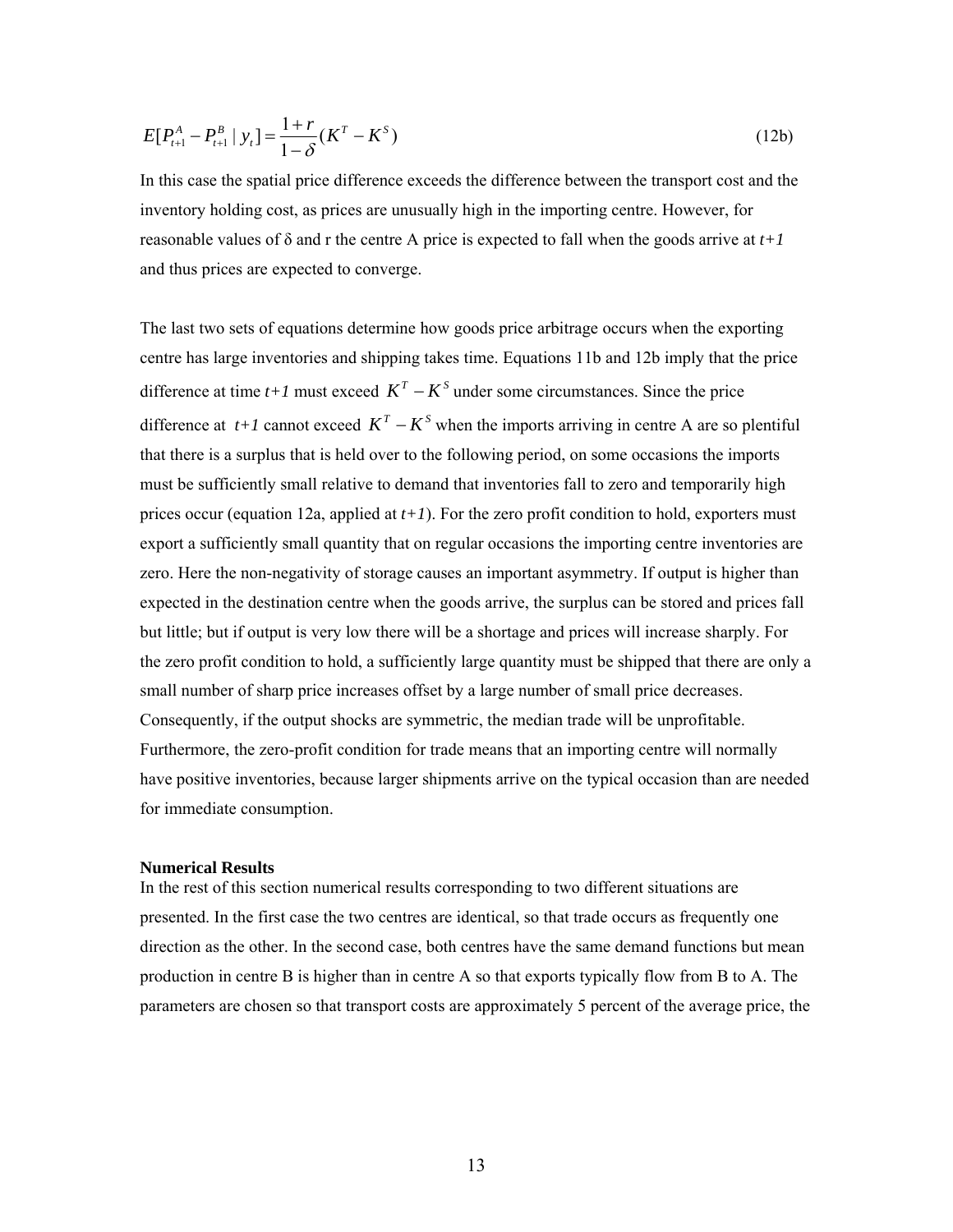period is one week, and the annual interest and depreciation rates are approximately 5 percent<sup>8</sup>. The solution is used to calculate the distribution of the spot price difference,  $P_t^A - P_t^B$ , and various statistics about the distribution of storage and trade.  $P_t^A - P_t$ 

#### **Distribution of Prices**

Figure 1 shows the unconditional distribution of the spot price difference  $P_t^A - P_t^B$  in the two cases. Mean output is assumed to be 100 when the centres are equal; otherwise, mean output in centre A is 95 and mean output in centre B is 105. In both cases the dominant features of the distribution are the spikes at  $\pm (K^T - K^S)$  corresponding to the occasions when one centre exports to the other, and the scattering of density outside these spikes corresponding to the price difference that occurs when at least one centre has zero inventories. When the centres are identical, the distribution is symmetric and appears to have a local maximum at  $(P_t^A - P_t^B) = 0$ ; otherwise the spike at  $P_t^A - P_t^B = (K^T - K^S)$  is larger than the spike at  $P_t^A - P_t^B =$  $-(K^T - K^S)$ , and the density in the re[gi](#page-14-0)on  $-(K^T - K^S) < P_t^A - P_t^B < (K^T - K^S)$  is increasing in the spatial price difference<sup>9</sup>. As the production asymmetry is exacerbated, more and  $P_t^A - P_t$ *A*  $-(K^T - K^S) < P_t^A - P_t^B < (K^T - K^S)$ more of the density is located at  $P_t^A - P_t^B = (K^T - K^S)$ .

#### **The Two Centre Model with Equal Centres**

Table 2 presents selected statistics of the optimal price, storage, and trade variables under the baseline parameterization when mean production in both centres equals 100. The statistics are compared with the case when trade is costless and timeless (i.e. the combined centre solution) and the case when trade is not possible. Results are also presented for two variations of the base parameters: when transport costs are increased to  $K^T = 10$ ; and when they are reduced to  $K^T = 2.5$ .

Three features of the results should be noted. First, prices are smoothed primarily through the adjustment of storage quantities within a centre, not the transport of goods between centres. For each of the three transport costs, exports were zero more than 80 percent of the time and the mean

 $\frac{1}{8}$ <sup>8</sup> In the baseline case, the following model parameters are used: the demand function  $P^{D,i}(X) = \alpha - \beta X = 200$ – X; the production conditional variance  $\sigma^2$  = 100; the production autocorrelation  $\rho$  = 0.9; the weekly interest rate r = 0.001; the weekly depreciation rate  $\delta = 0.001$ ; K<sup>S</sup> = 0; and K<sup>T</sup> = 5.

<span id="page-14-0"></span> $\degree$  The use of a discrete grid to calculate the solution means that confidence in the exact shape of the density is limited. The problem is exacerbated in the "equal centre" case as when output and storage

are exactly the same in each centre (an event with zero probability in the continuous case, but with positive probability in the discrete case) the spatial price difference equals zero. This is the cause of the sharp spike at  $(P_{t}^{A} - P_{t}^{B}) = 0$  in Figure 1.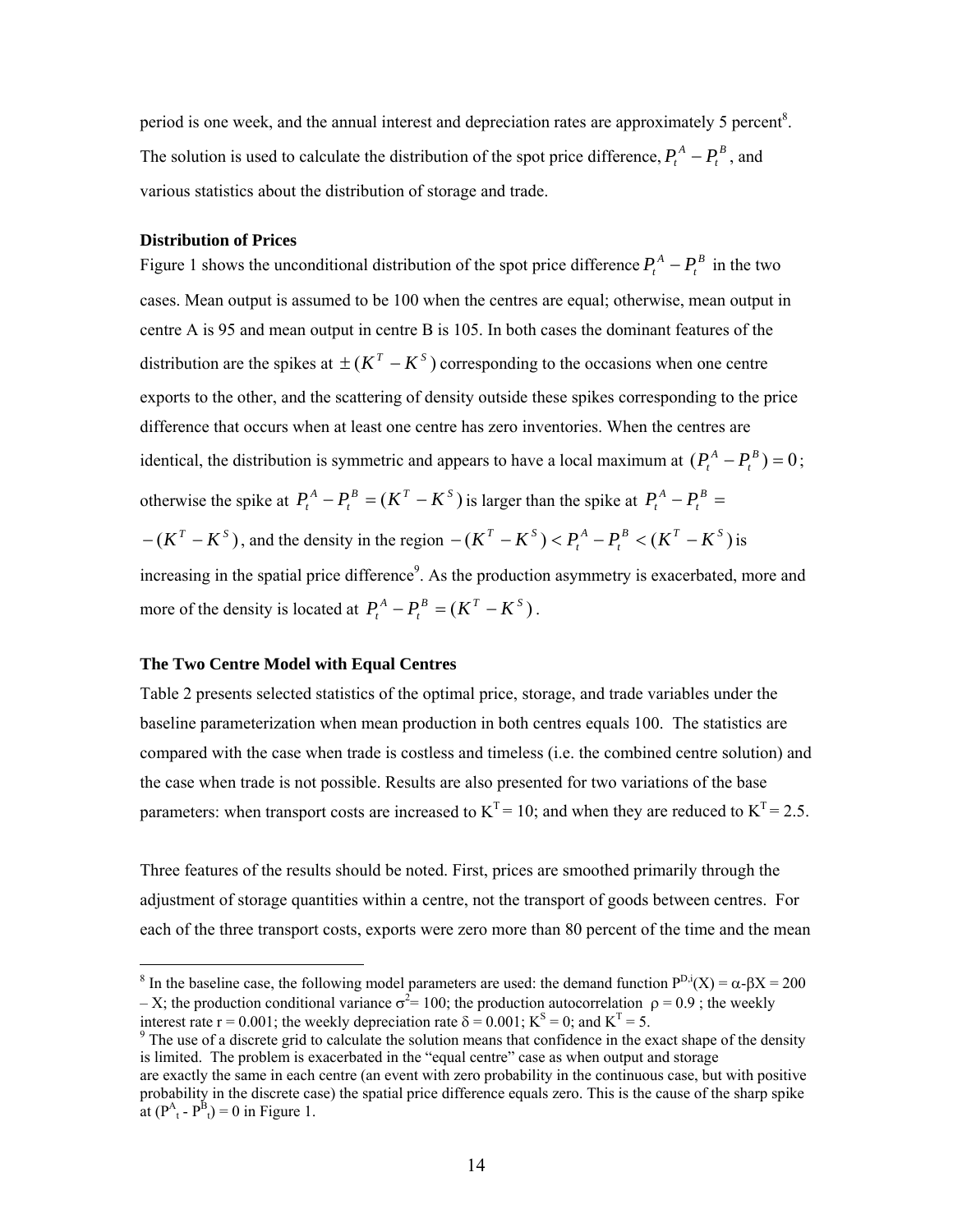export value was only between 2 and 4 units or  $2 - 4$  per cent of average weekly output. In contrast, storage in each centre was positive 97 percent of the time, and mean storage in each centre was two to three times weekly output.

Secondly, even though trade volumes were small, trade had a large effect on prices because storage behaviour was altered so that the spatial price difference between the centres was nearly always less than the cost of transporting goods. Irrespective of the transport cost, the spatial price difference exceeded the difference between the transport cost and the storage cost only 3 percent of the time, so as the cost of transport was reduced price dispersion between the centres declined.

Thirdly, the possibility of trade reduced average storage by 25 to 50 percent of the level that would have prevailed were no trade possible. The average quantity stored in either centre fell because of access to supplies from the other centre when output fell below normal levels.

The effect of various changes to parameters on the distribution of prices and storage can be easily calculated. For instance, when the autocorrelation of output is low, there are few extended periods when output is very high and consequently large stocks are not built up. Moreover, inventories are used up immediately when output is unusually low because it is expected to rapidly return to average levels. This means the fraction of time that one or other centre has zero storage and when the spatial price difference exceeds the transport cost increases as the autocorrelation of output decreases. A more interesting variation concerns the effect of adjusting the length of the transport period, keeping the cost of transport the same. This can be done by changing the mean, [vari](#page-15-0)ance, and autocorrelation of output as well as the demand curve parameters (and the interest rate and depreciation rate) in line with the changing period length: when the transportation period is halved, for instance, mean output is halved and the slope of the demand curve is doubled<sup>10</sup>. The simulations show that as the transport time lengthens the average amount of storage increases, the fraction of time that one centre has zero inventories increases, and thus the variance of the spatial price difference increases.

#### **The Two Centre Model with a Dominant Exporter**

There are two cases to note when one centre is a dominant exporter: first, when the asymmetry between the centres is small, so that both centres still regularly export; and secondly, when

<span id="page-15-0"></span><sup>&</sup>lt;sup>10</sup> It is assumed that there is only one shipment per period no matter the length of the transport period. This method of varying the time period has been chosen as it requires minimal programming changes. The exercise is not harmless, however. It implicitly assumes that output is evenly distributed through time during the period and that there is no depreciation within a period.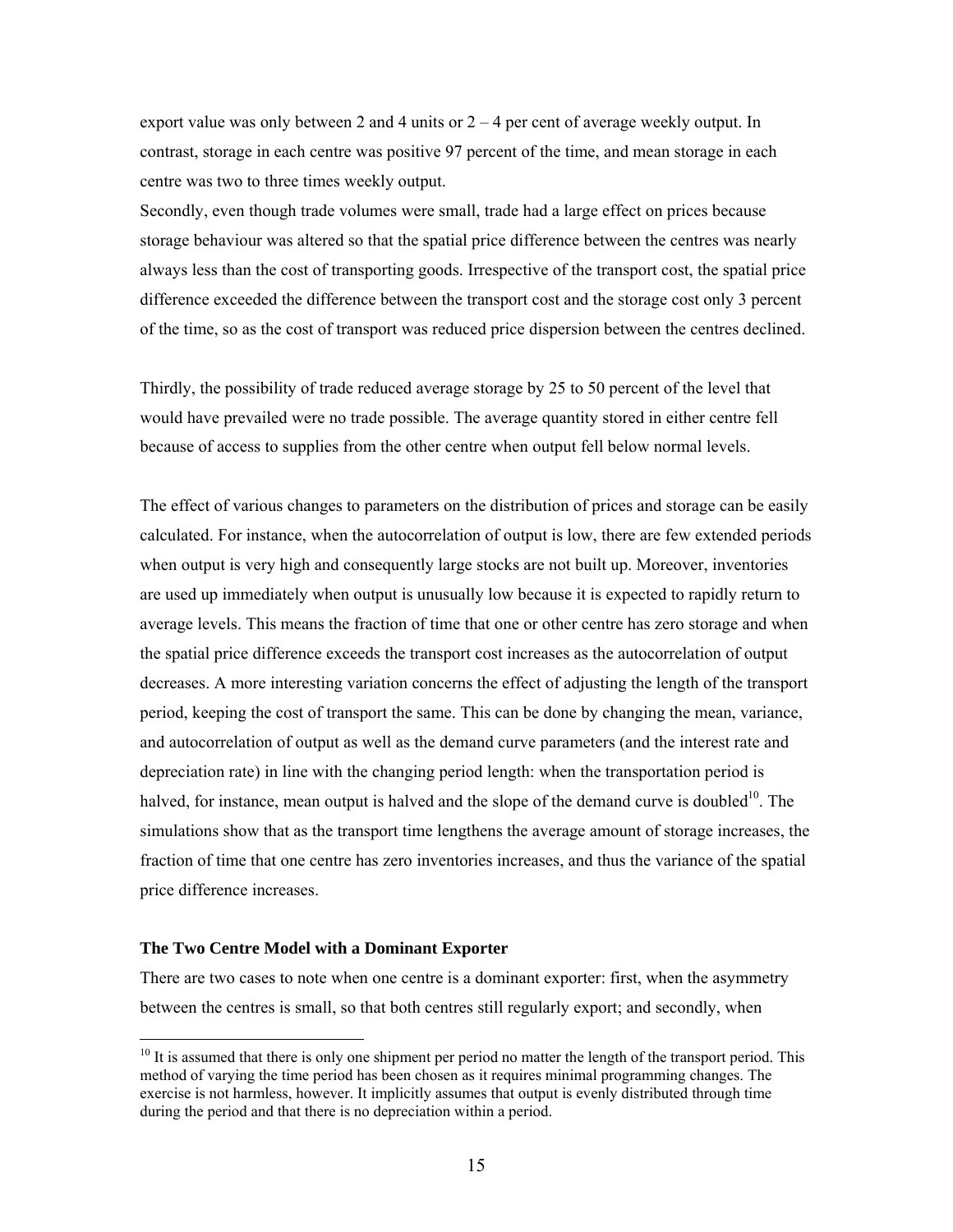production is sufficiently specialised that trade almost always flows from one centre to other. These cases are modeled by lowering the mean production level in centre A progressively from 100 to 95 to 70 while maintaining total production in the two centres at a mean level of 200. Various moments of the solution are presented in Table 3. Note that the dominant exporter model best describes the U.S. corn market analyzed in section 5, as corn was transported from Chicago to New York but never in reverse.

When  $\overline{X}_A = 95$  and  $\overline{X}_B = 105$ , there is only a weak tendency for net exports to flow from one centre to the other, and the solution is similar to the symmetric case. Storage adjustment remains the dominant means by which price fluctuations are smoothed, and while storage is higher in centre B than A it is positive in each centre over 96 percent of the time. Centre B is the dominant exporter, exporting 27 percent of the time, but centre A exports 8 percent of the time. (In contrast, when the centres are equal each centre exports 14 percent of the time.) The mean spatial price difference is 1.9 or less than the transport cost because cheap storage technology is used much more frequently than expensive transport technology to arbitrage prices.

The asymmetry in the solution becomes more pronounced as output in centre A is reduced to 70. Exports from B to A occur more than 80 percent of the time, while exports in the reverse direction take place less than 0.1 percent of the time. Mean trade volumes from B to A are 27 units, or close to the level that would prevail if there were no uncertainty. Although total storage declines as the production asymmetry becomes larger, it is increasingly held in the exporting centre. When  $\overline{X}_A$  = 70, the total of average storage plus trade in both centres is only 76 percent of average storage plus trade when the centres were equal, but centre B has storage 98 percent of the time. As production in centre A declines further, total storage declines to the level of storage in the combined centre model.

# 4. Conditional Moments of the Prices

In this section several conditional moments that are commonly estimated in cointegration models of spatial prices are calculated numerically<sup>11</sup>. The first of these conditional moments is  $E[z_{t+1} | z_t]$ , where  $z_t = P_t^A - P_t^B$  is the spatial price difference between the two centres. Typically when two regional price series are tested for cointegration, the difference in prices  $z$ , is

 $\frac{11}{11}$  Of course, since output in the model is stationary, prices are stationary unless there is general inflation.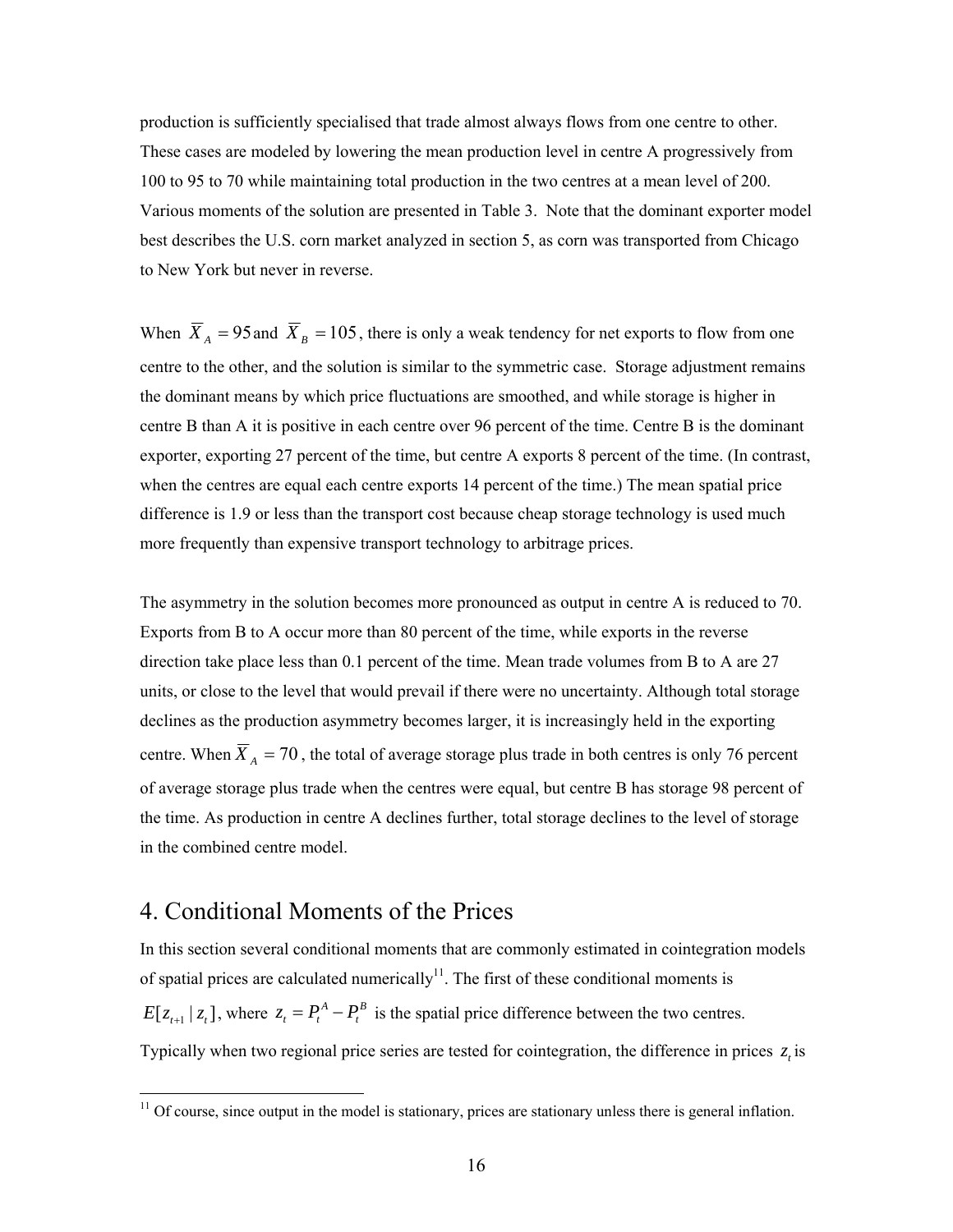calculated, and the first order unconditional autocorrelation coefficient  $\rho$  in the regression  $z_{t+1} = \rho z_t + e_{t+1}$  is estimated and tested to see whether or not it equals 1. Implicitly this formulation implies  $E[z_{t+1} | z_t] = \rho z_t$ . When the conditional mean associated with this model is calculated from the set of equations 6a - 6d, however, it proves not to be linear (see Figure 2). The basic shape reflects the pattern of prices when either both centres store (with or without one exporting) or one centre stores and exports but the other centre has zero inventories, for one of these combinations occurs most of the time. When there is storage in each centre,  $-(K^T - K^S)$  $\leq z_t \leq +(K^T-K^S)$  and accord[ing](#page-17-0) to equation 10 the price in each centre is expected to increase by a factor of  $\frac{1+r}{1-\delta}$ . Because  $z_t$  is primarily in the range  $-(K^T - K^S) \le z_t \le +(K^T - K^S)$  when storage in each centre is positive<sup>12</sup>,  $E[z_{t+1} || z_t | \leq K^T - K^S] \approx \frac{1}{1}$  $E[z_{t+1} \mid z_t \leq K^T - K^S] \approx \frac{1+r}{1-\delta} z_t$ . In contrast, at a point  $y_t$  where centre B has positive inventories and is exporting, but centre A has zero inventories,  $z_t > (K^T - K^S)$  and equation 11b holds:  $E[z_{t+1} | y_t] = \frac{1+r}{1-\delta}(K^T - K^S)$ . Since this is the dominant reason why  $z_t > K^T - K^S$ ,  $E[z_{t+1} | z_t > K^T - K^S] \approx \frac{1+r}{1-\delta}(K^T - K^S)$  $E[z_{t+1} | z_t > K^T - K^S] \approx \frac{1+r}{1-\delta} (K^T - K^S)^{13}.$ Similar considerations mean that  $E[z_{t+1} | z_t < -(K^T - K^S)] \approx -\frac{1+r}{1-\delta}(K^T - K^S)$  $E[z_{t+1} | z_t < -(K^T - K^S)] \approx -\frac{1+r}{1-\delta}(K^T - K^S)$ . The model

therefore provides a structural justification for the use of threshold autoregression models to estimate the process of dynamic spatial price adjustment. Unlike the model of Obstfeld and Taylor (1997), however, the speed of adjustment parameters are known.

The conditional mean has the same form irrespective of the parameters of the model. This is not true for the conditional variance  $Var[z_{t+1} | z_t]$ , however. In particular the shape of the conditional variance depends on whether trade is symmetric or not. If each centre is the same the conditional variance is symmetric and "U" shaped, and much higher outside the range  $-(K^T - K^S) \le z_t \le$ 

 $\overline{a}$ 

 $(K^T - K^S)$ : in Figure 3, these occasions are the cause of the spikes in the region  $|z_t| > K^T - K^S$ . On <sup>13</sup> When there are no stocks in either centre it is possible that both  $|z_t| > K^T - K^S$  and  $E[|z_{t+1}| |z_t] >$ these occasions, one centre will export to the other but not keep any stocks itself; the spatial price difference in the next period is expected to be greater than the transport cost as prices are expected to fall by different amounts in both centres in the next period.

<span id="page-17-0"></span><sup>&</sup>lt;sup>12</sup> In some rare circumstances stocks in each centre will be zero and output will be very low but similar so that prices are high in each centre but no storage or trade takes place.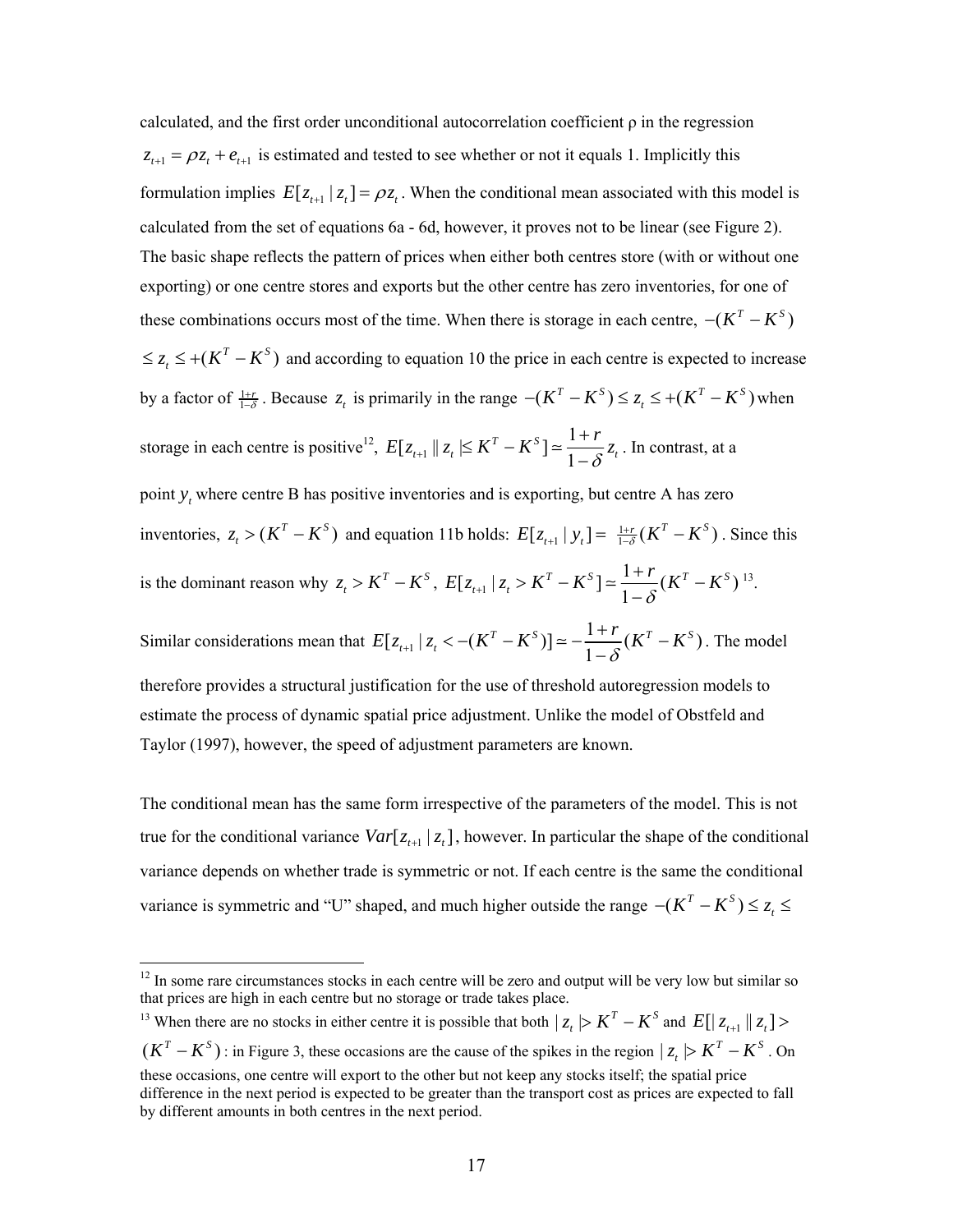$+ (K<sup>T</sup> - K<sup>S</sup>)$  than inside it. The conditional [va](#page-18-0)riance outside this range is high because at least "tick" shaped within the bands, reaching a minimum close to  $z_t = K^T - K^S$ . The conditional one centre has zero inventories and there is a reasonably high probability of having zero stocks and thus high prices in the subsequent period<sup>14</sup>. If trade is not symmetric, the conditional variance, while basically "U" shaped, is rather more complex. If centre B normally exports to centre A, the conditional variance is high outside the range  $-(K^T - K^S) \le z_t \le +(K^T - K^S)$  and variance of  $z_{t+1}$  is high when  $z_t$  is small or negative because output in centre B is unusually low in these circumstances and prices in centre B are volatile.

In addition to testing spatial price differences for cointegration, an "error correction" regression is normally estimated to find out how prices change through time:  $\Delta P_{t+1}^i = \alpha^i z_t + u_{t+1}^i$ , i=A,B. This formulation also implies the conditional mean  $E[\Delta P_{t+1}^i | z_t]$  is a linear function of  $z_t$ . However, when the conditional means are calculated they are not linear either (see Figure 3). When both centres have storage, the price difference is in the range  $-(K^T - K^S) \le z_t \le$ 

 $+ (K<sup>T</sup> - K<sup>S</sup>)$  and in each centre the price is expected to increase to compensate for the costs of storage:

$$
E[\Delta P_{t+1}^i] = \frac{r+\delta}{1-\delta}P_t^i + \frac{1+r}{1-\delta}K_t^S \qquad i = A, B.
$$

In the diagram  $E[\Delta P_{t+1}^i | z_t] \approx 0.2$  as the average price is 100 and the weekly interest and depreciation rates are both  $0.01<sup>15</sup>$ .

Outside this range there is an asymmetry. If centre A has no inventories but centre B has inventories and exports to A,  $P_t^A - P_t^B > (K_t^T - K_t^S)$  and

$$
E[\Delta P_{t+1}^A] = -(P_t^A - P_t^B - K_t^T) + \frac{r+\delta}{1-\delta}K_t^T + \frac{r+\delta}{1-\delta}P_t^B
$$

 $\overline{a}$ 

<span id="page-18-0"></span> $14$  In Dumas(1988), the conditional variance is also "U" shaped when the centres are symmetric. He does not calculate the non-symmetric case, however.

<span id="page-18-1"></span>with  $P^{A}(y_1) - P^{B}(y_1) = P^{A}(y_2) - P^{B}(y_2)$  that  $E[\Delta P_{t+1}^{i} | y_1] = E[\Delta P_{t+1}^{i} | y_2]$ , i=A,B because the <sup>15</sup> It should be emphasised that the price change is not directly related to the spatial price difference but to the level of prices in each centre. It is not necessarily the case that for two points in the state space  $y_1$  and  $y_2$ level of prices associated with  $y_1$  and  $y_2$  can be quite different.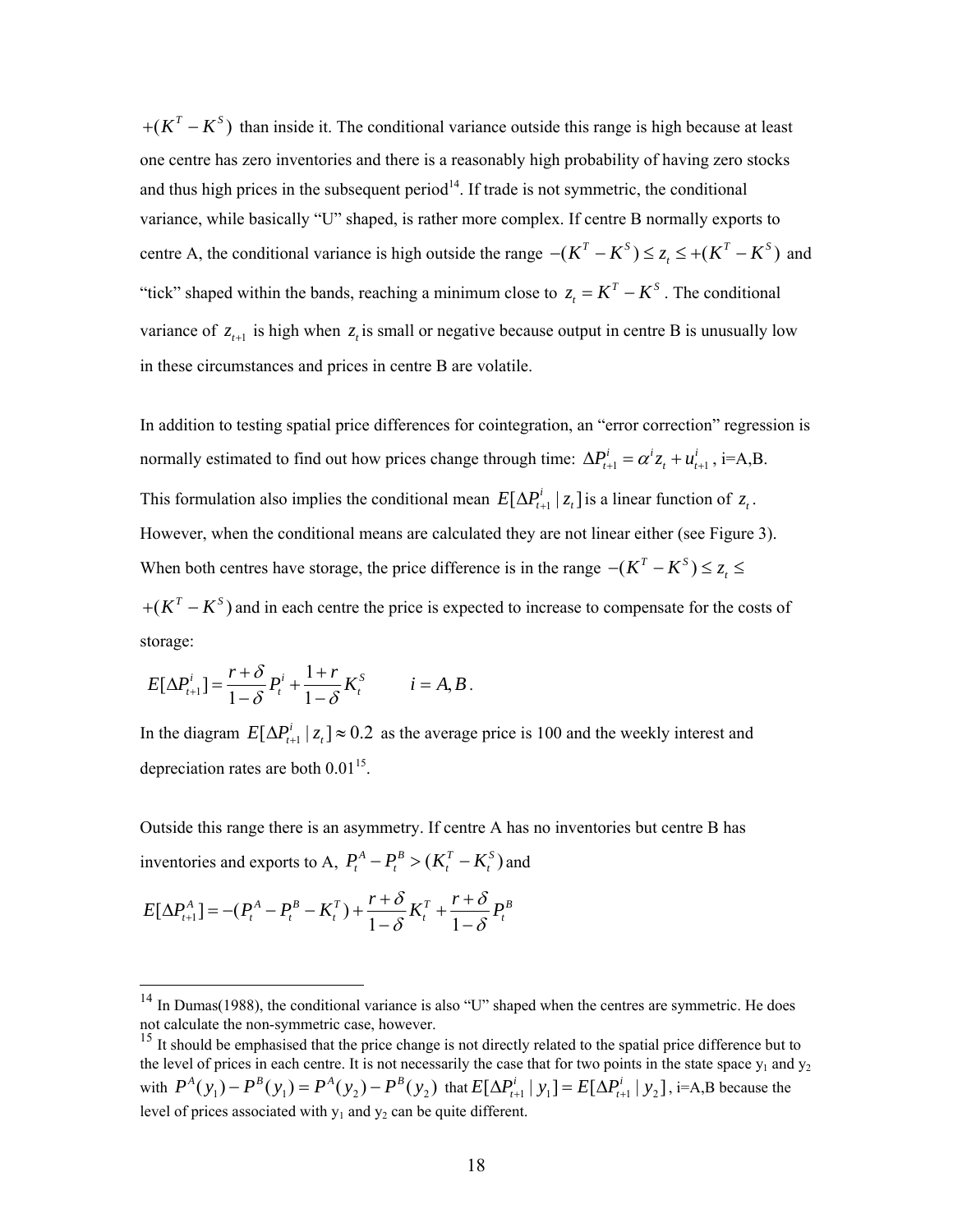$$
E[\Delta P_{t+1}^B] = \frac{r+\delta}{1-\delta} P_t^B + \frac{1+r}{1-\delta} K_t^S
$$

The converse relationship holds if A is the exporting centre and B the importing centre.

In combination, therefore, a threshold regression of  $\Delta P_{t+1}^A$  against  $P_t^A - P_t^B$  should have a value of approximately zero if  $P_t^A - P_t^B$  is less than  $(K_t^T - K_t^S)$ , and the value of minus one if it exceeds  $(K_t^T - K_t^S)$ , while a threshold regression of  $\Delta P_{t+1}^B$  against  $P_t^A - P_t^B$  should have a value of one if  $P_t^A - P_t^B$  is less than  $-(K_t^T - K_t^S)$  and zero if it exceeds  $-(K_t^T - K_t^S)$ .

These results stem from the interplay of both storage and trade.  $P_t^A$  is unusually high when there is a stock-out in centre A, and in this case prices are expected to fall in the subsequent period because of supplies arriving from centre B. The price in centre B will already have increased in period *t*, however, when the goods are removed from the local market.

While the conditional variances of  $P_{t+1}^A$  and  $P_{t+1}^B$  (and hence  $\Delta P_{t+1}^A$  and  $\Delta P_{t+1}^B$ ) can easily be calculated, they are difficult to summarise. When the centres are symmetric, the conditional variances are "U" shaped, with  $Var[P_{t+1}^B | z_t] > Var[P_{t+1}^A | z_t]$  when  $P_t^B > P_t^A$  and  $Var[P_{t+1}^B | z_t] < Var[P_{t+1}^A | z_t]$  when  $P_t^B < P_t^A$ . When B mainly exports to A, the conditional variances also cross, but at a point closer to  $K^T - K^S$ .

The shapes of the conditional moments  $E[\Delta P_{t+1}^i | z_t]$  stem directly from the structural assumptions of the model, and can be contrasted with the ad-hoc price adjustment moments usually postulated in empirical models. The implication that price adjustment should be dominated by a reduction in the price in the higher priced centre is examined in section 6.

# 5. The Late Nineteenth Century U.S. Corn Trade.

#### **Trade between Chicago and New York, 1878-1890**

In the late nineteenth century, corn was predominantly consumed where it was produced, primarily as animal feed. Only a small fraction of the total crop was transported any distance,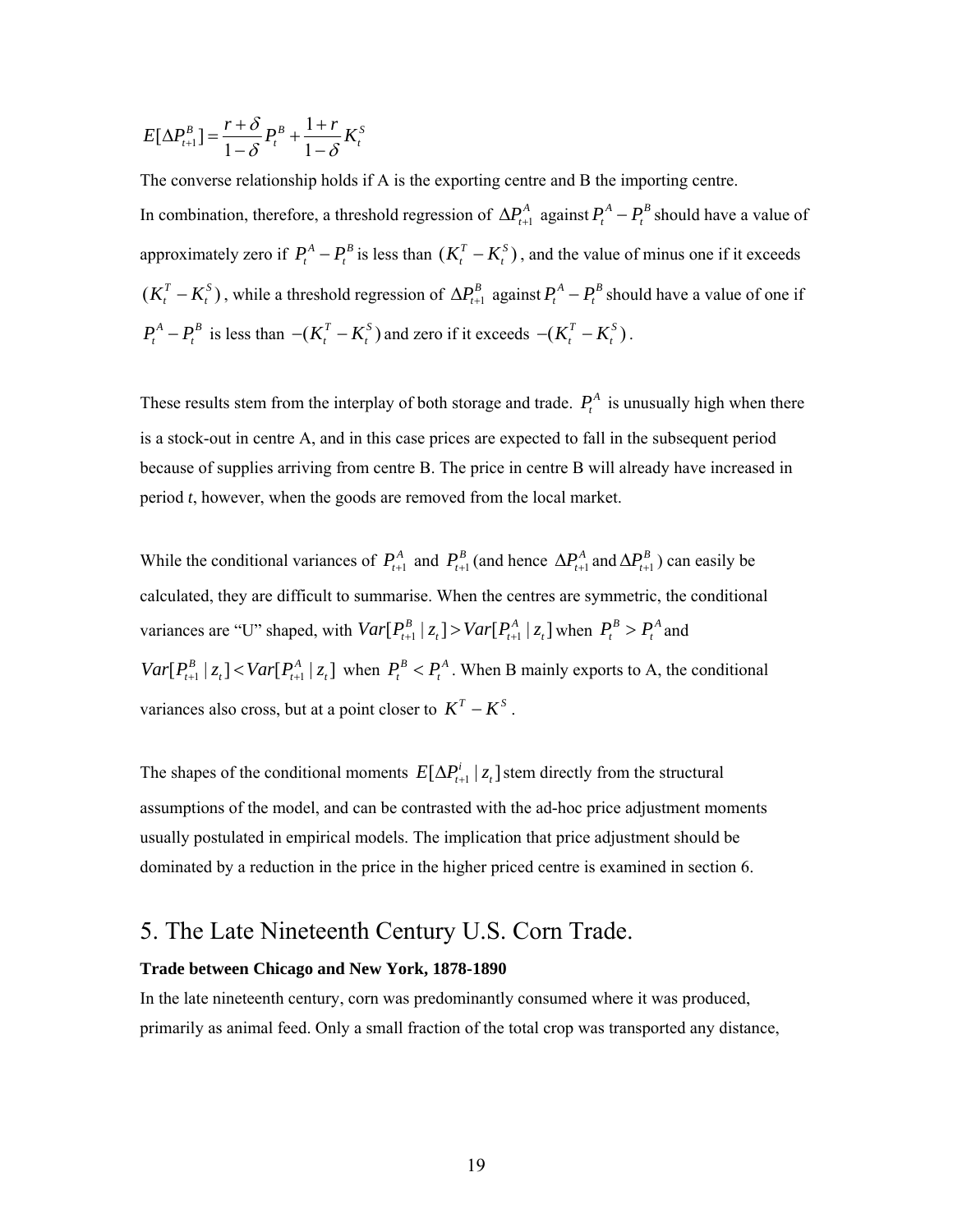most of which was shipped east and south from the main producing area, the Great Plains states<sup>16</sup>. Chicago was the preeminent inland shipping centre, receiving and shipping an average of 67 million bushels per year between 1878 and 1890. Much of the grain was sent to east coast ports prior to export. New York was the most important of these ports, receiving an average of 34 million bushels per year and exporting as much as Boston, Baltimore, and Philadelphia combined. Both Chicago and New York had active markets and elaborate physical infrastructure to handle the large volumes of corn and other grains.

Corn was first sent by rail and canal to Chicago, and then sent to New York using one of three transportation methods. The slowest and least expensive method was to send grain to Buffalo by ship via the Great Lakes, and then to forward it to New York along the Erie Canal. This method, which took approximately three weeks, was not available between November and late April, however, as both the canal and the Great Lakes froze. A faster and more expensive method, taking 10 days, was to ship grain over the Great Lakes to Buffalo and then send it by rail to New York. The fastest and most expensive method was to s[end](#page-20-0) grain to New York by rail, a trip that took 3 or 4 days. Between 1881 and 1891, when average annual costs were reasonably stable, the average cost of shipping a bushel of corn from Chicago to New York was 7.7 cents by lake and canal, 10.3 cents by lake and rail, and 14.6 cents by  $\text{raid}^{17}$ . The average price of a bushel of corn in Chicago during this time was 45 cents.

Between 1878 and 1890, an average of 45 million bushels of cor[n p](#page-20-1)er year was shipped from Chicago by lake, and 22 million was transported by rail. Of the latter, however, 15 million bushels were "through-shipments" — shipments that started west of Chicago, that were routed through Chicago, but that were never sold or handled in Chicago<sup>18</sup>. Unfortunately, the throughshipments were included in all of the annual and weekly shipping statistics, creating a misleading picture of the true extent of rail shipments of grain that was sold in Chicago. When the through shipments are excluded, the fraction of corn transported from Chicago that was shipped across the Great Lakes increases from 67 per cent to 86 per cent. Lake transport was even more dominant during the open water season. Of the 7 million bushels of corn shipped by rail that were processed

<sup>&</sup>lt;sup>16</sup>Nebraska, Iowa, and Illinois produced a third of the total U.S. crop, with Illinois alone producing some 225 million bushels annually. In contrast, combined production in New York, New Jersey, and

<span id="page-20-1"></span><span id="page-20-0"></span>Pennsylvania was 75 million bushels per year. 17 Chicago Board of Trade, 1892, p122.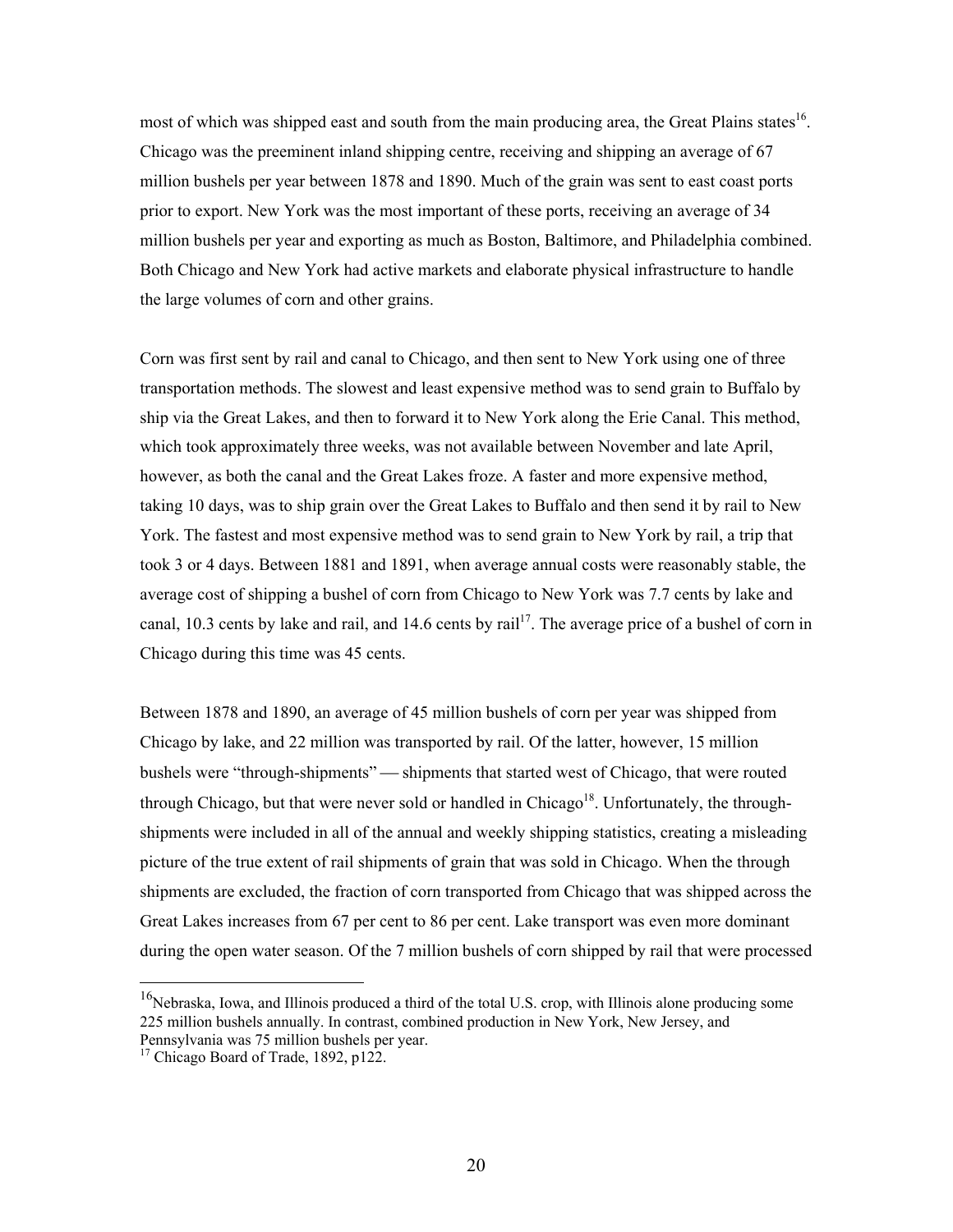in Chicago, only 2.7 million bushels were shipped between April and November. Co[nse](#page-21-0)quently, 95 per cent of corn that was transported in the open water season was shipped by lake<sup>19</sup>. Figure 4 indicates the seasonal pattern of the three types of shipments.

While it is straightforward to establish that 95 per cent of the grain leaving Chicago in the summer went across the Great Lakes, it is more difficult to calculate how much of it went to New York, and by which transport mode. Most Chicago corn was shipped through Buffalo, however, and since most corn arriving in New York came from Buffalo it is possible to establish the link indirectly. Unfortunately detailed shipping statistics for New York are not available for the whole period, although annual data is available for the years 1878-1881 and 1888- 1890. During these years, an average of 39 million bushels of corn were shipped by lake from Chicago to Buffalo, and another 10 million bushels were se[nt](#page-21-1) by rail along the Michigan Central and the Lake Shore and Michigan railroads to the same  $\text{city}^{20}$ . From Buffalo, most of the corn was sent to New York either by canal boat or by one of four railroads. On average New York received 40 million bushels of corn, of which 21 million arrived by canal boat, 16 million arrived on trains coming from Buffalo, and 3 million came from elsewhere. It is established below that almost all of the grain sent by rail from Chicago to Buffalo was forwarded to New York by rail, meaning that at most 6 million bushels of the grain arriving in New York by rail could have arrived in Buffalo by ship. Consequently, of the 27 million bushels of corn that arrived in Buffalo by water and were sent to New York, 21 million (or 78 per cent) were forwarded by canal. The dominance of the lake and canal route over the lake and rail route is even greater than this fraction suggests, however, because the lake and canal season was typically 3 weeks shorter than the lake and rail season. Since the season typically lasted 30 weeks, the lake and canal route accounted for some

 $18$  The through shipments are calculated as the total of the monthly through shipments on the Chicago and Northwestern, Illinois Central, Chicago, Burlington, &Quincy, Chicago, Rock Island, & Pacific and

<span id="page-21-1"></span><span id="page-21-0"></span>Chicago and Alton railroads that are reported in the Chicago Board of Trade Annual Reports each year. 19Unless it is recognised that most rail shipments were through shipments two puzzles arise. First, rail shipments and lake shipments took place simultaneously even though rail shipment was considerably more expensive than lake shipment. There are some reasons why shippers would prefer to send grain by rail — it was faster, and there was less risk of additional heat damage if the grain were already damaged, for instance — but these do not seem to have justified the additional cost. Secondly, rail shipments during winter took place when the price difference between New York and Chicago was lower than the rail cost. <sup>20</sup> The data are from the annual reports of the Chicago Board of Trade. Only 70 per cent of corn sent by ship from Chicago went to Buffalo. Since comparable New York data for 1882-1887 are unavailable, the averages are calculated for the years 1878-1881 and 1888-1890. For the full period 1878-1890, an average of 32 million bushels was sent from Chicago to Buffalo by lake, and 9 million by rail.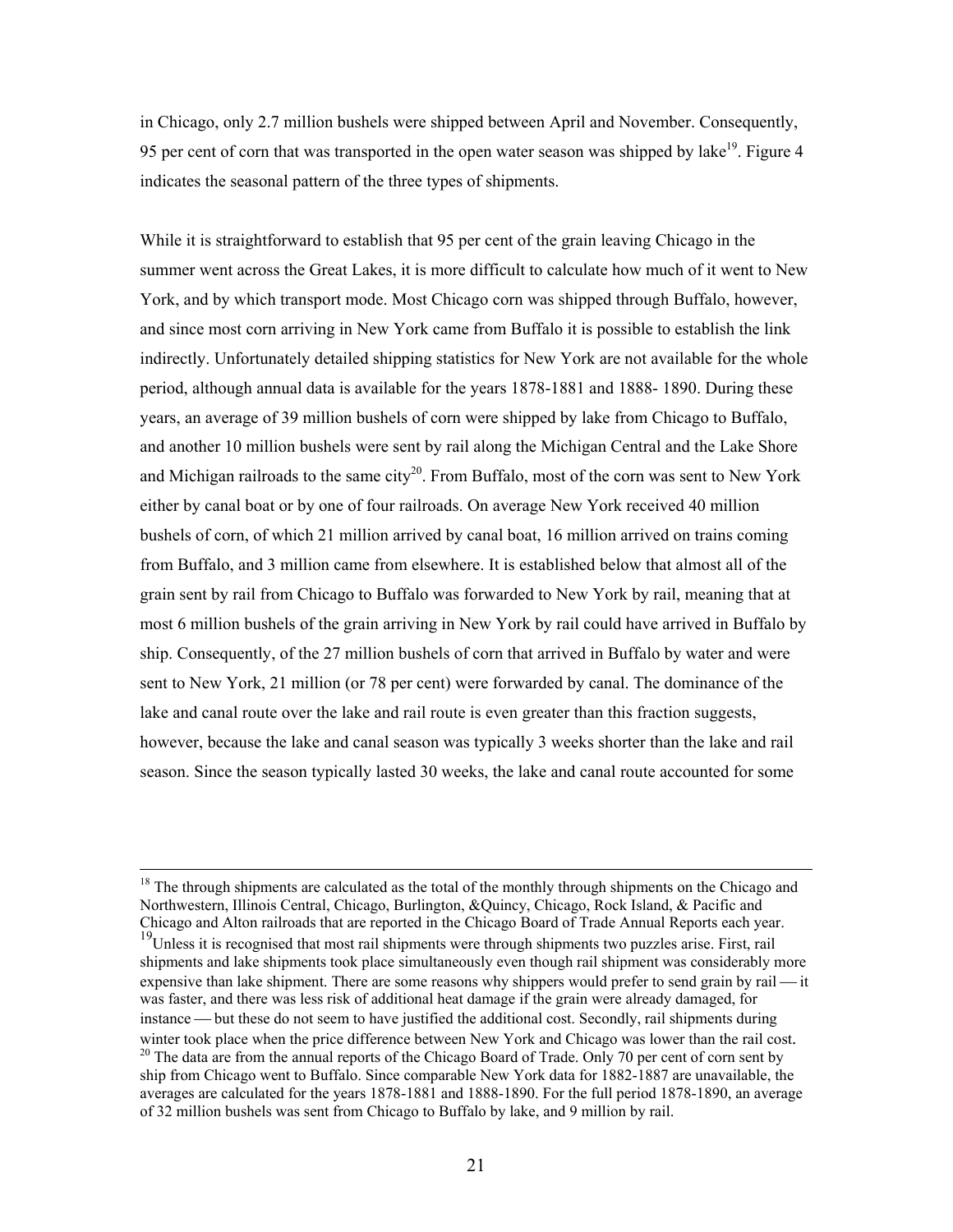87 per cent of the grain arriving in New York during the period that the lake and canal route was  $open<sup>21</sup>$ .

It can be demonstrated that grain sent [by r](#page-22-0)ail from Chicago to Buffalo went to New York by comparing the monthly shipments of corn along the railroads connecting Chicago and Buffalo with the monthly shipments along the railroads connecting Buffalo and New [Yor](#page-22-1)k during the years that such data exist,  $1877$  to  $1881^{22}$ . New York receipts along these lines were fifty percent higher on average than rail shipments from Chicago to Buffalo, because the Hudson and Erie lines were used to rail some of the corn shipped to Buffalo on the Great Lakes $^{23}$ . Nonetheless, as indicated in Figure 5, there was an almost one-for-one correspondence betwe[en](#page-22-2) the variation in rail flows from Chicago to Buffalo and flows from Buffalo to New York. Formally, a regression of New York rail receipts from Buffalo with Chicago rail shipments to Buffalo has a slope estimate of 1.20, with a ninety five percent confidence interval of 0.93 to  $1.46^{24}$ .

(NY rail receipts)<sub>t</sub> = -125000 + 1.20 (Chicago rail shipments)<sub>t</sub> + 0.087 (Lake shipments)<sub>t</sub> + e<sub>t</sub>  $(130000)$   $(0.131)$   $(0.020)$ 

 $R^2$  = 0.67; 60 observations.

Similar data can be used to show that most of this corn was part of a through shipment. Figure 5 also suggests a near one-for-one correspo[nde](#page-22-1)nce between the variation in rail flows from Chicago to Buffalo and the through-shipments through Chicago. A regression of Chicago rail shipments to Buffalo against Chicago through-shipments has a slope estimate of 0.85, with a ninety five percent confidence interval of 0.72 to  $0.99^{25}$ .

<sup>&</sup>lt;sup>21</sup> i.e. 21 million out of the 24 million bushels that arrived in New York during the lake and canal season. <sup>22</sup> Data for these years was published in the annual reports of the Chicago Board of Trade and the New

<span id="page-22-0"></span>York Produce Exchange, but I have been unable to find it for other years. The Chicago data is the monthly shipments along the Michigan Central and the Lake Shore and Michigan Railroads. The New York data is the monthly shipments along the Erie and the New York Central and Hudson railroads. For information on through shipments, see footnote 17.

<span id="page-22-1"></span><sup>&</sup>lt;sup>23</sup> The shipments to New York were also higher than those from Chicago in winter, when there was no water transport. Since little corn was stored in Buffalo, at least in the years for which I could find data, 1882 – 1886, the winter shipments to New York must have originally come from elsewhere. 24 OLS regression with standard errors calculated using the Newey-West method using 5 lags. The

<span id="page-22-2"></span>regression was also estimated using a feasible generalised least squares estimate that corrected for first order serial correlation and assumed the variance of errors was a linear function of Chicago shipments. In this case the slope estimate was 1.16 with standard error of 0.13.<br><sup>25</sup> OLS regression with standard errors calculated using the Newey-West method using 5 lags. The feasible

generalised least squares estimate (see footnote 23) was 0.95 with standard error of 0.10.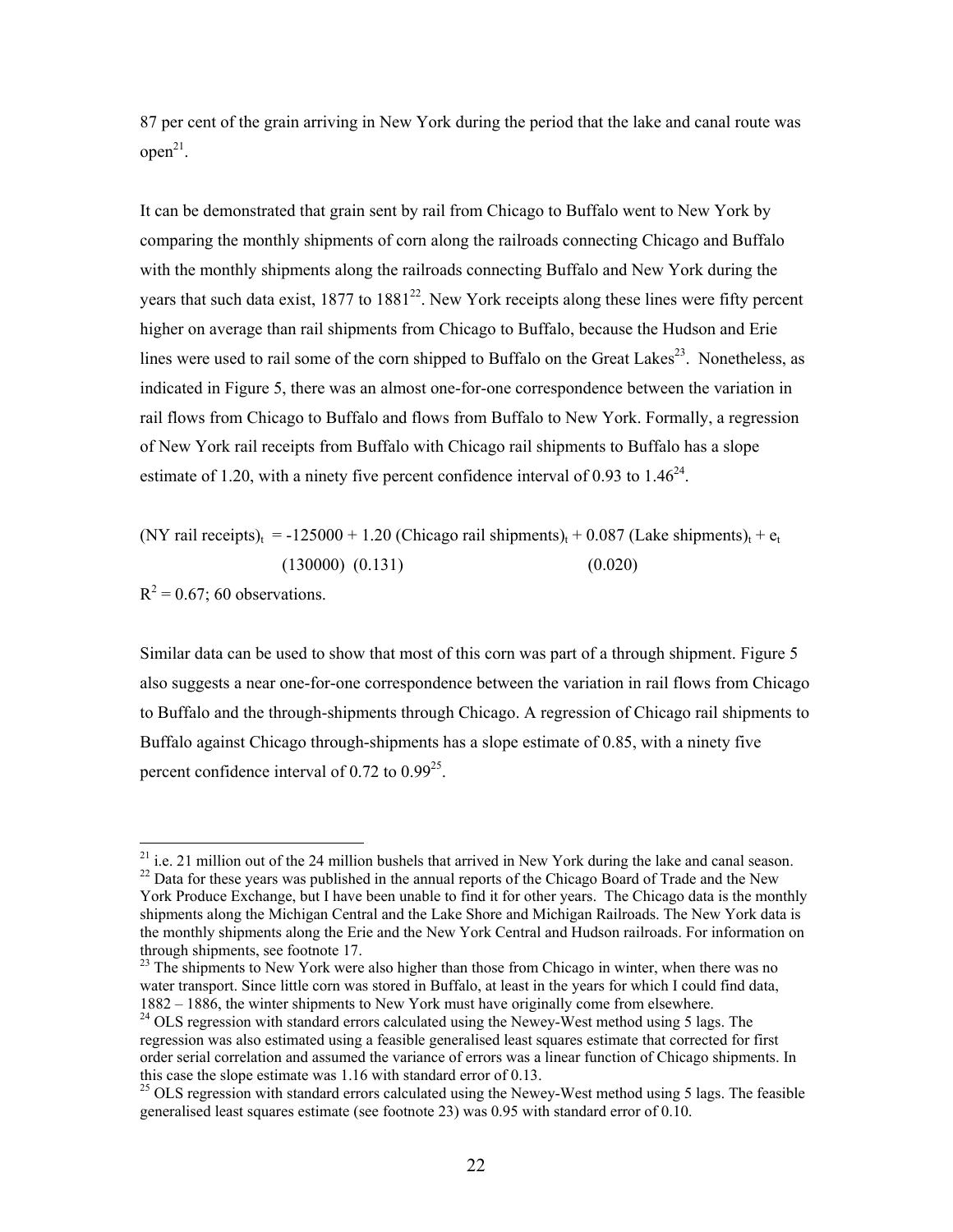(Chicago rail shipments)<sub>t</sub> = 205000 + 0.85 (Chicago through shipments)<sub>t</sub> +  $e_t$ 

$$
(86000) (0.067)
$$

 $R^2$  = 0.65; 60 observations.

These two regressions strongly suggest the corn sent by rail to Buffalo was forwarded to New York and that the corn originating in Chicago was part of a through shipment. A third regression linking New York rail receipts to Chicago through shipments confirms this  $link^{26}$ :

(NY rail receipts)<sub>t</sub> = 215000 + 1.127 (through rail shipments)<sub>t</sub> + 0.038 (Take shipments)<sub>t</sub> + 
$$
e_t
$$
  
(180000) (0.131) (0.024)

 $R^2$  = 0.57; 60 observations.

#### **New York Receipts, Export Shipments, and [Sto](#page-23-0)rage**

Inward and outward shipping activity occurred at New York throughout the year. When grain arrived in New York, it was first transferred to an elevator or a lighter and then either sold or delivered in fulfillment of a futures contract<sup>27</sup>. Grain was often stored temporarily, but the storage capacity was rarely fully utilised, even in winter<sup>28</sup>. Inventory levels never fell to zero, because the elevators always contained some grain in transit as they were used to transfer grain from arriving canal boats and rail cars to departing ocean vessels. The average of the five lowest inventory levels each year for the entire period was 260 000 bushels. Corn inventories typically fell to their low points each year in the middle of May, prior to the opening of the summer transport season, and in August. Storage quantities between 1881 and 1891 are shown in Figure 7.

Corn inventories in Chicago had a marked seasonal pattern. Receipts in Chicago were continuous throughout the year, but were higher than shipments between December and March, when the lakes were closed, and between August and September. Consequently, inventories built up to a late March peak averaging 4 million bushels on shore or 6.2 million bushels if corn loaded on board ships is included. Inventories reached seasonal lows in late July and November averaging 1.4 million bushels.

 $^{26}$  OLS regression with standard errors calculated using the Newey-West method using 5 lags. The feasible

<span id="page-23-0"></span>generalised least squares estimate (see footnote 23) was 1.10 with a standard error of 0.15. <sup>27</sup> Grain from canal boats could be unloaded to an elevator or be sold "afloat", whereupon it could be transferred directly to

 $28$  In 1888 there were 24 million bushels storage capacity in New York and Brooklyn, and a further 3 million in New Jersey. However, peak grain storage in New York and Brooklyn between 1887 and 1889 was just over 16 million bushels, of which 11 million bushels were wheat and 4 million bushels were corn.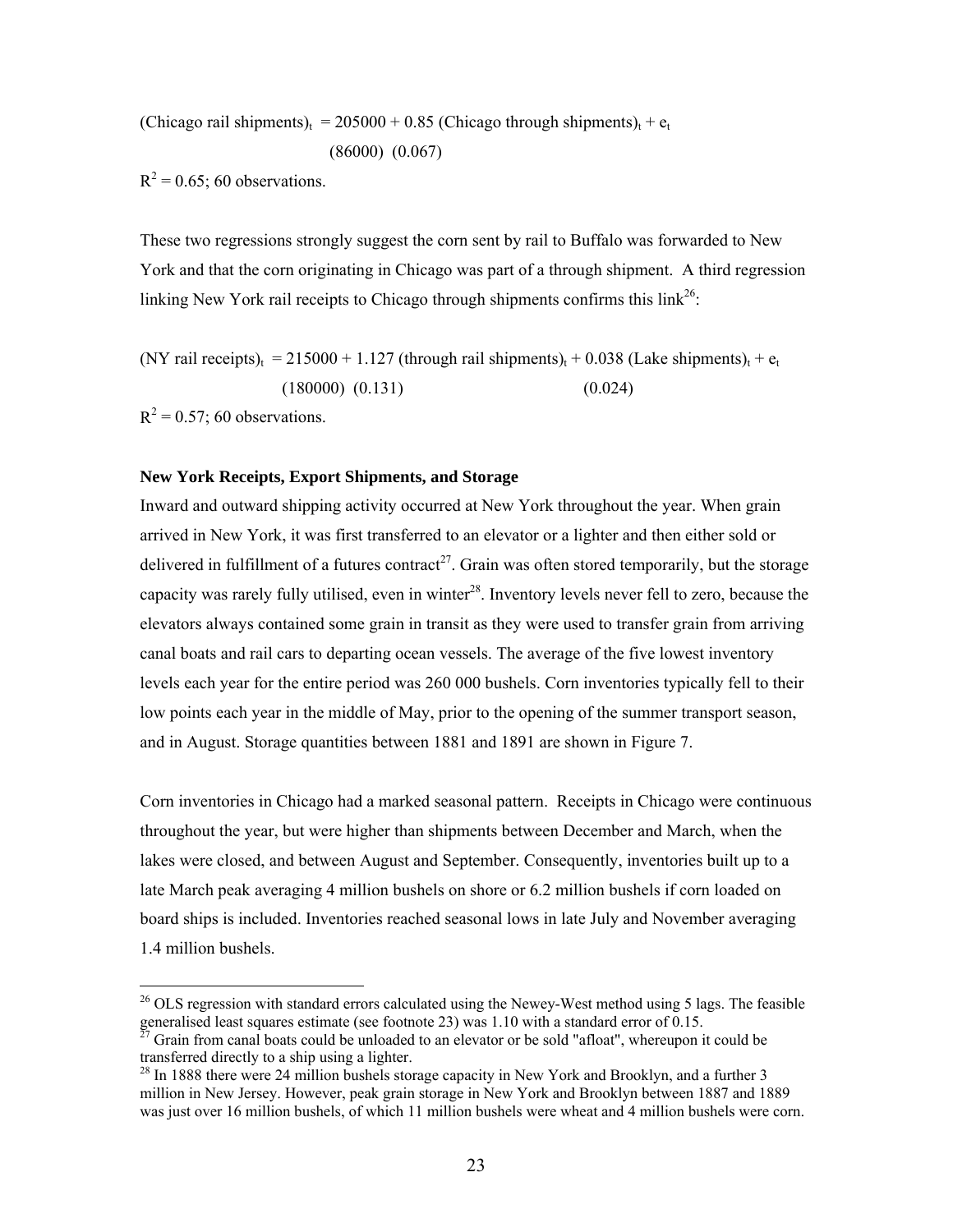Storage charges varied little during the period (Goldstein (1928); Ulen (1982)). In 1888 it cost ⅝ cents per bushel to deposit grain in an elevator, including the cost of 10 days storage; thereafter, storage cost  $\frac{1}{4}$  cents per bushel per ten days. There were additional charges for trimming from canal boats and for trimming into ocean boats. Charges in Chicago were similar. In addition to these direct charges, the cost of holding inventories included insurance and the opportunity cost of holding the grain. Working (1929) estimated that in 1913 these costs were approximately 1.4 cents a bushel per month.

#### **Transport prices between Chicago and New York.**

There was a marked seasonal pattern in shipping costs (see Figure 6). Lake and canal and lake and rail prices were typically high at the opening of the season, but they then declined during the summer before rising towards the close of the season. On average, lake and canal rates increased by 0.2 cents per week between July and the end of the shipping season. Rail rates varied seasonally between winter and summer, particularly prior to 1886 when railroads competed aggressively with each other and with shipping lines for the grain business. The competition was sufficiently fierce to divert substantial quantities of the grain trade from the water route to rail, essentially by inducing "through shipments" from shipping agents west of Ch[ica](#page-24-0)go (Tunell (1897), United States Treasury (1898)). This price competition is understated in the rail price data collected by the Chicago Board of Trade, as much of the business was transacted at lower, unrecorded prices, particularly during periods when the rail cartel broke down<sup>29</sup>. The seasonal pattern in rail prices declined after the passing of the Interstate Commerce Act 1887, which regulated rail transport and substantially reduced price competition between the rail lines.

#### **Market Prices**

Both New York and Chicago had well developed grain markets in which both spot and futures contracts were bought and sold. A standard contract was settled by the delivery of grain to a warehouse or elevator. The main contracts were for immediate delivery (the spot contract) or for delivery at any time within the current month, the next month, two months' time, or in May of a particular year (the futures contracts). The seller had the option as to the date in a particular month the grain was delivered, so spot prices normally exceeded or were equal to the zero-month

<span id="page-24-0"></span><sup>&</sup>lt;sup>29</sup>See the discussion by Nimmo in his reports on the internal commerce of the United States. (United States Bureau of Statistics, 1877, 1881, 1884). See Porter (1983, 1985) for a discussion of the price cutting wars that occurred prior to 1886.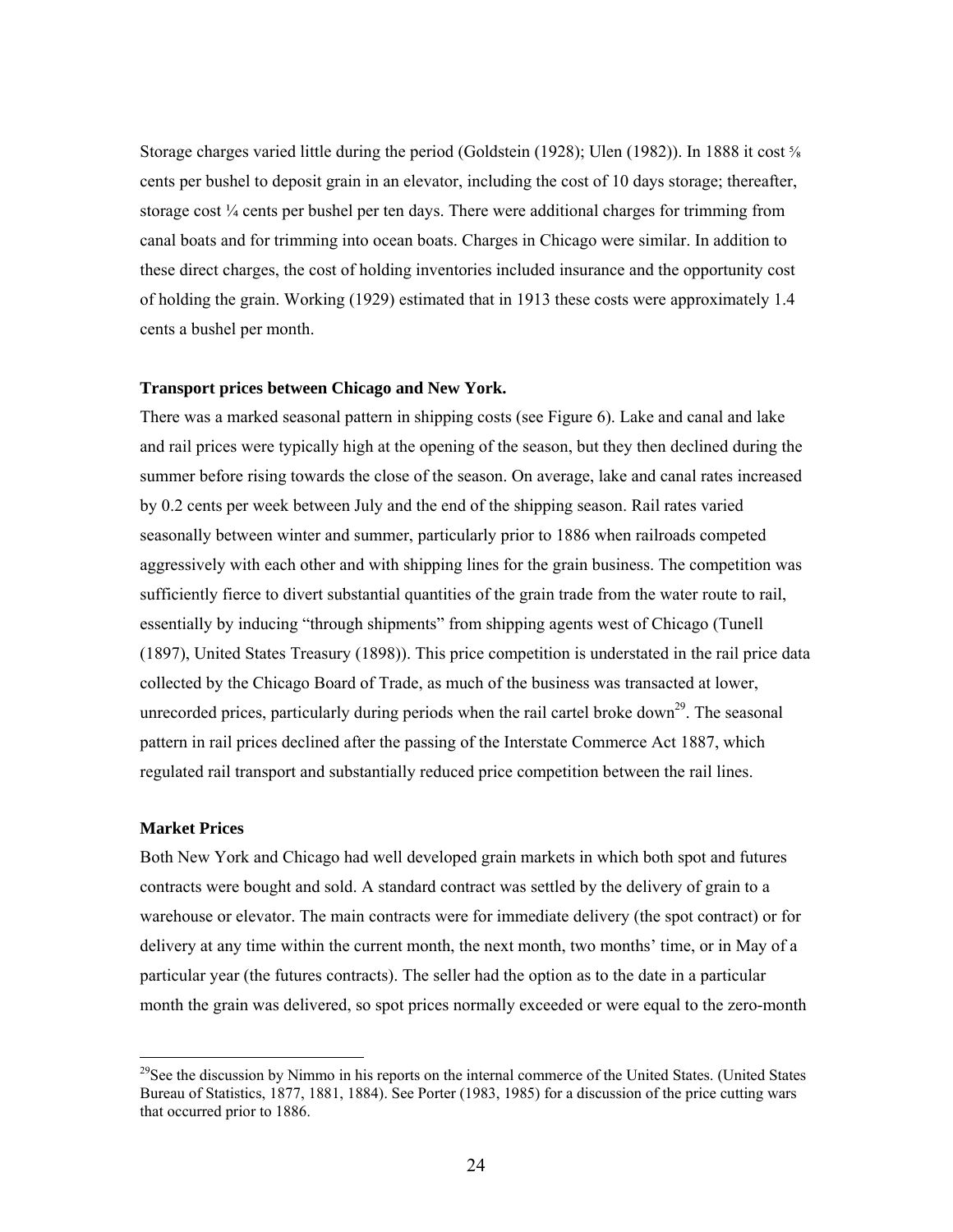future price. This paper uses the Wednesday closing price for all of the analysis. (See Appendix 2 for the precise definition and source of the data.)

# 6. Spatial Corn Price Arbitrage and Transport Costs, 1878-1891.

#### **Spot Prices, Spatial Arbitrage and New York Storage Volumes**

According to the model, the difference between the New York and Chicago spot prices on the day the corn was sent should have been equal to the transport cost minus the storage cost when there were positive inventories in New York, but it should have exceeded the transport cost minus the storage cost when inventories in New York were zero or very small. To examine this implication of the model, in Figure 8 the spatial price difference  $P_t^{NT} - P_t^{CH}$  is plotted against the cost of lake and canal transport for each week that transport cost data is available, 1878 – 1891. Observations for which storage quantities in New York were less than 300,000 bushels are distinguished from those for which storage quantities exceeded 300,000 bushels.  $P_t^{NY} - P_t$ 

Three features of the graph stand out. First, most of the observations lie above the 45 degree line, indicating that spatial price difference normally exceeded the transport cost. While the spatial price difference need not have exceeded the transport cost ea[ch w](#page-25-0)eek, as corn may not have been shipped each week, it did so on 93 per cent of all weeks in the sample and 98 per cent of the weeks when New York storage was less than  $600,000$  bushels<sup>30</sup>. On only one occasion (not shown) was the spatial price difference negative, when there was a corner in the Chicago market.

Secondly, the spatial price difference was far more likely to exceed the transport cost by a large amount when storage was less than 300 000 bushels than when storage exceeded that amount. In Table 4 the data are grouped by the level of storage and the distribution of the spatial price difference minus the transport cost is calculated. On 62 per cent of the 21 occasions when there was less than 150 000 bushels of corn in store, and 31 per cent of the 45 occasions storage was between 150 000 and 300000 bushels, the New York price exceeded the Chicago price plus transport cost by 5 cents or more. In contrast, the New York price was more than 5 cents above the Chicago price plus transport costs only 4 percent of the 224 occasions when storage exceeded 600 000 bushels. The relationship between the spot price difference and inventory levels can be summarised by constructing a "spatial arbitrage-storage" curve that plots the difference between

<span id="page-25-0"></span><sup>&</sup>lt;sup>30</sup> In contrast, the spatial price difference exceeded the cost of lake and rail shipment only 63 per cent of the time.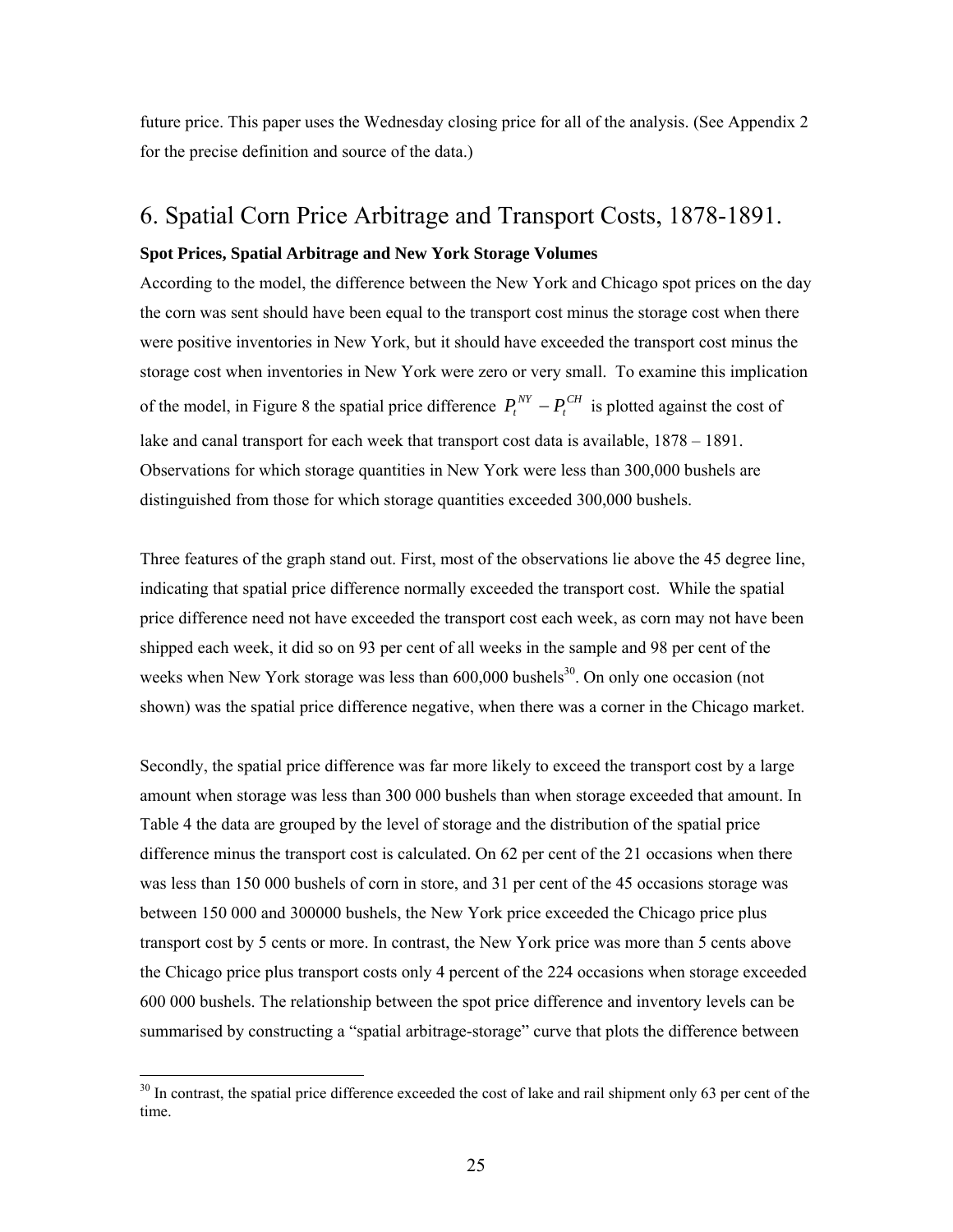the New York spot price and the Chicago spot price adjusted for transport costs against inventory levels (see Figure 10). The scatter-plot of points in Figure 10 is accompanied by a nonparametric kernel regression showing the average relationship between the future premium and the storage quantity $31$ .

To test whether these differences between groups were random, the data was split into six different storage categories, 0 – 150000 bu, 150001 – 300000 bu, 300001 – 600000 bu, 600001 – 1000000 bu, 1000001 – 2000000 bu, and more than 2000000 bu, and Wilcoxon-Mann-Whitney test statistics were calculated. These statistics are used to test the hypotheses that the cumulative distribution functions of the spatial price difference minus the transport cost were the same for each storage category, against the alternative that one distribution lay above the other. The hypothesis that the distribution of the spatial price difference minus the transport cost was equal to that of the group that had the lowest storage was rejected for every storage category. In addition, it is possible to reject the hypotheses that the cumulative distribution functions of the first four storage categories were the same, although for the categories above 1000000 bushels the distributions were similar. Consequently, it is possible to conclude that the large spatial price differences that occurred when storage in New York was low were not due to simple random variation.

Thirdly, the average spatial price difference increased at an almost one for one rate with the transport cost. The best regression line, estimated using feasible generalised least squares to take into account first order autocorrelation, is $^{32}$ :

$$
(P_t^{NY} - P_t^{CH}) = 1.75 + 0.85 \text{ Transport Cost}_t + 2.05 \text{ 1}(Storage_t < 300,000) + u_t
$$
\n
$$
(0.29) \ (0.06) \qquad (0.29)
$$
\n
$$
u_t = 0.45u_{t-1} + e_t \qquad R^2 = 0.69 \qquad N = 367
$$

where 1(Storage <300,000) is an indicator function that takes on the value one if inventories were less than 300,000 and zero otherwise. The slope of the line, 0.85, suggests that the average spatial price difference did not increase at an exactly one-for-one rate with transport costs, although as is shown below, when the New York spot price is replaced by the New York future price the slope coefficient is very close to and insignificantly different from 1. The positive and significant

<span id="page-26-0"></span><sup>&</sup>lt;sup>31</sup> The kernel regression is estimated with an Epanechnikov kernel with bandwith 300 000 bushels. <sup>32</sup> The observation for 23 September 1884, when there was a corner in Chicago and the Chicago price was

<span id="page-26-1"></span><sup>16</sup> cents higher than the New York price, was omitted. When included, the autocorrelation coefficient was 0.33, and the coefficient on the transport variable was 0.89 with a standard error of 0.061.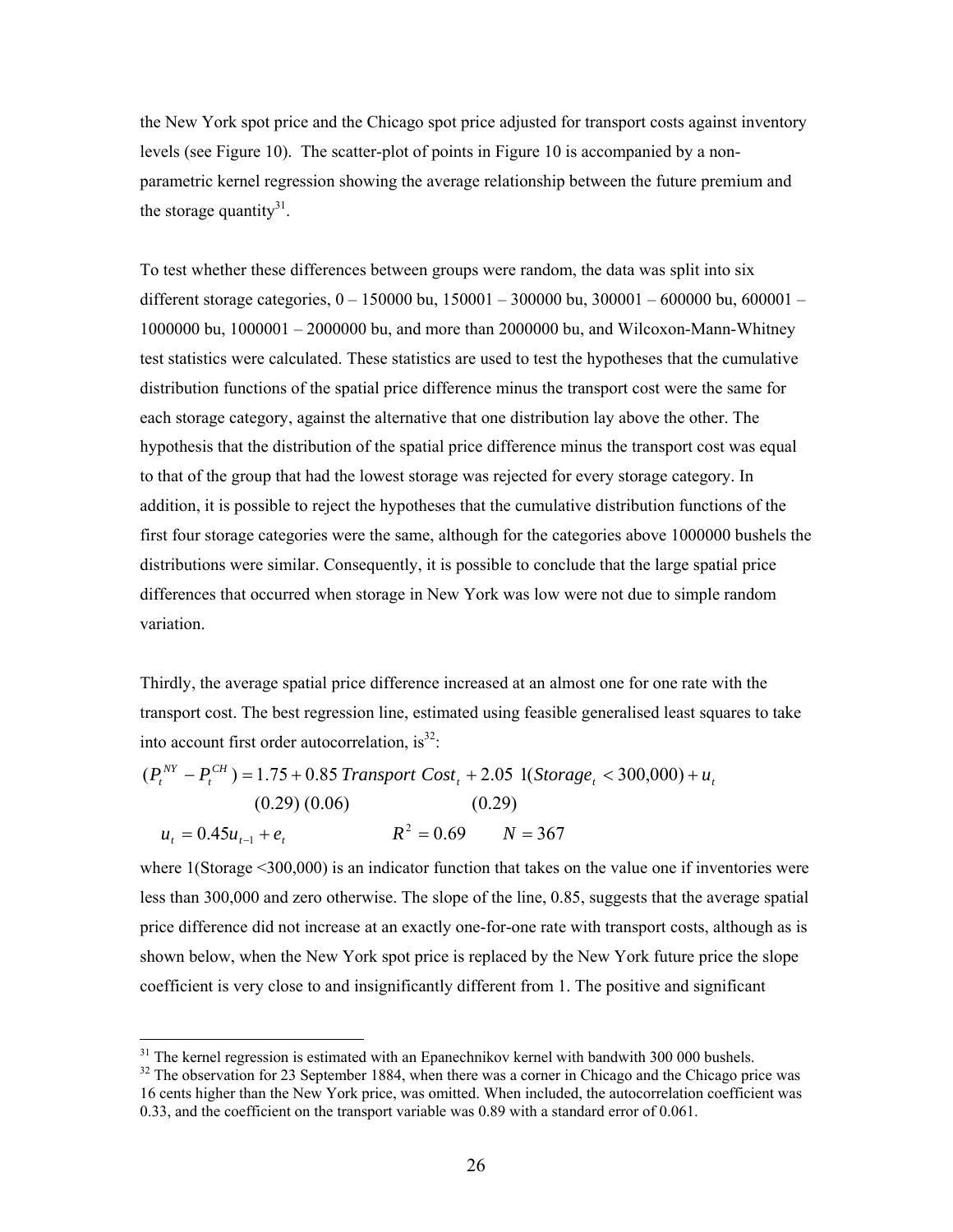coefficient on the low inventory variable confirms that the New York spot price spiked upwards relative to the Chicago price and the transport cost when inventories were low.

#### **Future - Spot Prices Differences and New York Storage Volumes**

It is of interest to compare the above relationship with the relationship between New York inventories and the difference between the New York future price and the Chicago spot price plus the transport cost. According to equation 6c, the expected spot price in New York on the date when the corn was expected to arrive should have been equal to the spot price in Chicago three weeks earlier plus the cost of transport, independently of New York inventory levels. Although the expected spot price in New York on the date that the corn was expected to arrive is not known, it is possible to use the price for future delivery in New York as a proxy. Since the seller had the option of delivering any time during the month, and the trip took three weeks, the price for delivery "this month" was used if the date of the month was before the eleventh, and the price for delivery in the subsequent month was used if the date occurred on or after the eleventh.

The results for the New York future — Chicago spot price gap and the New York spot — Chicago spot price gap are quite different. This can be seen immediately by comparing Figure 8 with a graph of the difference between the New York future price and the Chicago spot price plotted against the transport cost, Figure 9. While there is a similar one-for-one relationship between the spot-future price difference and the transport cost, the spikes in the New York spot price that occurred when New York inventories were low are conspicuously missing. The difference can be confirmed statistically in one of two ways. First, the best fitting regression line corresponding to the graph is:

$$
(F_t^{NY} - P_t^{CH}) = 1.11 + 0.95
$$
 Transport  $Cost_t + 0.22$  1(*Storage\_t* < 300,000) +  $u_t$   
(0.23) (0.044) (0.22)  
 $u_t = 0.41u_{t-1} + e_t$   $R^2 = 0.56$   $N = 357$ 

The coefficient on the low storage variable is small and insignificantly different from zero, indicating that there was no systematic tendency for the future-spot price gap to be high when inventories were low. (Also note that the slope of the coefficient on the transport cost variable is very close to, and insignificantly different to 1, indicating a one-for-one relationship between the New York future – Chicago spot price gap and the transport cost.) Secondly, a set of Wilcoxon-Mann-Whitney statistics can be calculated to test the hypothesis that the distribution of the spotfuture spatial price difference was independent of inventory levels; these are reported in Table 5. These also show that the New York future price did not spike upwards when inventories were low; indeed, it is not possible to reject the hypothesis that the cumulative distribution of the spot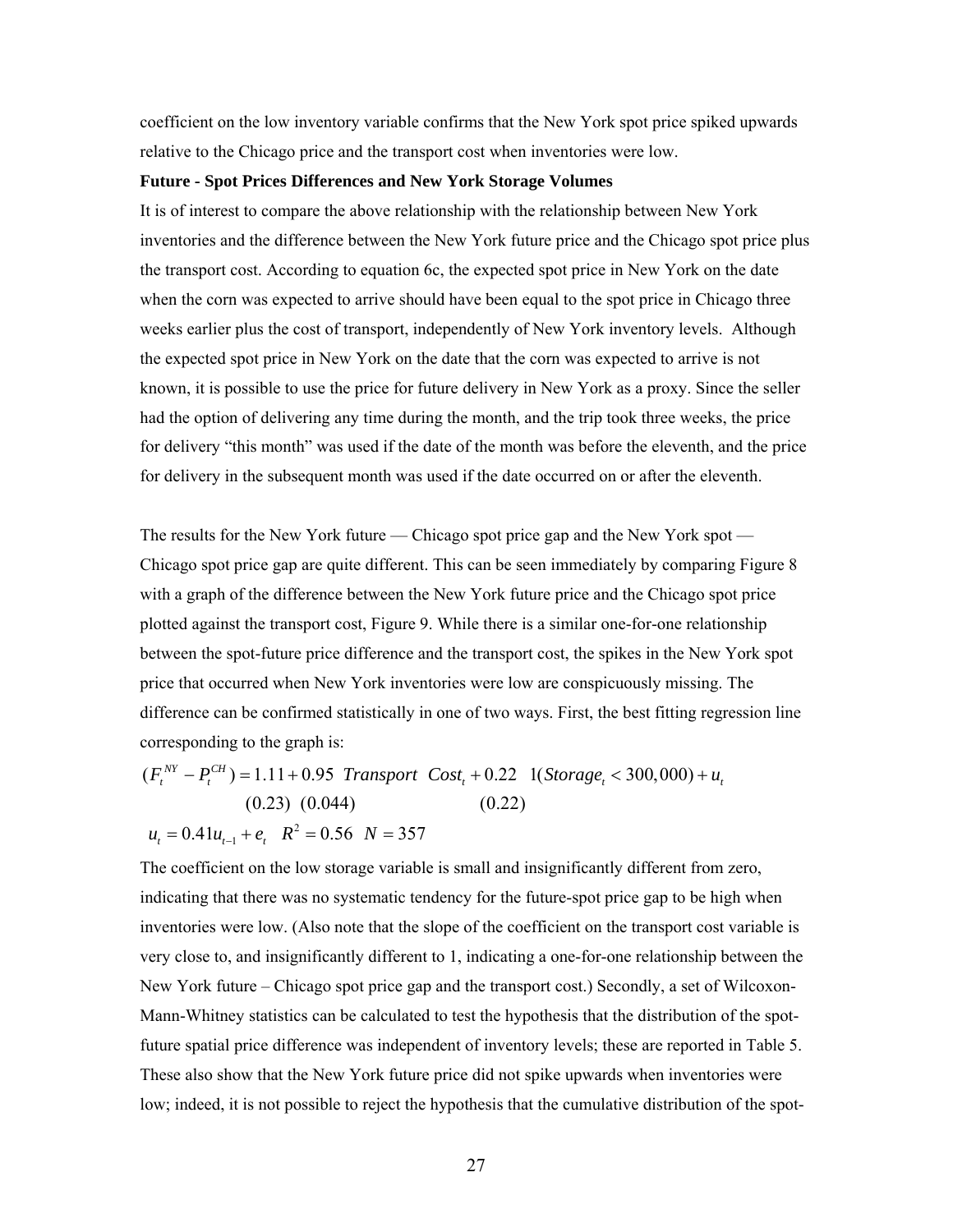future price difference minus the transport cost was different to that of any other group for any of the six inventory categories. These results clearly show that only the New York spot price spiked upwards when inventories were low, not the New York future price.

#### **Threshold Regressions**

 $\overline{a}$ 

Further support for the model is obtained by examining the relationship between the change in the price in each centre and the price difference between centres. According to the model, the spatial price difference would have been higher than the transport cost when there were low inventories in New York, and thus when the New York price was temporarily high. Consequently a regression of the price change in New York against the spatial price difference (adjusted for transport costs) should have a negative slope, while there should be no relationship between the spatial price difference and the change in Chicago price. This proves to be the case when the equations are estimated  $33$ :

$$
(P_{t+1}^{NY} - P_{t}^{NY}) = 0.75 -0.29(P_{t}^{NY} - P_{t}^{CH} - K_{t}^{T}) + e_{t+1}^{NY} \t\t N = 368
$$
  
\n(0.23) (0.089)  
\n
$$
(P_{t+1}^{CH} - P_{t}^{CH}) = -0.10 +0.07(P_{t}^{NY} - P_{t}^{CH} - K_{t}^{T}) + e_{t+1}^{CH} \t\t N = 368
$$
  
\n(0.21) (0.08)  
\n
$$
R^{2} = 0.005 \sum e^{2} = 1789
$$

In section 4 it was argued that the relationship between the change in the spot price and the spatial price difference ought to depend on whether or not the spatial price difference exceeded the transport cost. Let  $z_t = P_t^{NT} - P_t^{CH} - K_t^T$ . The following threshold regressions were estimated: *CH t*  $z_t = P_t^{NT} - P_t^{CH} - K$  $\alpha_{n+1}^{NY} = \alpha_0 + \alpha_1 z_t + \left[ \alpha_2 + \alpha_3 (z_t - \gamma) \right] 1(z_t > \gamma) + e_{t+1}^{NY}$  $\mathcal{L}_{t+1}^{CH} = \beta_0 + \beta_1 z_t + [\beta_2 + \beta_3 (z_t - \gamma)] \mathbb{1}(z_t > \gamma) + e_{t+1}^{CH}$  $\Delta P_{t+1}^{NY} = \alpha_0 + \alpha_1 z_t + \left[ \alpha_2 + \alpha_3 (z_t - \gamma) \right] 1(z_t > \gamma) + e_{t+1}^{NY}$  $\Delta P_{t+1}^{CH} = \beta_0 + \beta_1 z_t + \left[\beta_2 + \beta_3(z_t - \gamma)\right]1(z_t > \gamma) + e_{t+1}^{CH}$ 

where  $1(z_t > \gamma)$  is an indicator function equal to one if  $z_t > \gamma$  and zero otherwise. If all transport costs were known exactly and output were described by a first order autoregressive process, the threshold for the first equation would occur at  $\gamma=0$ , and the coefficients  $(\alpha_1,\alpha_1+\alpha_3)$  would equal (0,-1) respectively. However, because New York never exported to Chicago, there would not be a

<span id="page-28-0"></span><sup>&</sup>lt;sup>33</sup> New West-corrected standard errors (with 3 lags) in parenthesis. The observation for 23 September 1884 was omitted. If included, the coefficient for New York increased to  $-0.21$  (0.11) and the coefficient for Chicago decreased to -0.005 (0.09).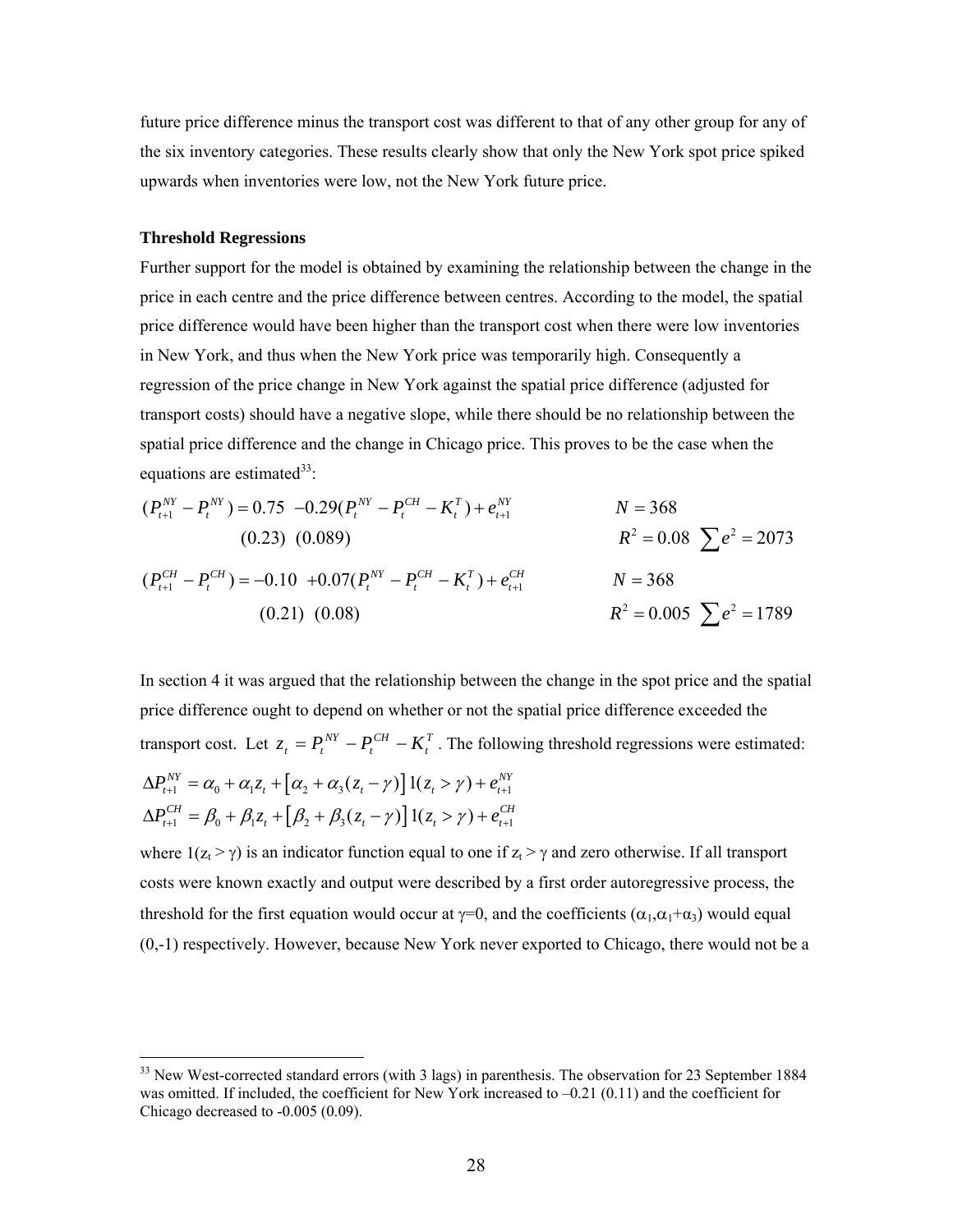threshold in the relevant data range for the second equation, so  $(\beta_1, \beta_1+\beta_3)$  would equal  $(0,0)^{34}$ . In practice not all components of the transport cost, such as the cost of transferring grain to an elevator, are known exactly and consequently the threshold parameters need estimation.

The equations were estimated by conducting a grid search on the value of  $\gamma$ , with the parameters  $\alpha(\gamma)$  or  $\beta(\gamma)$  estimated using OLS for each value of  $\gamma$ . The value of  $\gamma$  that minimised the sum of square errors,  $\hat{\gamma}$ , was selected; the estimates of  $\alpha$  and  $\beta$  corresponding to  $\hat{\gamma}$ , and the associated Newey-West standard errors are reported below. Following Hansen (1996), separate Wald tests of the hypotheses that  $(\alpha_2, \alpha_3) = (0,0)$  and  $(\beta_2, \beta_3) = (0,0)$  were calculated. The distribution of the statistics are non-standard, so the sample statistic was compared to a simulated distribution. The grid search was initially conducted on a range that ensured that at least 15 percent of the observations were on each side of the threshold, using an increment of 0.02 cents. Since the threshold was estimated to be close to the endpoints, they were re-estimated on a larger range that only required that at least 10 per cent of the observations were on each side of the threshold. The results are qualitatively similar, although the standard errors are larger.

The New York equation is not particularly well behaved, as the value of the threshold that minimises the sum of squared residuals is not the same as the value that maximises the Wald statistic. This may be due to heteroskedasticity in the error process, or it could indicate more than one threshold. The equation that minimises the sum of squared residuals is:

$$
\Delta P_{t+1}^{NY} = 0.43 - 0.08z_t + [0.89 - 0.96(z_t - 4.46)]t(z_t > 4.46) + e_{t+1}^{NY} \qquad n = 368
$$
  
(0.23) (0.11) (0.83) (0.39)<sup>\*</sup>  $R^2 = 0.13 \sum e^2 = 1954$ 

The estimated threshold is 4.46 cents, although this appears to be imprecisely estimated<sup>35</sup>. The spot estimates of  $\alpha_1$  and  $\alpha_1+\alpha_3$ , (-0.08, -1.04), are very close to and insignificantly different to the

$$
\Delta P_{t+1}^{NY} = 0.48 - 0.13 \ z_t + [1.99 - 1.57(z_t - 5.50)]1(z_t > 5.50) + e_{t+1}^{NY} \ n = 368
$$
\n
$$
(0.22) \ (0.10) \ (1.10) \ (0.58)^{*} \ R^{2} = 0.15 \ \sum e^{2} = 1902
$$

 $\overline{a}$ 

When the threshold region was widened further, the best estimate of  $\gamma$  was 5.68.

<span id="page-29-0"></span><sup>&</sup>lt;sup>34</sup> The threshold for the second equation would occur when  $P_t^{CH} = P_t^{NY} + K_t^T$  or  $z_t = -2K_t^T$ . There was only one observation for which  $z_t < -2K_t^T$ .

<span id="page-29-1"></span> $35$  A  $*$  indicates the coefficient is statistically different to zero at the five percent level. The thresholds were restricted to lie between 0.44 and 4.52, (i.e, so at least 15% of observations were on each side of the threshold), so this estimate is very close to the maximum permitted threshold. The estimate when the thresholds were restricted to lie between 0.18 and 5.50 (i.e, so at least 10% of observations were on each side of the threshold) is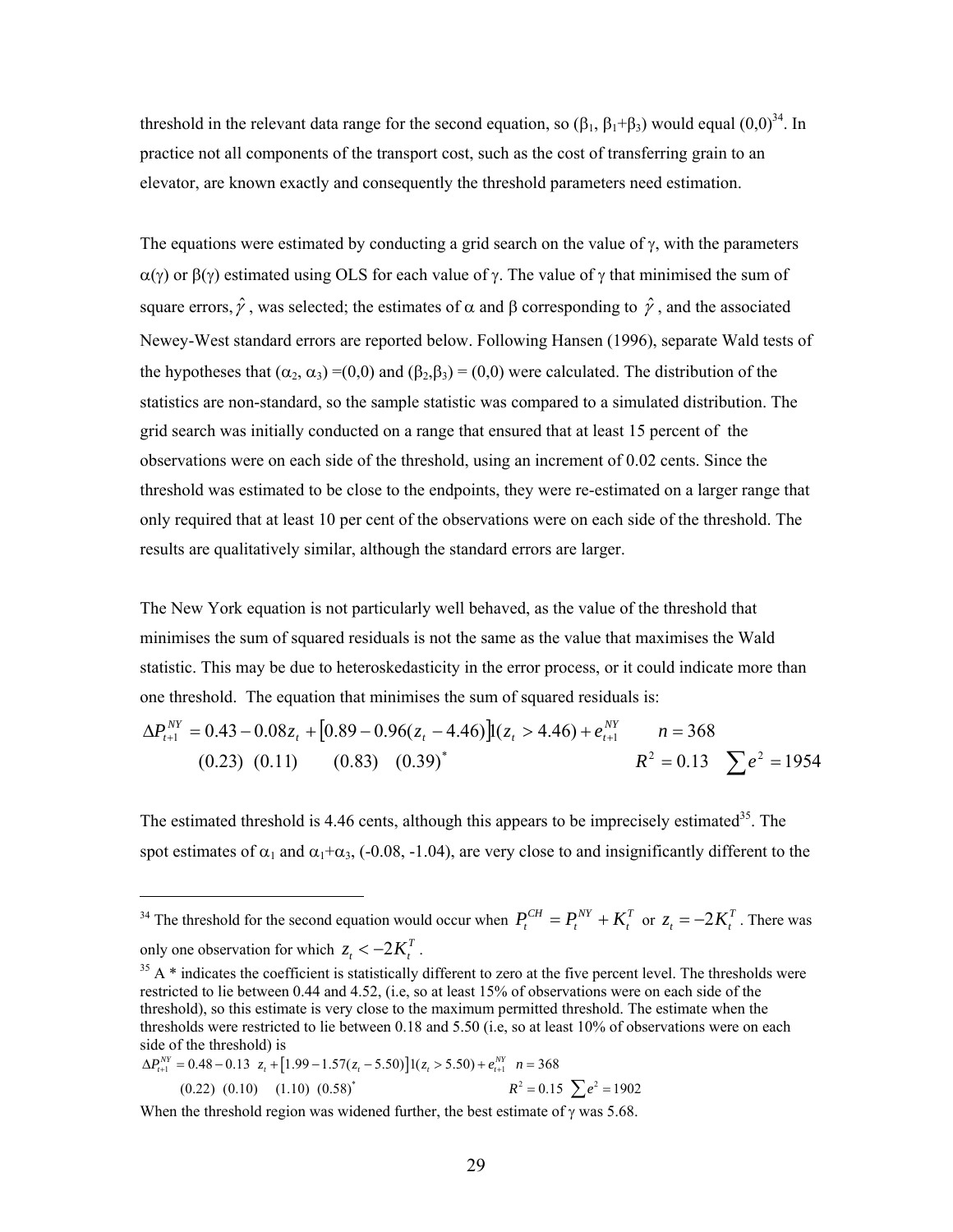predicted values of (0, -1). To test whether a threshold model was appropriate, an average Wald statistic was calculated (see Hansen (1996, p415)); the value of the statistic was 5.45, corresponding to the 95.3 percentile of the appropriate simulated distribution, and thus marginally statistically significant<sup>36</sup>.

The best equation for Chicago prices is  $3^7$ :

$$
\Delta P_{t+1}^{CH} = 0.24 + 1.34 \t z_t + [-0.72 - 1.35(z_t - 0.46)]1(z_t > 0.46) + e_{t+1}^{CH} \t n = 368
$$
  
(0.38) (0.37)<sup>\*</sup> (0.53) (0.38)<sup>\*</sup>  $R^2 = 0.07 \sum e^2 = 1670$ 

The estimated threshold, 0.46 cents, is very close to zero, indicating that there was a different price dynamic in Chicago when the price was greater rather than less than the New York price minus transport costs. The spot estimate of  $\beta_1 + \beta_3$ , -0.01, is very close to and insignificantly different from the predicted value of zero. In contrast, the spot estimate of  $\beta_1$  is +1.34, close to and insignificantly different from 1. It appears, therefore, that when prices were high in New York relative to Chicago, the Chicago price was independent of the spatial price difference, but when prices were relatively high in Chicago and the spatial price difference was less than the transport cost, Chicago prices were temporarily high and prices subsequently fell. The value of the average Wald test was 11.5, corresponding to the 99.8 percentile of the appropriate simulated distribution, and thus statistically significant at conventional levels.

It is worth emphasizing that the Chicago threshold regression is not consistent with the model, for according to the model on most occasions when the spatial price difference was less than the transport cost (and the Chicago price was not so high that corn was imported from New York) both centres should have had storage, no trade should have taken place, and prices should have been expected to gradually increase in both centres to cover the cost of storage. This appears not to have been the case, however, as the estimated regression is consistent with a model in which

 $\overline{a}$ 

<span id="page-30-0"></span><sup>&</sup>lt;sup>36</sup> One thousand series 368 observations long were generated, and for each series a threshold regression was estimated using a grid search on  $\gamma$  with 0.02 increments, with minimum and maximum values of  $\gamma$  selected so that at least 15 percent of the sample was on each side of the threshold region. In each case the average Wald statistic was calculated as a simple arithmetic average of the Wald statistic associated with each value of γ. The simulated series were generated to have the same properties as the sample properties of the real data. In particular, the data were generated by the following processes:

 $P_{t+1}^{CH} = 0.97 P_{t}^{CH} + e_{t+1} e_{t+1} \sim N(0, 2.56)$   $K_{t}^{T} \sim N(8.15, 2.62)$ 

 $\Delta P_{t+1}^{NY} = 0.75 \ -0.29(P_t^{NY} - P_t^{CH} - K_t^T) + u_{t+1} \ u_{t+1} \sim N(0, 2.38)$ 

<span id="page-30-1"></span><sup>&</sup>lt;sup>37</sup> When the thresholds were restricted to lie between 0.18 and 5.50 rather than 0.44 and 4.52 the estimated equation was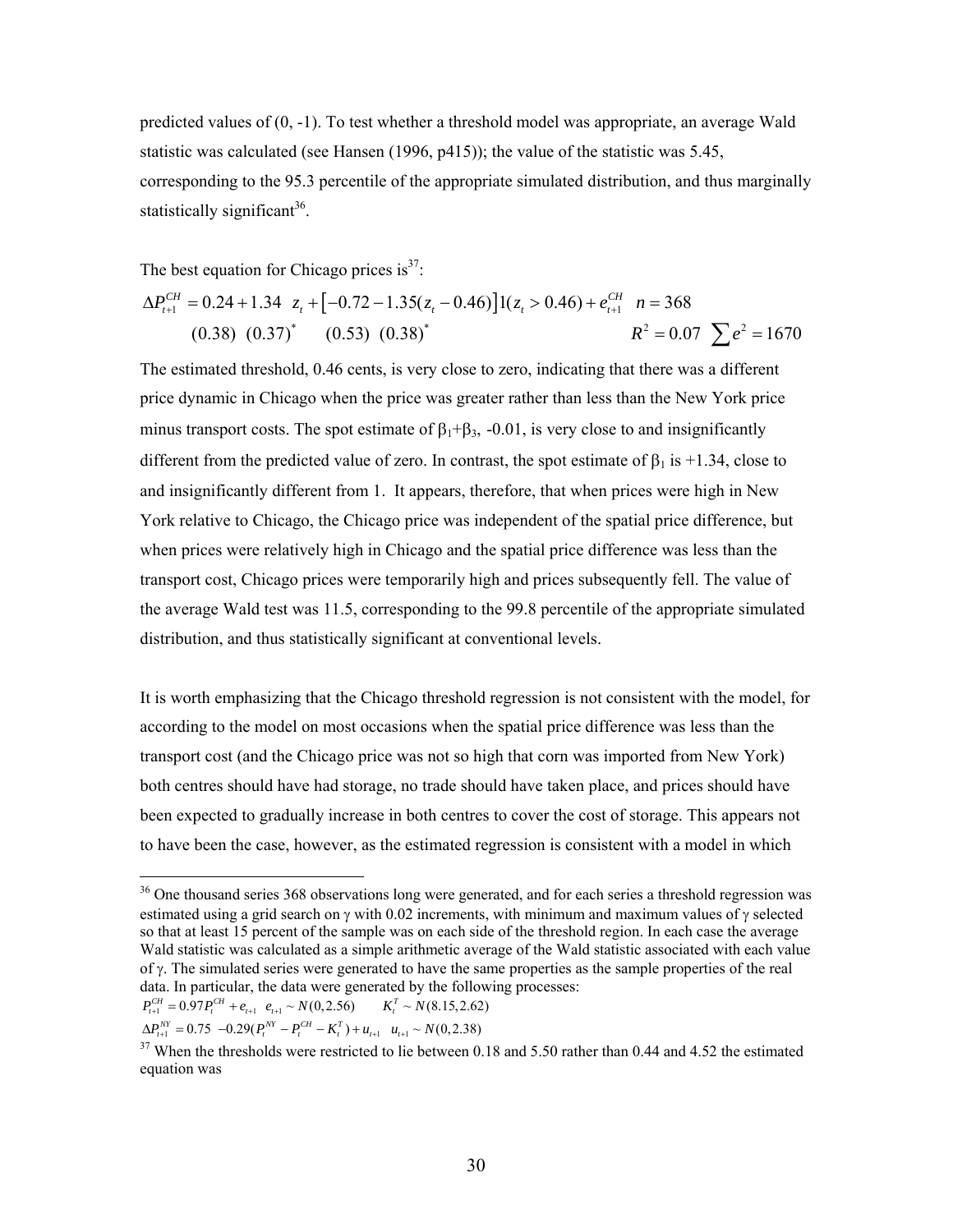the spatial price difference is normally less than transport cost because of a temporary local shortfall in Chicago, and a corresponding temporary price spike in Chicago. These results suggest that the stochastic process used in the model is not an appropriate description of output in this market.

#### **The Spatial Arbitrage – Storage Curve**

It is well known that if the difference between the spot price and the future price of a commodity is plotted against the quantity of storage, a "supply of storage" curve is generated. When storage volumes are low, the spot price is typically higher than the future price, but when storage quantities are high, the future price exceeds the spot price. It is possible to estimate a supply of storage curve for New York corn prices, using the difference between the spot price and the price for delivery the next month as the future premium. When this is done, it has the standard shape (see Figure 11).

It is apparent that the supply of storage curve and the "spatial arbitrage-storage" curves have similar shapes. By plotting the future price premium  $F_t^{NY, t+1} - P_t^{NY}$  against the spatial price difference adjusted for transport cost,  $P_t^{CH} + K_t^T - P_t^{NY}$ , it is possible to show that when the New York spot price exceeded the future price, the New York spot price also exceeded the Chicago price plus the transport cost (see Figure 12). The data in Figure 12 indicate that there was a strong positive correlation between the two variables when storage was less than 600 000 bushels, and a somewhat weaker correlation when storage was higher than this level. More formally, when the variables are regressed against each other, the best fitting line is: *t T*  $P_t^{CH} + K_t^{T} - P_t$ 

$$
(F_t^{NY,t+1} - P_{NY,t}) = [1.21 + 0.93(P_t^{CH} + K_t^T - P_t^{NY})](Storage \le 600000)
$$
  
(0.23) (0.05)  
+ [0.78 + 0.49(P\_t^{CH} + K\_t^T - P\_t^{NY})](Storage > 600000) + u\_t  
(0.23) (0.05)  

$$
u_t = 0.49u_{t-1} + e_t \qquad R^2 = 0.75 \qquad N = 367
$$

 $\mathcal{L}_{1}^{H} = 0.88 + 1.64 z_t + [1.06 - 1.65(z_t - 0.18)]1(z_t > 0.18) + e_{t+1}^{CH}$ \*  $(0.55)$   $(0.26)$ \*  $R^2 - 0.08 \sum_{x=1}^{8}$  $0.88 + 1.64z_+ + [1.06 - 1.65(z_+ - 0.18)]1(z_+ > 0.18) + e_{+1}^{CH}$   $n = 368$ (0.49)  $(0.35)^*$  (0.55)  $(0.36)^*$   $R^2 = 0.08$   $\sum e^2 = 1647$  $\Delta P_{t+1}^{CH} = 0.88 + 1.64z_t + [1.06 - 1.65(z_t - 0.18)]1(z_t > 0.18) + e_{t+1}^{CH} n =$  $R^2 = 0.08$   $\sum e^2 =$ 

 $\overline{a}$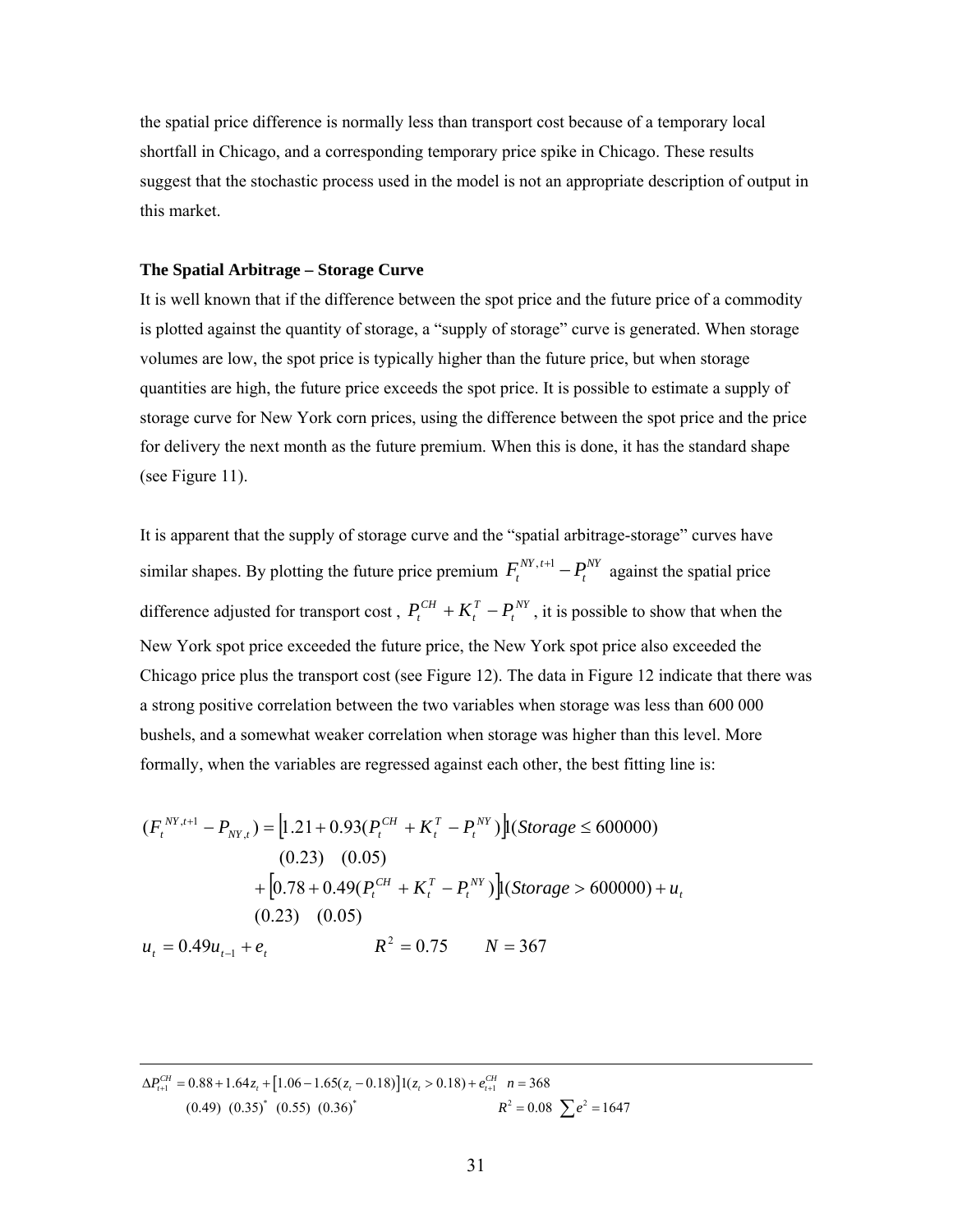This regression confirms that in this case the supply of storage curve is closely related to the spatial arbitrage-storage curve<sup>38</sup>. The reason is that when storage was low, the spot price in New York temporarily increased and exceeded both the future price in New York and the spot price in Chicago plus the transport cost. While the set of equations 6a-6d suggests that these price spikes should have only occurred when storage was literally zero, in this case they occurred when storage was positive but small because the elevators were used to transfer grain to ocean going ships and thus always had some grain in transit.

# 7. Conclusions

This paper has attempted to enhance economists' understanding of how spatial arbitrage occurs by examining how the interaction of storage and trade affects prices in different locations. Its theoretical contribution has been to link the economics literature analysing spatial price arbitrage with the logistics management literature analysing how the speed of transport determines inventory holdings. It has made the link by relaxing the standard assumption in models of spatial arbitrage that transport is instantaneous; in doing so it has emphasised the manner in which inventories are used to smooth price fluctuations. This role had long been recognised in the logistics management literature, but only at the level of the firm, rather than across competitive markets. Its empirical contribution has been to assemble a set of price, transport cost, and storage data that is detailed enough to detect how logistics issues have affected commodity prices in one specific market. It has shown that the spatial price difference frequently exceeded the cost of shipping goods, in a heavily traded commodity market in which there were large investments in logistics infrastructure and thick financial markets. In doing so, it has established that prices exceeded the transport cost when there were low supplies in the importing city, causing a temporary price spike followed by a price decrease when new supplies arrived from the exporting centre. The result can perhaps be best summarised by plotting a spatial arbitrage-storage curve that shows how the spatial price difference depends on inventory levels in the importing centre.

The theoretical model suggests that the process of physical arbitrage is significantly more complex than has previously been recognised. The central feature of the model is that the

<span id="page-32-0"></span><sup>&</sup>lt;sup>38</sup>A similar relationship can be estimated between the Chicago future premium and the spatial price difference adjusted for transport costs. There were some occasions when the Chicago future price was less than the Chicago spot price at the same time that the New York spot price was higher than the Chicago spot price plus transport cost. Most of these occasions occurred in 1891 when storage quantities in both Chicago and New York were low. The corresponding regression has much less explanatory power, suggesting the relationship is specifically between the New York future premium and the spatial price difference.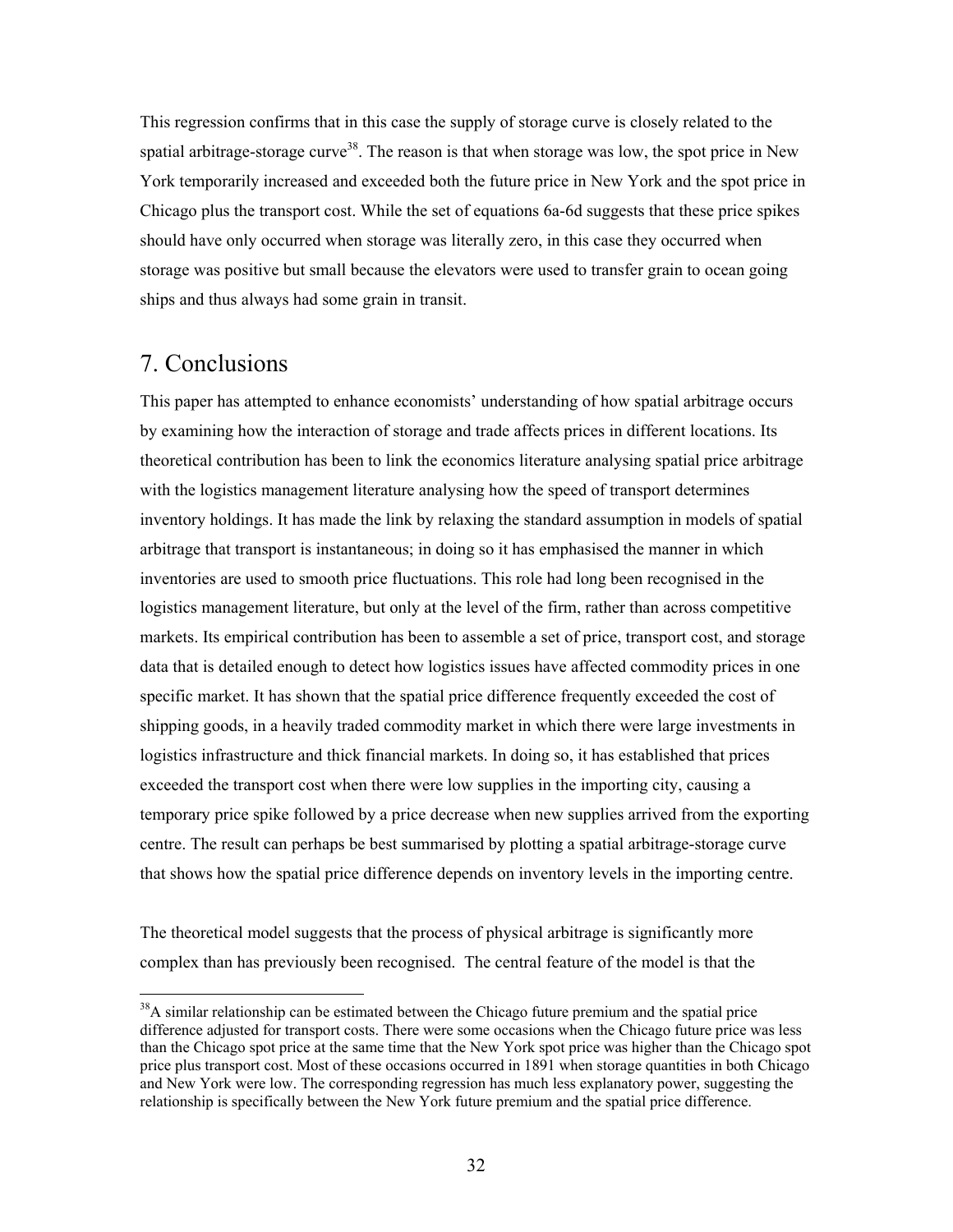quantity of goods arbitrageurs ship each period will not be the amount necessary to ensure that the spatial price difference is always equal to the cost of transport. Rather, in order to make normal profits on average, arbitrageurs will ship an amount such that that there will be insufficient supplies and high prices in the destination centre on a regular but infrequent basis. The profits they make on these occasions offset the small losses they make on the more frequent occasions that the exports arrive when local supplies are adequate. Put more starkly, traders make normal profits on average only by obtaining high prices and extraordinary profits on occasions that supplies in the importing market are low. If this phenomenon is generally true in practice, it provides an argument against governments attempting to stabilise prices in times of shortage.

Three other implications of the model are of interest. First, prices in different centres should diverge when the spatial price difference is less than or equal to the cost of transportation (adjusted for the storage cost), for in these circumstances inventories in each centre are positive and prices in each centre should rise when inventories are positive. Secondly, the difference between prices in different centres should on occasion be greater than the cost of transportation because local price spikes occur when local inventories are exhausted. Thirdly, importing centres will typically but not always have small inventories of goods available, simply because when transport takes time the exporting centre cannot export precisely the correct amount to keep inventories equal to zero.

If the price behavior evident in the New York and Chicago corn markets is representative of price behavior in other markets, there are five interesting implications. First, even though Deaton and Laroque (1992, 1996) showed that rational expectations models of storage do not explain annual frequency commodity price behavior at all well, their models and those solved by Williams and Wright (1991) may be consistent with micro-economic data. The model in this paper is a straightforward extension of these storage models, and appears to satisfactorily explain the relationship between New York and Chicago prices. Consequently, it may be the case that the empirical failure of rational expectations storage models to explain long term commodity price series is because the data is collected at a too aggregated level, as Wright and Williams (1989) suggested.

Secondly, studies of market integration that assume that the spatial price difference is always equal to the transport cost need modification. For example, Spiller and Wood (1988) developed a

 $\overline{a}$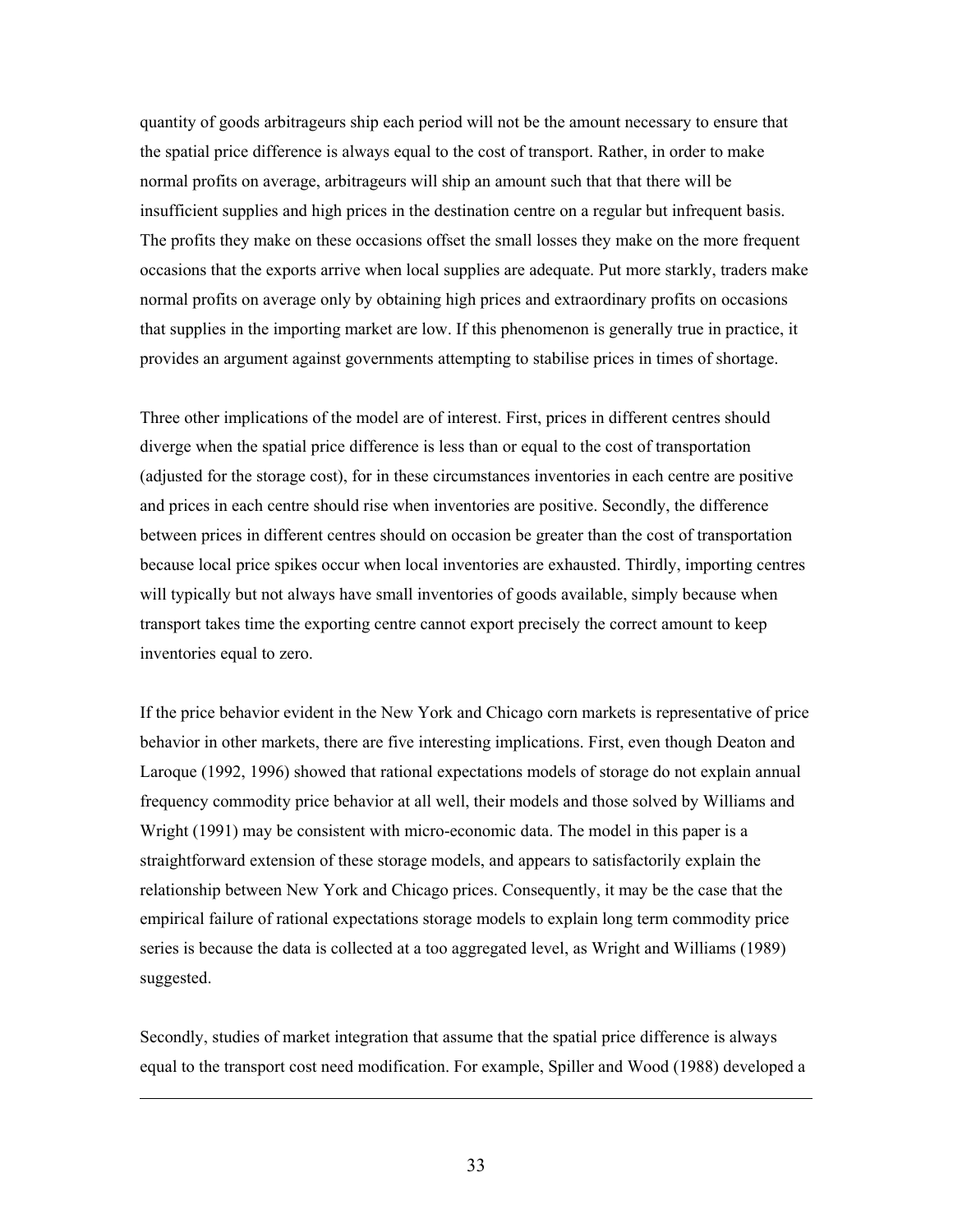popular methodology to estimate spatial transactions costs from price data that is explicitly predicated on the assumption that the price difference is always equal to the cost of transport, but that the cost of transport is variable. If that methodology were used on this data set, it would overestimate the mean and variability of transport costs because it wrongly assumes that the large price differences that occurred when one centre had low storage were due to temporarily high transport costs.

Thirdly, if cheap transport is slow, studies of market integration need to focus more on logistics issues — the way arbitrageurs use transport systems and storage to integrate markets — rather than just transport issues. The logistics literature has shown that when companies ship goods between different plants, storage choices are as important as transport choices. The data analysed here, and the models of Williams and Wright, suggest that the interaction of storage and transport is key to understanding the short term behavior of commodity markets as well.

Fourthly, the similarity of the supply of storage curve in New York and the spatial arbitrage curve between New York and Chicago suggests that spot prices exceed future prices in a centre when storage is low and new supplies cannot be quickly and cheaply reordered. If the supply of storage and spatial arbitrage curves are closely related in general, it suggests that the supply of storage curve exists because it most profitable to use slow, cheap transport systems to ship goods. If so, a rational expectations model of storage and trade incorporating slow transport may be the appropriate framework for investigating the phenomena of a supply of storage curve. Further research should be directed at establishing whether the spatial arbitrage-storage curve is as ubiquitous as the supply of storage curve.

Lastly, this data supports Wright and Williams' contention that a supply of storage curve can exist even when a commodity has no convenience yield. According to the theoretical model, the spot price can temporarily exceed the future price in an importing centre if inventories fall to zero. The model further suggests that such occasions should occur regularly, explaining the frequency of occasions when prices are in backwardation. While the model does not explain why the spot price spikes upwards when inventories are low but not literally zero, the New York example suggests that inventories may never fall to zero because the elevators and warehouses in which they are held are dual use, being used in this case to transfer grain as well as to store it.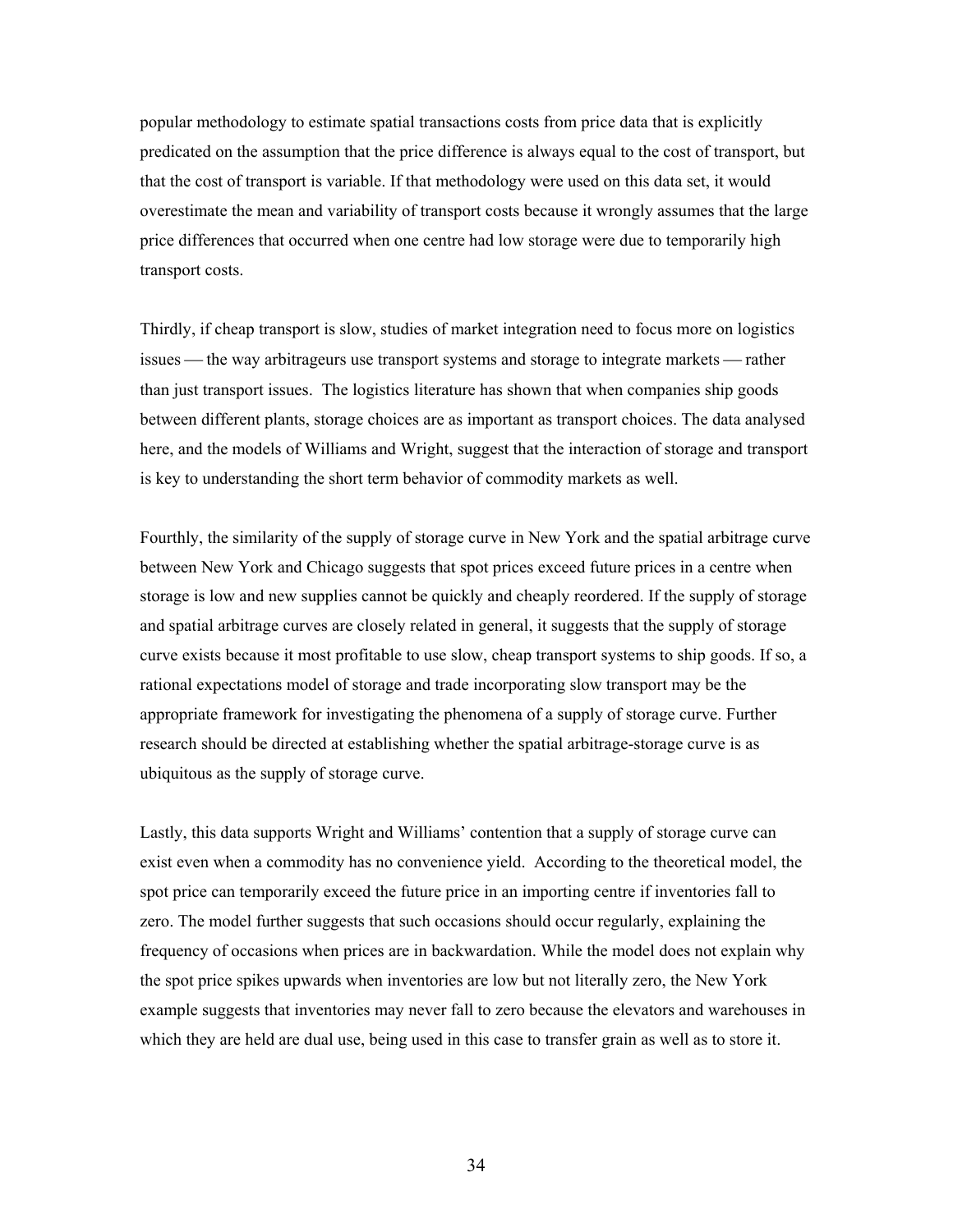# Appendix 1: Solving the Rational Expectation Model

This appendix contains more details about the solution technique used to solve the model in Section 2. A solution is found by constructing an algorithm that calculates a series of successive approximations to the optimal storage and trade functions,  $S_k^i(y_t)$  and  $T_k^i(y_t)$ , where *k* refers to the  $k<sup>th</sup>$  approximation. The iteration process is as follows. First, given the  $k<sup>th</sup>$  value of these functions, the price functions for each centre are calculated at all grid points, using the inverse demand function  $P_k^i(y_t) = P^{D,i}(D_k^i(y_t))$ , where  $D_k^i = X_t^i + M_t^i - S_k^i(y_t) - T_k^i(y_t)$ .

Secondly, given the k<sup>th</sup> storage and trade rules  $S_k^i(y_t)$  and  $T_k^i(y_t)$ , a schedule of the expected future price conditional on being at  $M_{t+1}^A$  and  $M_{t+1}^B$  in the subsequent period is calculated. At each point  $(M_{i+1}^A, M_{i+1}^B, X_i^A, X_i^B)$  the expected future price is calculated by multiplying the price functions by the transition matrix probabilities Π:

$$
E_{X}\left[P_{k,t+1}^{i} \mid M_{t+1}^{A}, M_{t+1}^{B}, X_{t}^{A}, X_{t}^{B}\right] = \sum_{X_{i,t+1}^{A}, X_{j,t+1}^{B}} P^{D,i}(D_{k}^{i}(M_{t+1}^{A}, M_{t+1}^{B}, X_{i,t+1}^{A}, X_{j,t+1}^{B}))\pi(X_{i,t+1}^{A}, X_{j,t+1}^{B} \mid X_{t}^{A}, X_{t}^{B}) \tag{13}
$$

Thirdly, the values of the four complementary conditions associated with each of the equations 6a-6d are calculated at each point  $y_t$ . The value of the expected future price  $E[P_{k,t+1}^i | y_t]$  is equal to  $E_X[P_{k,t+1}^i|((1-\delta)(S_k^A(y_t)+T_k^B(y_t)),(1-\delta)(S_k^B(y_t)+T_k^A(y_t)),X_t^A,X_t^B)]$  and is calculated using linear interpolation of equation 13. Linear interpolation is used because it ensures that if a linear inequality restriction holds at contiguous grid points, it will also hold in between the grid points. If the value of the complementary condition is inconsistent with the value of the associated control variable,  $-$  for example, if in inequality 6a,  $S_k^A > 0$  but  $\frac{1-\delta}{1+r}E[P_{t+1}^{A}|y_t]$   $-P_t^{A}(y_t) - K^s \neq 0$ , or  $S_k^{A} = 0$  but  $\frac{1-\delta}{1+r}E[P_{t+1}^{A}|y_t] - P_t^{A}(y_t) - K^s > 0$  - then the value of the control variable is recalculated at the grid point; otherwise, it remains unchanged. The new  $k+1<sup>th</sup>$  values of the control variables associated with the inconsistent inequalities are simultaneously calculated at the grid point using an optimising routine such as the Newton Rhapson or the secant method. The process is repeated at each grid point until  $S'_{k+1}$  and  $T'_{k+1}$  are calculated over the whole domain.  $S_{k+1}^i$  and  $T_{k+1}^i$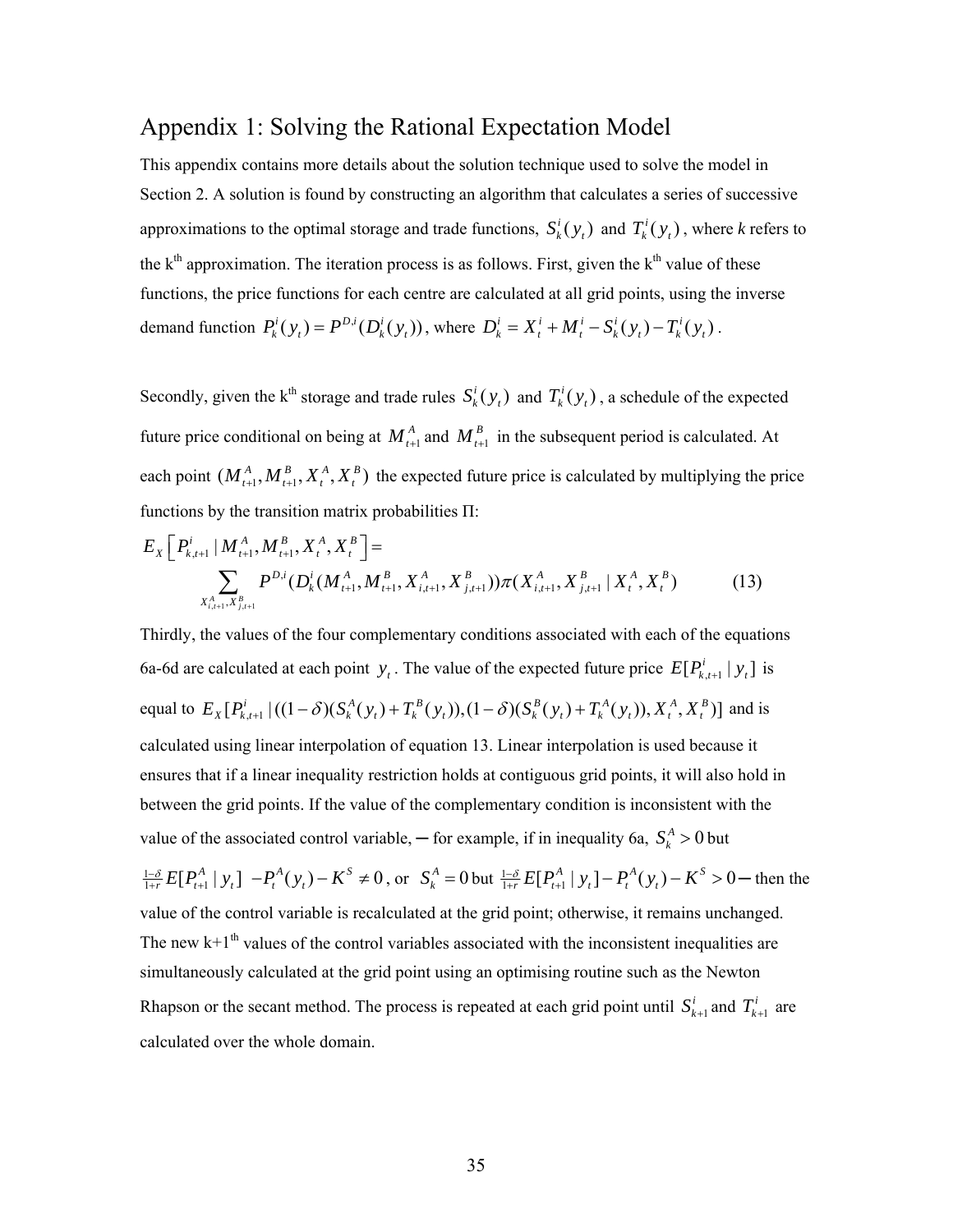The whole algorithm is repeated until the difference between successive values of the control values is small. It proved necessary to sacrifice accuracy at some points of the domain of  $y_t$  simply to construct a four dimensional grid small enough to modeled by a computer; in the end, the grid structure consisted of some 20000 to 40000 points. The algorithm was solved on a personal computer using Gauss software. Typically convergence took 300 iterations to achieve acceptable accuracy.

The starting value for the algorithm was calculated by splitting the combined centre solution into two, that is by estimating storage functions  $S^A$  and  $S^B$  such that  $S^A(M^A, M^B, X^A, X^A)$  +  $S^{B}(M^{A}, M^{B}, X^{A}, X^{A}) = S(M^{A}, M^{B}, X^{A}, X^{A})$ , where  $S(.)$  is the solution for storage in the combined centre problem. The initial value for the trade variables was zero.

#### **The Invariant Distribution**.

The invariant distribution of the model is the unconditional probability of being at a particular grid point. Deaton and Laroque (1995) suggest a method for finding the invariant distribution as follows. Suppose Y is a  $n \times 1$  vector of all possible grid points corresponding to the four state variables. Let the function  $\omega$ :  $(Y \times Y) \rightarrow \mathbf{R}$  be the conditional transition probabilities of moving from one point one period to another in the next period:

$$
\omega(y_1, y_2) = \text{Prob}(Y_{t+1} \in B(y_2) | Y_t = y_1)
$$

where  $B(y_2)$  is a region around  $y_2$  defined so that the regions form a partition of the space and only include one grid point. Let  $\Omega$  be the  $n \times n$  matrix of these probabilities, with  $\Omega_{ii} = \omega(y_i, y_j)$ . Ω has at least one unit eigenvalue, since all the rows of  $\Omega$  sum to 1 and all elements of  $\Omega$  are strictly less than 1 by construction. The eigenvector corresponding to this eigenvalue will be the invariant probability distribution of *Y*.

Deaton and Laroque suggest that the eigenvalue and its corresponding eigenvector can be found by inverting the  $n \times n$  matrix Ω. This is not practical in this case as *n* typically exceeds 20000. The alternative method for finding the invariant distribution is simply to multiply an arbitrary initial distribution on *Y* by the transition matrix Ω' until some successive values of the product meet some convergence criteria. This method proves to be fast, for even though  $\Omega$  has several hundred million elements, the vast majority of these are zeros and it is straightforward to devise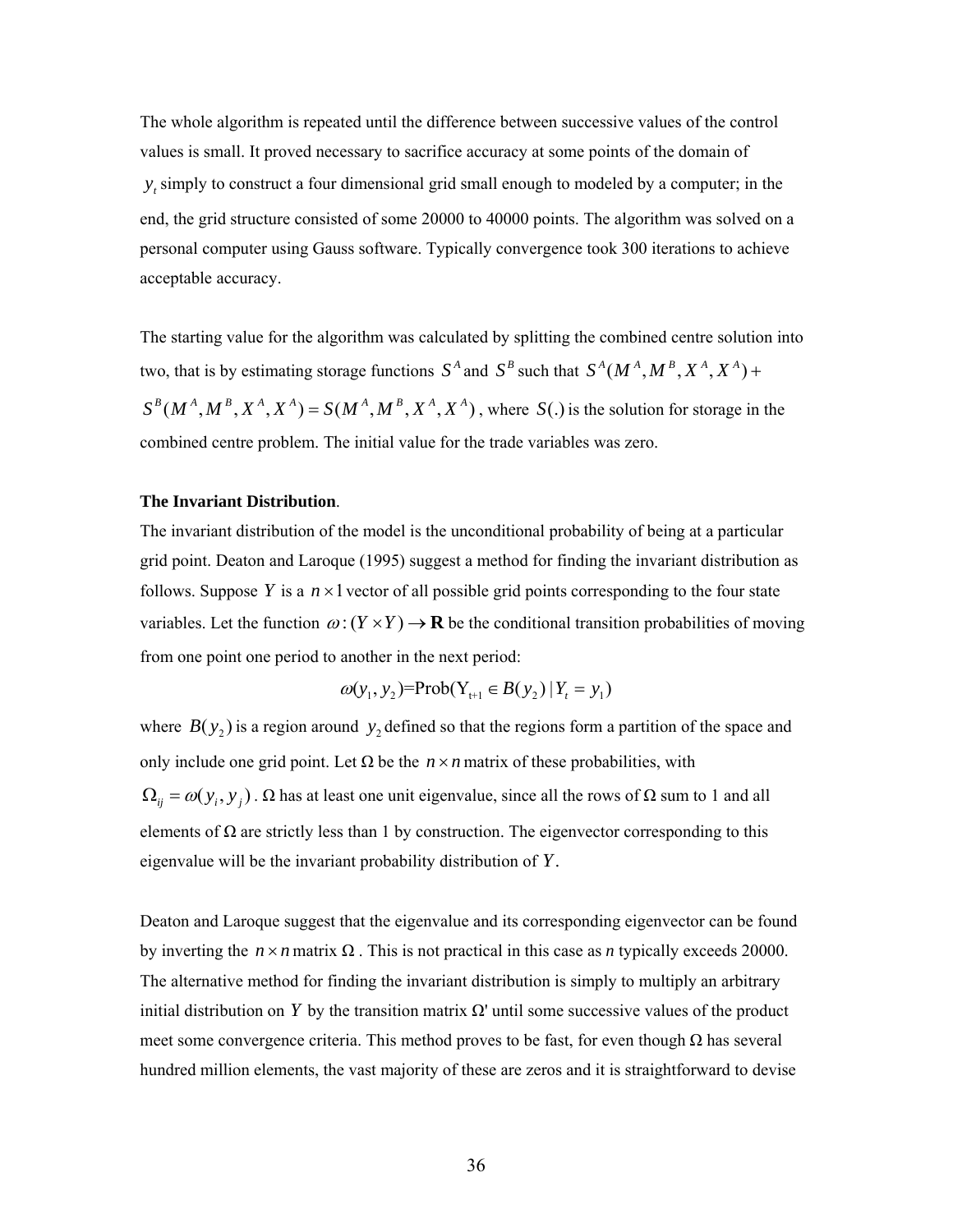an algorithm that only uses the several hundred thousand positive elements in the iterative procedure.

# Appendix 2: Data Sources

Six kinds of data have been assembled for this project: the spot price of corn in New York and Chicago; the future price of corn in New York and Chicago; transport costs between Chicago and New York; transport volumes between Chicago and New York; storage prices in Chicago and New York; and storage volumes in Chicago and New York.

### **Spot Price of Corn.**

Prices were collected for Number 2 Yellow corn. Number 2 corn was the primary future grade and comprised a large fraction of the spot market. Grades were defined as follows.

New York: "YELLOW CORN shall be sound, dry, plump and well cleaned; an occasional white or red grain shall not deprive it of this grade. No.1 CORN shall be mixed corn of choice quality, sound, dry and reasonably clean. No.2 CORN shall be mixed corn, sound, dry and reasonably clean. " New York Produce Exchange (1882) p207

Chicago: "No. 1 YELLOW CORN shall be yellow, sound, dry, plump and well cleaned. No. 2 CORN shall be dry, reasonably clean, but not plump enough for No. 1" Chicago Board of Trade (1882) p 79-80

Spot prices for both cities were collected in the Thursday edition of the New York Times, 1878- 1891. The prices were for the preceding Wednesday. If the Wednesday were a public holiday, the Tuesday price was collected. If the markets were closed on both Wednesday and Tuesday, the data was skipped for that week.

Daily spot prices for New York are also available in some years in the Annual Report of the New York Produce Exchange. However, since The New York Times had to be used to collect the Chicago spot price and the New York future price, as well as the New York spot price in years where it was not reported in the Annual Report, the weekly New York Times data was used.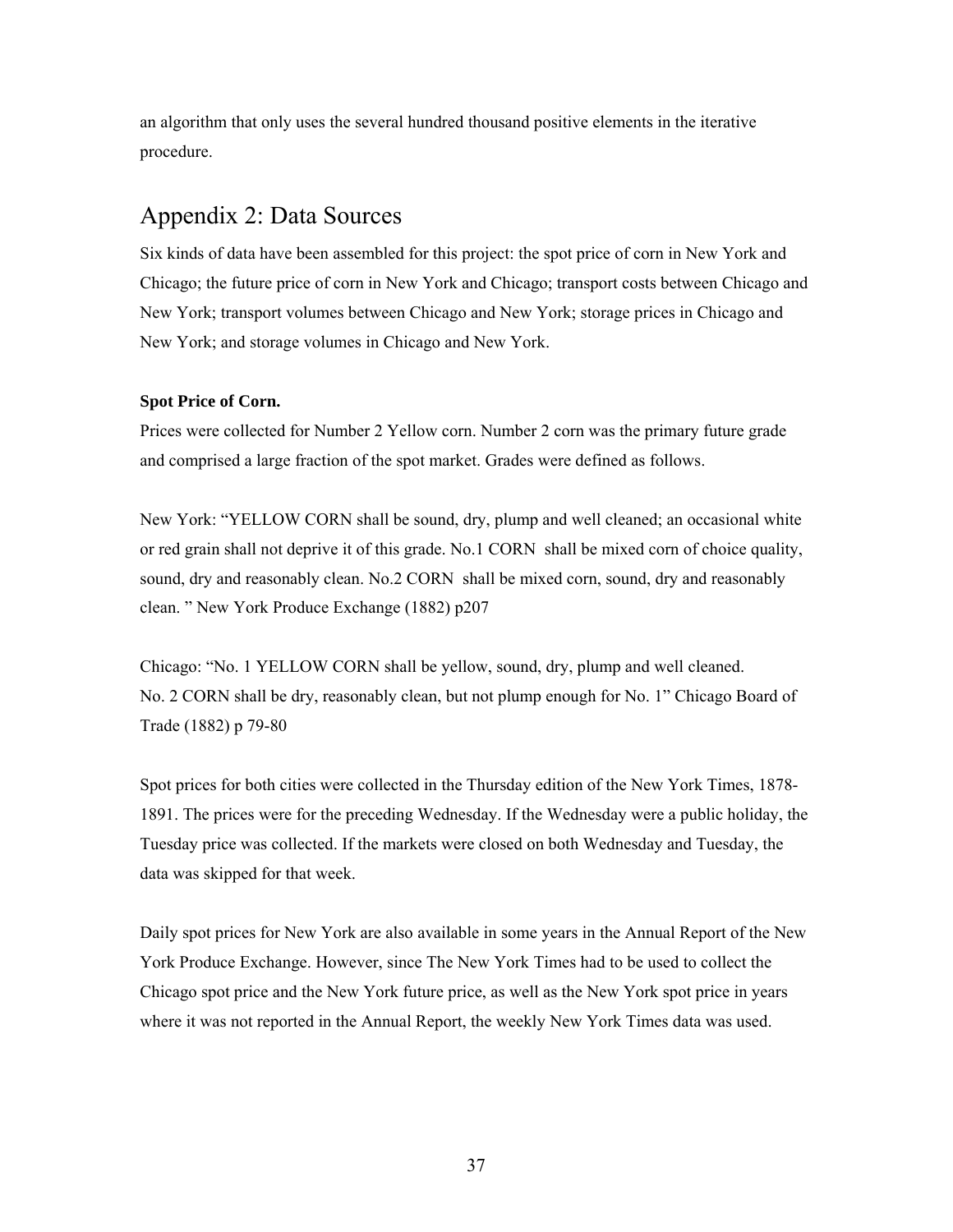#### **Future Price of Corn.**

Prices were collected for Number 2 Yellow corn. The Chicago future price was collected from the Annual Report of the Chicago Board of Trade. The quotes is for seller delivery: the seller could choose any day to deliver within the said month. Wednesday quotes were collected.

The New York Wednesday future prices were collected from the Thursday edition of the New York Times. The seller also had the option as to the delivery date.

#### **Corn Trade and Storage Data.**

Storage and trade data for Chicago was sourced from the Chicago Board of Trade Annual Reports. The New York data came from a variety of sources. Where possible, it came from the New York Produce Exchange Annual Reports, but these documents had little data between 1882 and 1887. Storage data for these years came from the weekly Commercial and Financial Chronicle. Export data for several years came from the Chicago Board of Trade Annual Reports. Storage cost data come from the Chicago Board of Trade and New York Produce Exchange Annual Reports, and from Goldstein (1928).

### **Transport Data**

The transport cost data were published by the Chicago Board of Trade and New York Produce Exchange Annual Reports. They are similar not identical to the data published in the Aldrich Report, (United States 52nd Congress 2nd Session (1893) *Senate Report 1394: Wholesale Prices, Wages, and Transportation. Report by Mr Aldrich from the Committee on Finance March 3 1893 Part 1.* (Washington: Government Printing Office).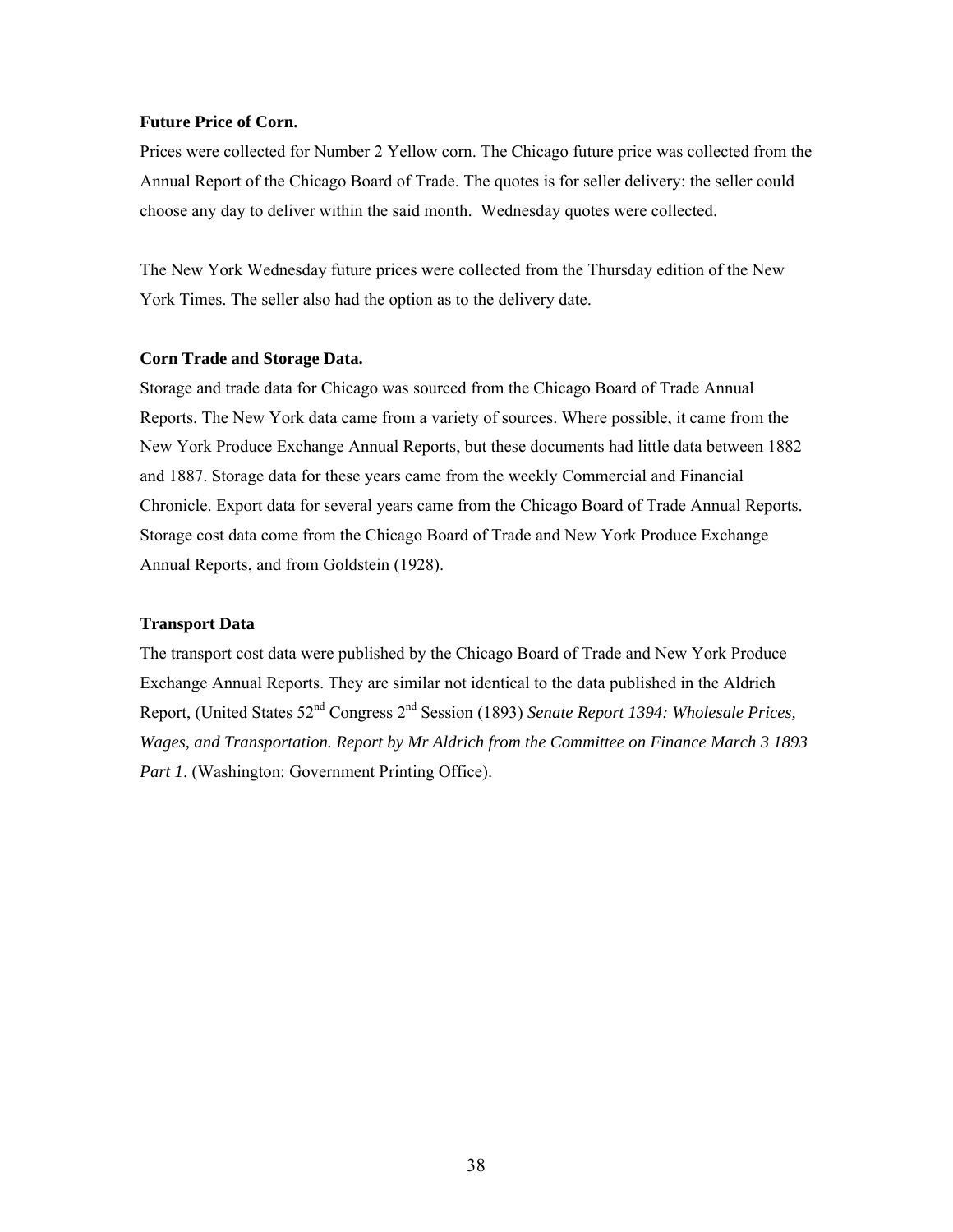| $S_t^A$ | $S_t^B$ | $T_t^A$ | $T_t^B$ | Prob(.) | $ P_t^A-P_t^B $  | $E[ P_{t+1}^A - P_{t+1}^B ]y_t]$    |  |  |
|---------|---------|---------|---------|---------|------------------|-------------------------------------|--|--|
|         |         |         |         |         |                  |                                     |  |  |
| >0      | >0      | $=0$    | $=0$    | 68.1%   | $\lt(K^T-K^S)$   | $\frac{1+r}{1-\delta}(P_t^A-P_t^B)$ |  |  |
| >0      | >0      | $=0$    | >0      | 13.4%   | $=(K^T-K^S)$     | $\frac{1+r}{1-\delta}(K^T-K^S)$     |  |  |
| >0      | >0      | >0      | $=0$    | 13.4%   | $=(K^T-K^S)$     | $\frac{1+r}{1-\delta}(K^T-K^S)$     |  |  |
|         |         |         |         |         |                  |                                     |  |  |
| >0      | $=0$    | $=0$    | $=0$    | 0.05%   | Uncertain        | Uncertain                           |  |  |
| >0      | $=0$    | $=0$    | >0      | 0.5%    | $=(K^{T}-K^{S})$ | Uncertain                           |  |  |
| >0      | $=0$    | >0      | $=0$    | 1.4%    | $> (K^T - K^S)$  | $\frac{1+r}{1-\delta}(K^T - K^S)$   |  |  |
|         |         |         |         |         |                  |                                     |  |  |
| $=0$    | >0      | $=0$    | $=0$    | 0.05%   | Uncertain        | Uncertain                           |  |  |
| $=0$    | >0      | $=0$    | >0      | 1.4%    | $> (K^T - K^S)$  | $\frac{1+r}{1-\delta}(K^T-K^S)$     |  |  |
| $=0$    | >0      | >0      | $=0$    | 0.5%    | $=(K^T-K^S)$     | Uncertain                           |  |  |
|         |         |         |         |         |                  |                                     |  |  |
| $=0$    | $=0$    | $=0$    | $=0$    | 0.1%    | Uncertain        | Uncertain                           |  |  |
| $=0$    | $=0$    | $=0$    | >0      | 0.5%    | $> (K^T - K^S)$  | $> \frac{1+r}{1-\delta}(K^T - K^S)$ |  |  |
| $=0$    | $=0$    | >0      | $=0$    | 0.5%    | $> (K^T - K^S)$  | $>\frac{1+r}{1-s}(K^T-K^S)$         |  |  |

**Table 1: Analytical results corresponding to equations 6a-6d.** 

The table gives the absolute value of the price differential  $P_t^A - P_t^B$  and the expected future price differential  $E[|P_{t+1}^A - P_{t+1}^B|] y_t]$  where they can be determined exactly by equations 6a - 6d, the arbitrage conditions describing storage and trade. The probabilities of each set of conditions occurring pertain to the baseline simulation for the two centre model with symmetric centres.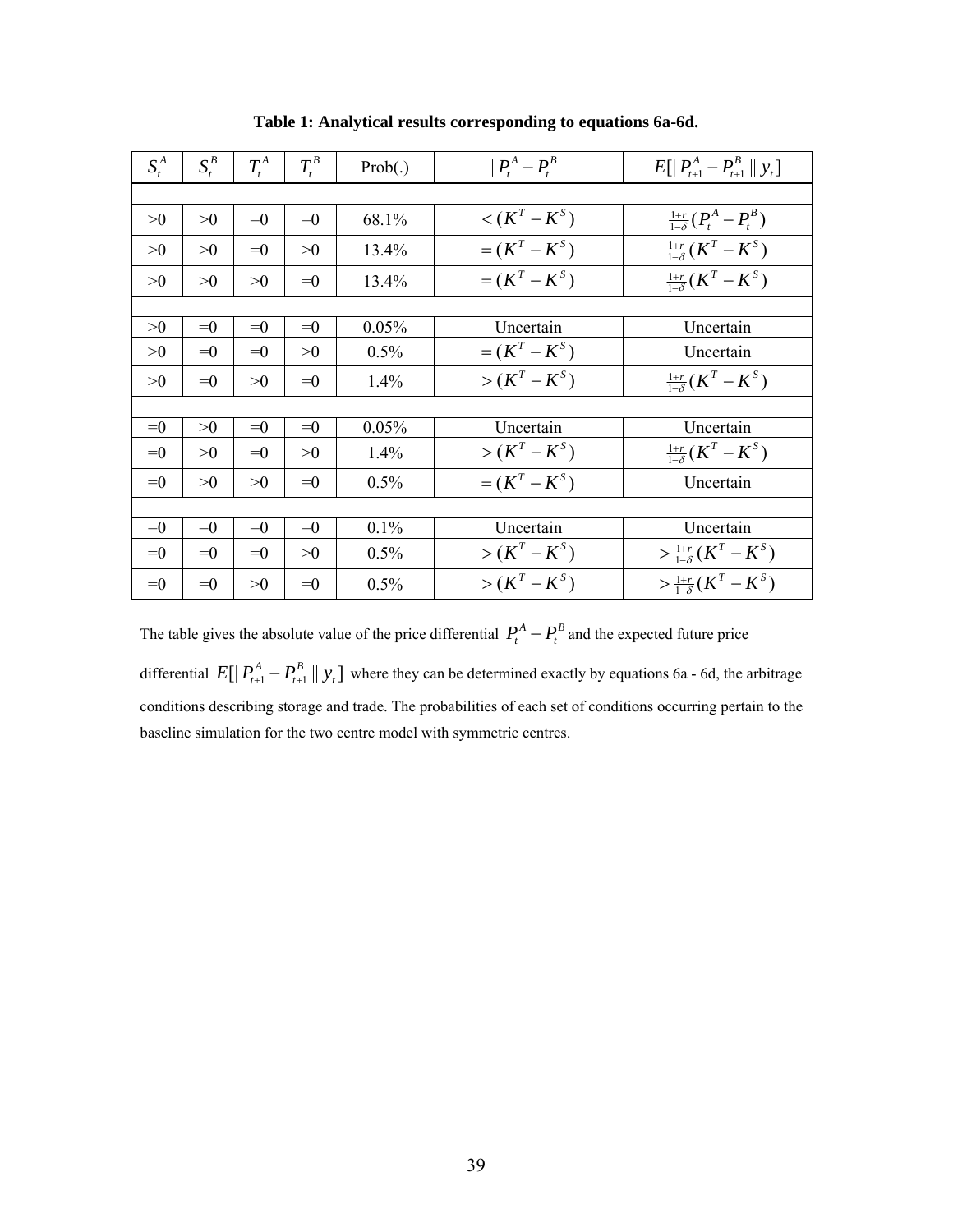| <b>Statistic</b>                   | <b>Combined</b> | $\overline{K}^T = 2.5$ | $KT = 5$         | $K^T = 10$       | N <sub>0</sub> |
|------------------------------------|-----------------|------------------------|------------------|------------------|----------------|
|                                    | <b>Centre</b>   |                        |                  |                  | <b>Trade</b>   |
| <b>Prices</b>                      |                 |                        |                  |                  |                |
| $Mean(P^A)$                        | 100.2           | 100.2                  | 100.3            | 100.3            | 100.4          |
| S. Dev. $(P^A)$                    | 8.5             | 8.6                    | 8.5              | 8.6              | 10.4           |
| $Mean(P^A-P^B)$                    |                 | $\theta$               | $\boldsymbol{0}$ | $\boldsymbol{0}$ | $\mathbf{0}$   |
| S. Dev. $(P^A-P^B)$                |                 | 3.1                    | 4.6              | 7.3              | 7.5            |
| % (  $P^A - P^B$   > $K^T - K^S$ ) |                 | 2.9%                   | 3.1%             | 3.1%             |                |
| <b>Storage</b>                     |                 |                        |                  |                  |                |
| $Mean(S^A)$                        | 186             | 227                    | 261              | 315              | 422            |
| S. Dev. $(S^A)$                    | 157             | 232                    | 251              | 285              | 291            |
| % $(S^A = 0)$                      |                 | 3.5%                   | 3.1%             | 2.6%             | 1.0%           |
| % $(S^A, S^B = 0)$                 | 3.1%            | 1.7%                   | 1.1%             | 0.6%             | $0.0\%$        |
| <b>Trade</b>                       |                 |                        |                  |                  |                |
| $Mean(T^A)$                        |                 | 3.9                    | 3.2              | 2.3              |                |
| S. Dev. $(T^A)$                    |                 | 10.6                   | 10.5             | 10.2             |                |
| % $(T^A = 0)$                      |                 | 80%                    | 84%              | 90%              |                |
| % $(T^A, T^{B} = 0)$               |                 | 61%                    | 68%              | 81%              |                |

**Table 2: Price, storage, and trade statistics corresponding to the model. (Identical centres, changing transport costs.)** 

 $P^{A}$ : the price in centre A. S<sup>A</sup>: storage in centre A. T<sup>A</sup>: trade from centre A to centre B.

% ( $|P^A-P^B|>K^T-K^S$ ): the fraction of time the price difference exceeds the difference between the trade cost and the storage cost. Note  $K<sup>T</sup> = 5$  and  $K<sup>S</sup>=0$  in these simulations.

%  $(S^A[T^A] = 0)$ : the fraction of time storage [exports] = 0.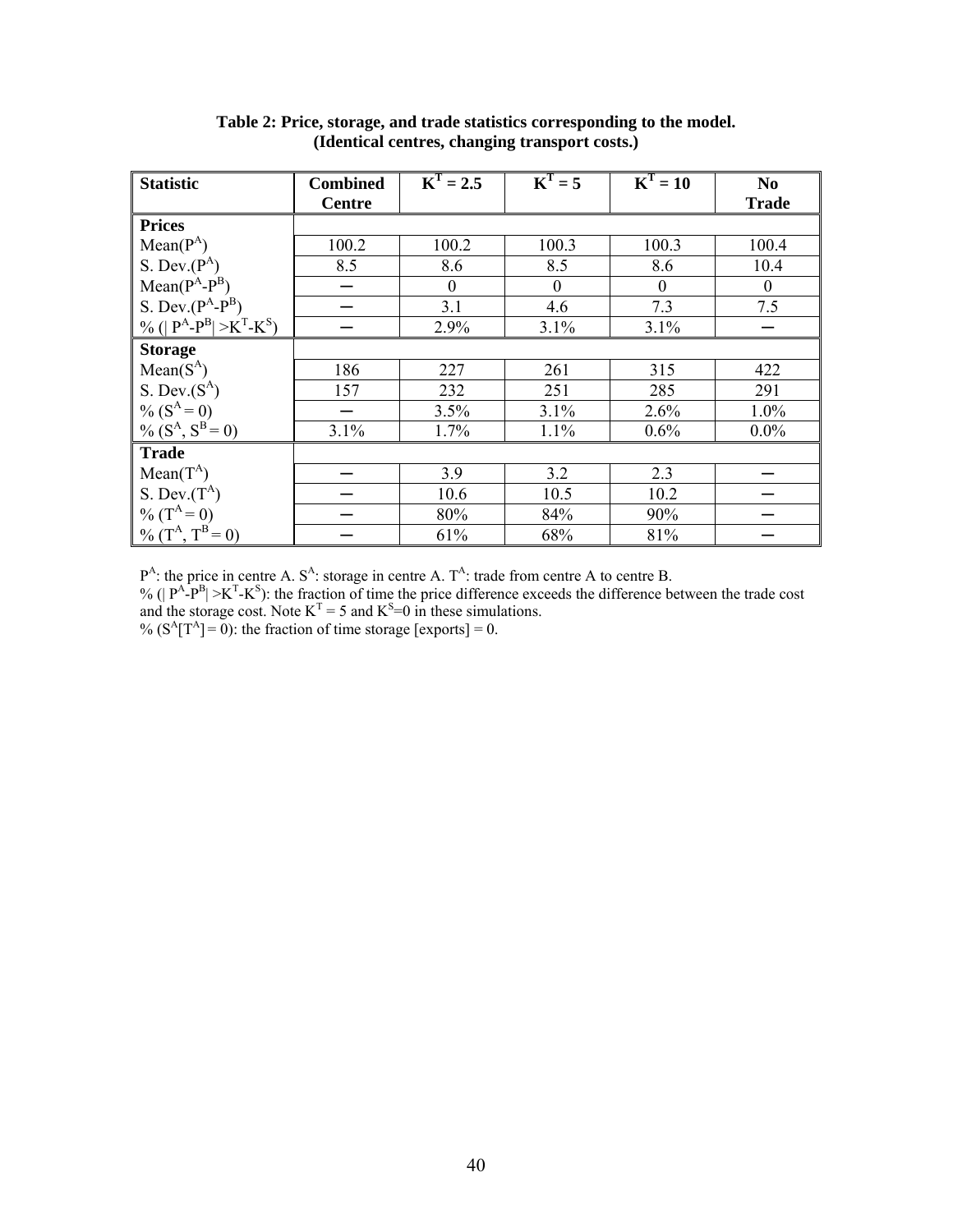| <b>Statistic</b> $\overline{X}^A$ =                                                 | <b>100</b> | 95    | 90         | 80    | 70    |
|-------------------------------------------------------------------------------------|------------|-------|------------|-------|-------|
| $\bar{X}^B =$                                                                       | 100        | 105   | <b>110</b> | 120   | 130   |
| <b>Prices</b>                                                                       |            |       |            |       |       |
| $Mean(P^A)$                                                                         | 100.3      | 101.2 | 101.9      | 102.5 | 102.8 |
| S. Dev. $(P^A)$                                                                     | 8.5        | 8.4   | 8.5        | 9.0   | 9.3   |
| $Mean(P^B)$                                                                         | 100.3      | 99.3  | 98.6       | 97.9  | 97.7  |
| S. Dev. $(P^B)$                                                                     | 8.5        | 8.7   | 8.8        | 8.8   | 8.7   |
| $Mean(P^A-P^B)$                                                                     |            | 1.9   | 3.3        | 4.7   | 5.1   |
| S. Dev. $(P^A-P^B)$                                                                 | 4.6        | 4.4   | 3.8        | 2.7   | 2.0   |
| $\frac{9}{6}$ (  P <sup>A</sup> -P <sup>B</sup>   >K <sup>T</sup> -K <sup>S</sup> ) | 3.7%       | 3.8%  | 3.2%       | 3.0%  | 2.1%  |
| <b>Storage</b>                                                                      |            |       |            |       |       |
| $Mean(S^A)$                                                                         | 261        | 215   | 166        | 110   | 91    |
| S. Dev. $(S^A)$                                                                     | 251        | 216   | 171        | 107   | 78    |
| $\%$ (S <sup>A</sup> = 0)                                                           | 2.8%       | 3.1%  | 2.5%       | 2.4%  | 2.1%  |
| $Mean(S^B)$                                                                         | 261        | 286   | 296        | 288   | 285   |
| S. Dev. $(S^B)$                                                                     | 251        | 273   | 284        | 286   | 294   |
| % $(S^B = 0)$                                                                       | 2.8%       | 3.8%  | 4.2%       | 7.7%  | 9.4%  |
| $\frac{6}{96}$ (S <sup>A</sup> , S <sup>B</sup> = 0)                                | 0.9%       | 1.3%  | 1.3%       | 1.8%  | 1.9%  |
| <b>Trade</b>                                                                        |            |       |            |       |       |
| $Mean(T^A)$                                                                         | 3.2        | 1.7   | 0.8        | 0.1   | 0.0   |
| S. Dev. $(T^A)$                                                                     | 10.5       | 8.0   | 5.4        | 2.2   | 0.5   |
| % $(T^A = 0)$                                                                       | 86%        | 92%   | 96%        | 99%   | 99.9% |
| $Mean(T^B)$                                                                         | 3.2        | 5.7   | 9.1        | 17.7  | 27.4  |
| S. Dev. $(T^B)$                                                                     | 10.5       | 13.0  | 15.1       | 18.8  | 23.1  |
| $\%$ (T <sup>B</sup> = 0)                                                           | 86%        | 73%   | 61%        | 32%   | 19%   |
| % $(TA, TB = 0)$                                                                    | 72%        | 65%   | $56\%$     | 31%   | 18%   |

**Table 3: Price, storage, and trade statistics corresponding to the model. (Different centres, mean output changes across columns.)** 

 $P^{A}$ : the price in centre A. S<sup>A</sup>: storage in centre A. T<sup>A</sup>: trade from centre A to centre B.

% ( $|P^A-P^B|>K^T-K^S$ ): the fraction of time the price difference exceeds the difference between the trade cost and the storage cost. Note  $K^S=0$  in these simulations.

%  $(S^A[T^A] = 0)$ : the fraction of time storage [exports] = 0.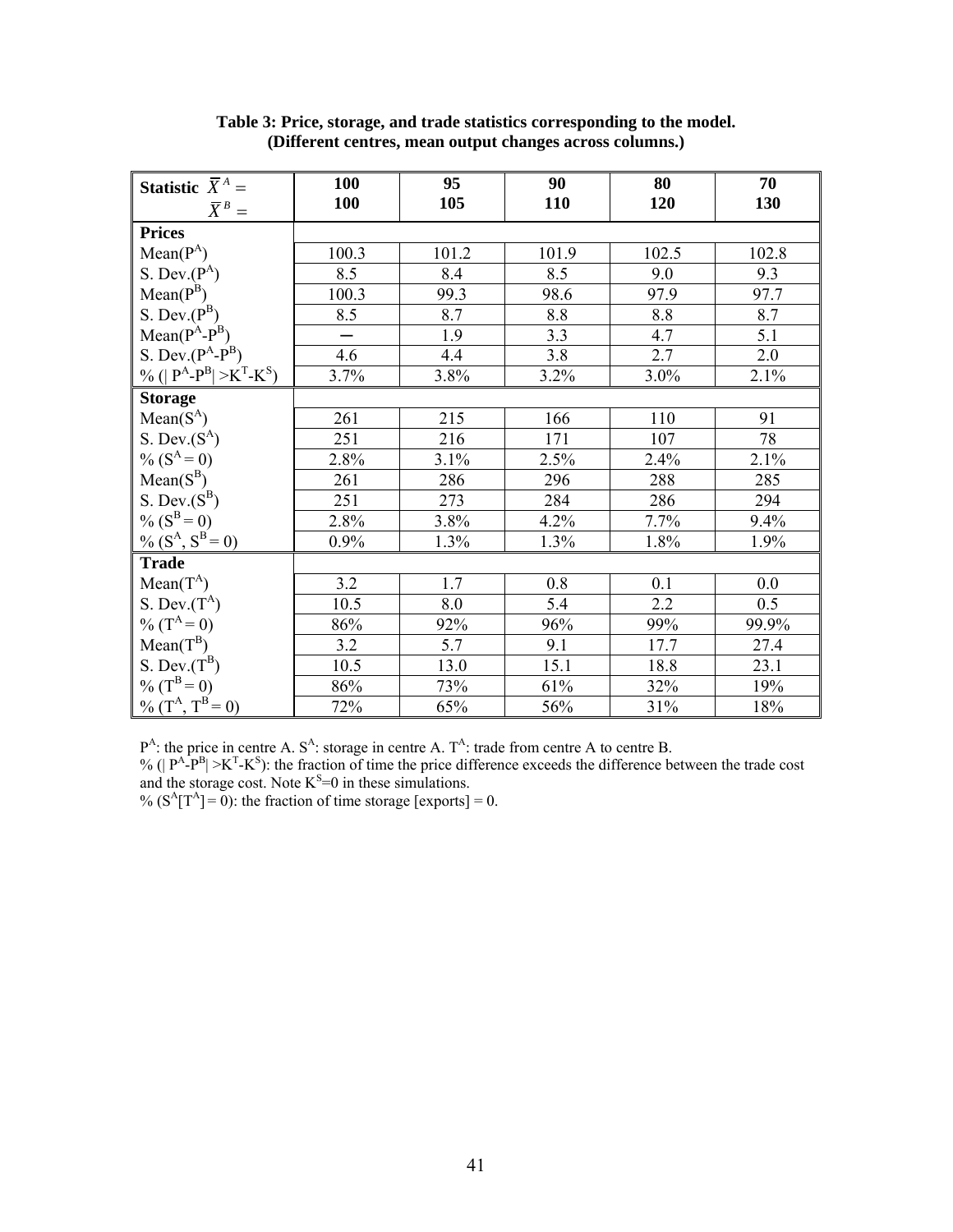| <b>Storage</b><br>level bu | $<$ 150000 | $<$ 300000 | <600000  | $<$ 1000000 | $<$ 2000000 | $2000000+$ |
|----------------------------|------------|------------|----------|-------------|-------------|------------|
| N                          | 21         | 45         | 79       | 62          | 87          | 75         |
| $%$ obs<br>< 0             | $0\%$      | 2%         | 2.5%     | 3%          | 10%         | 15%        |
| $%$ obs<br>$0 \leq x < 5$  | 38%        | 67%        | 85%      | 90%         | 87%         | 83%        |
| $%$ obs<br>$\geq$ 5        | 62%        | 31%        | 12.5%    | 6.5%        | 2%          | 3%         |
| <b>Mean</b>                | 6.01       | 3.84       | 2.70     | 1.73        | 1.45        | 1.10       |
| <b>Std</b>                 | 2.93       | 2.57       | 1.89     | 2.82        | 1.61        | 1.81       |
| <b>WMW</b><br>test 1       |            | $-2.77*$   | $-4.44*$ | $-5.23*$    | $-5.95*$    | $-5.96*$   |
| <b>WMW</b><br>test 2       |            | $-2.77*$   | $-2.43*$ | $-2.52*$    | $-1.94$     | $-1.03$    |

**Table 4: Distribution of spot price difference adjusted for transport costs**   $(P^{NT} - P^{CH} - K^T)$  by storage level

The table shows the fraction of observations in each group which are less than zero, between 0 and 5 cents, and more than 5 cents.

The first Wilcoxon-Mann-Whitney test, WMW test 1, tests whether the distribution is the same as the distribution of the group for which storage is less than 150000 bushels. The second Wilcoxon-Mann-Whitney test, WMW test 2, tests whether the distribution is the same as the distribution of the group immediately to the left.

The WMW test is asymptotically distributed as  $N(0,1)$  and a  $*$  indicates significance at the 5% critical level i.e. that the two cumulative distributions lie above each other.

| <b>Storage</b><br>level bu | $<$ 150000 | $<$ 300000 | <600000 | $<$ 1000000 | $<$ 2000000 | $2000000+$ |
|----------------------------|------------|------------|---------|-------------|-------------|------------|
| N                          | 19         | 44         | 77      | 60          | 84          | 74         |
| $%$ obs<br>< 0             | 21%        | 7%         | 10%     | 8%          | 7%          | 11%        |
| $%$ obs<br>$0 \leq x < 5$  | 74%        | 91%        | 86%     | 92%         | 92%         | 85%        |
| $%$ obs<br>$\geq$ 5        | $5\%$      | 2%         | 4%      | $0\%$       | $1\%$       | 4%         |
| <b>Mean</b>                | 1.04       | 1.60       | 1.60    | 1.29        | 1.45        | 1.55       |
| <b>Std</b>                 | 2.12       | 1.33       | 1.76    | 3.03        | 1.12        | 2.09       |
| <b>WMW</b><br>test 1       |            | 1.00       | 1.07    | 0.92        | 0.73        | 0.90       |
| WMW<br>test 2              |            | 1.00       | 0.07    | $-0.31$     | $-0.49$     | 0.56       |

**Table 5: Distribution of spot-future price difference adjusted for transport costs**   $(F^{NT} - P^{CH} - K^T)$  by storage level

See Table 4. The table shows the fraction of observations in each group which are less than zero, between 0 and 5 cents, and more than 5 cents.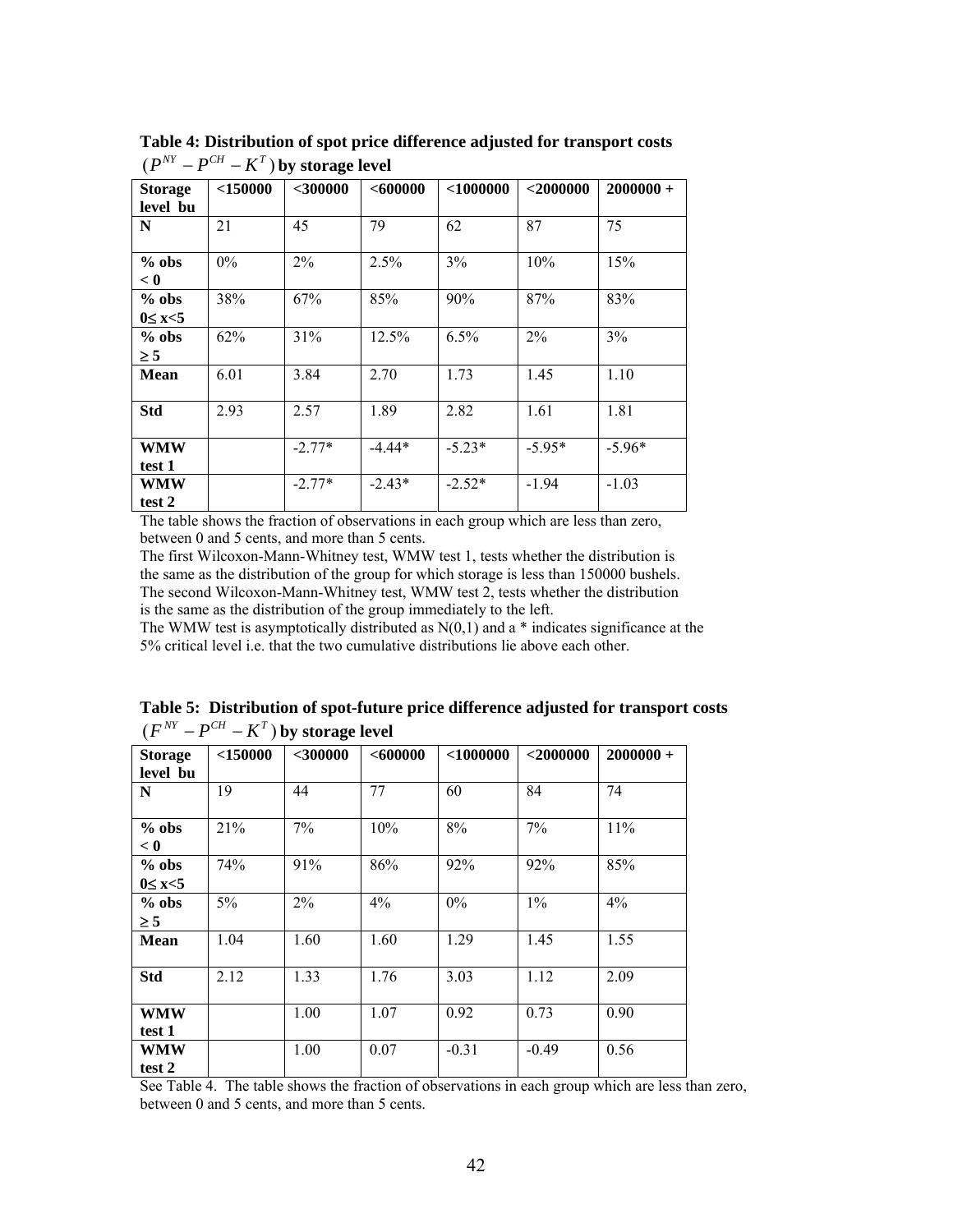





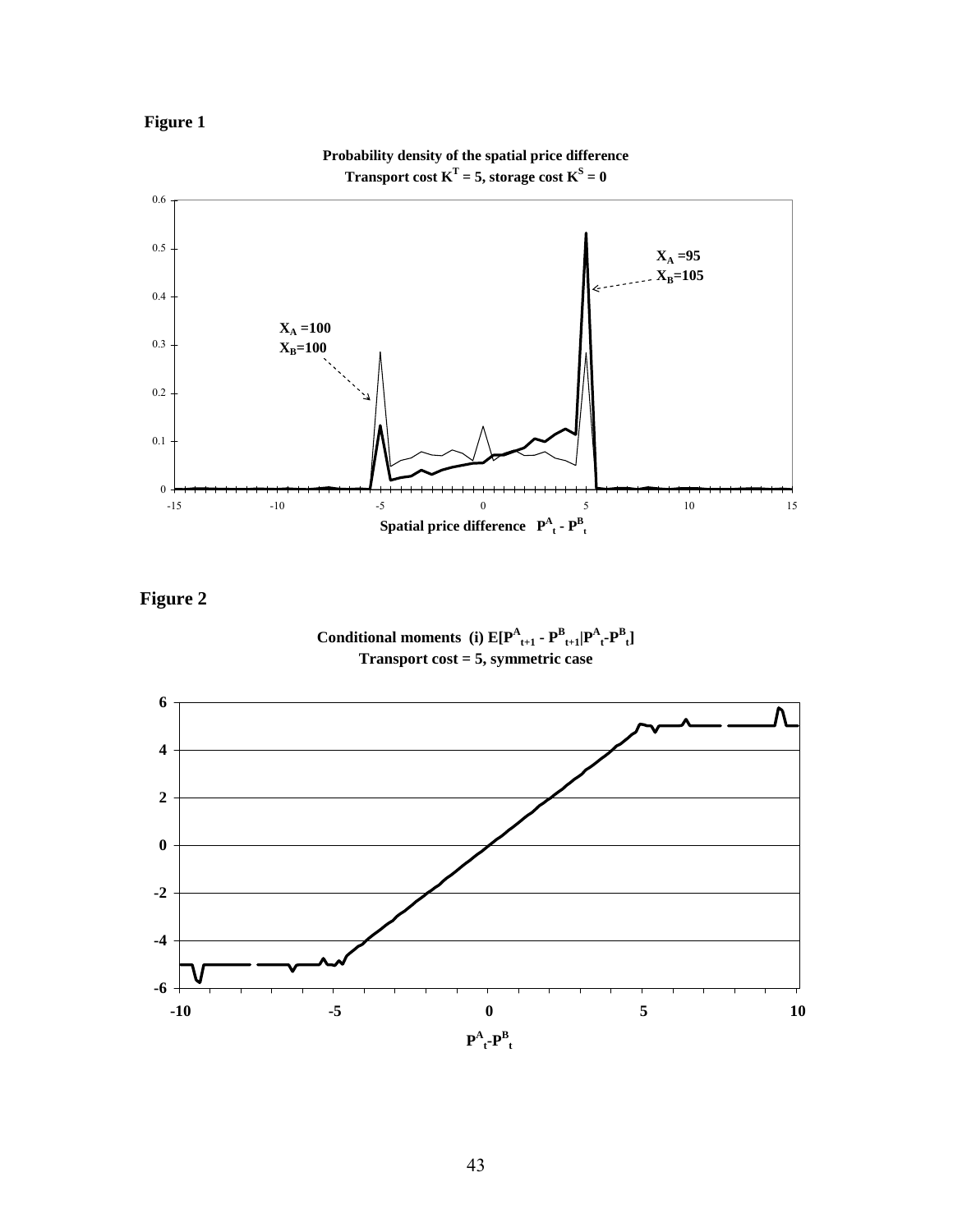

Conditional moments (ii)  $E[P^A_{t+1} - P^A_{t} | P^A_{t} - P^B_{t}]$  and  $E[P^B_{t+1} - P^B_{t} | P^A_{t} - P^B_{t}]$ . **Transport cost = 5, symmetric case**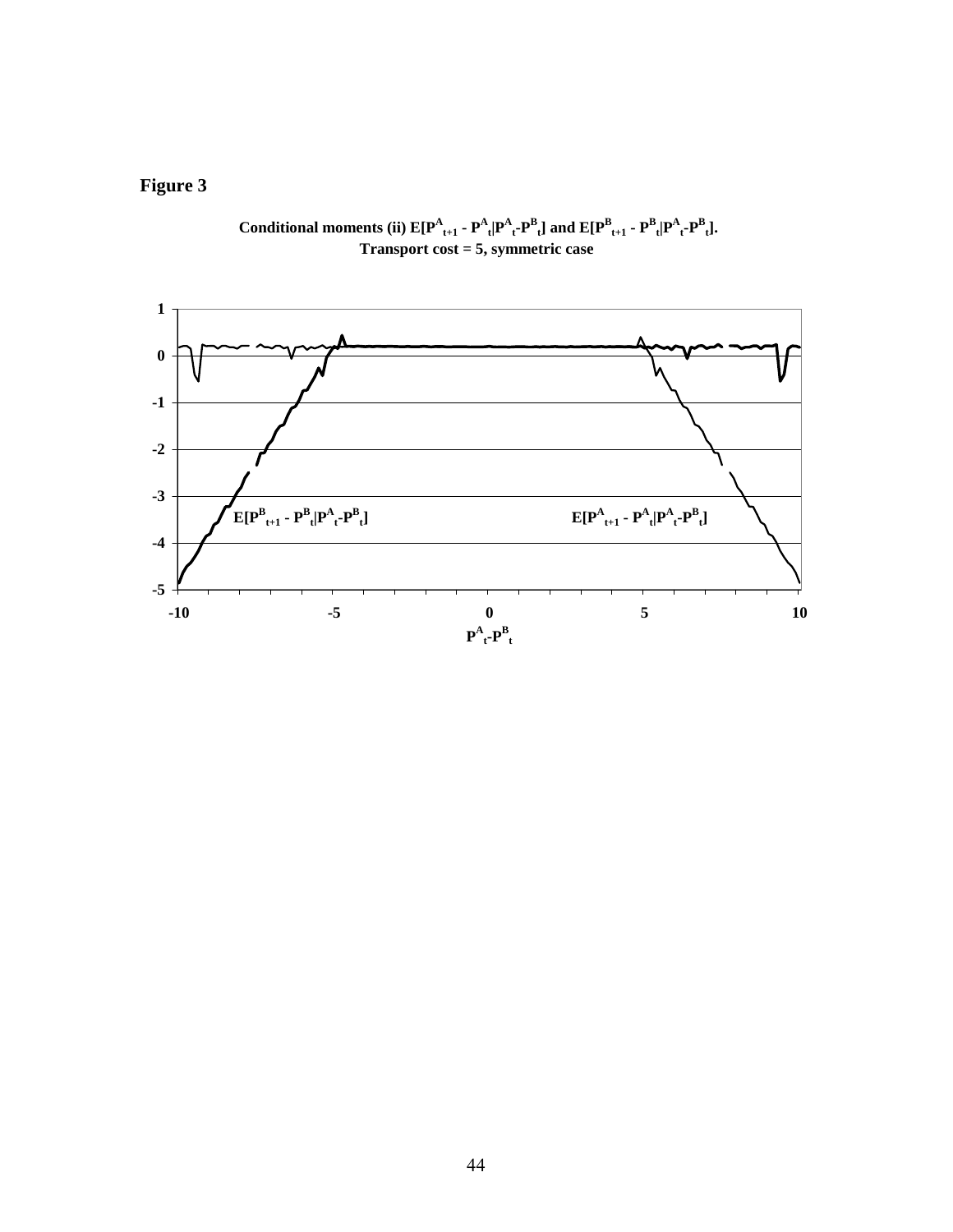

### **Seasonal pattern of Chicago corn shipments 1878-1890**



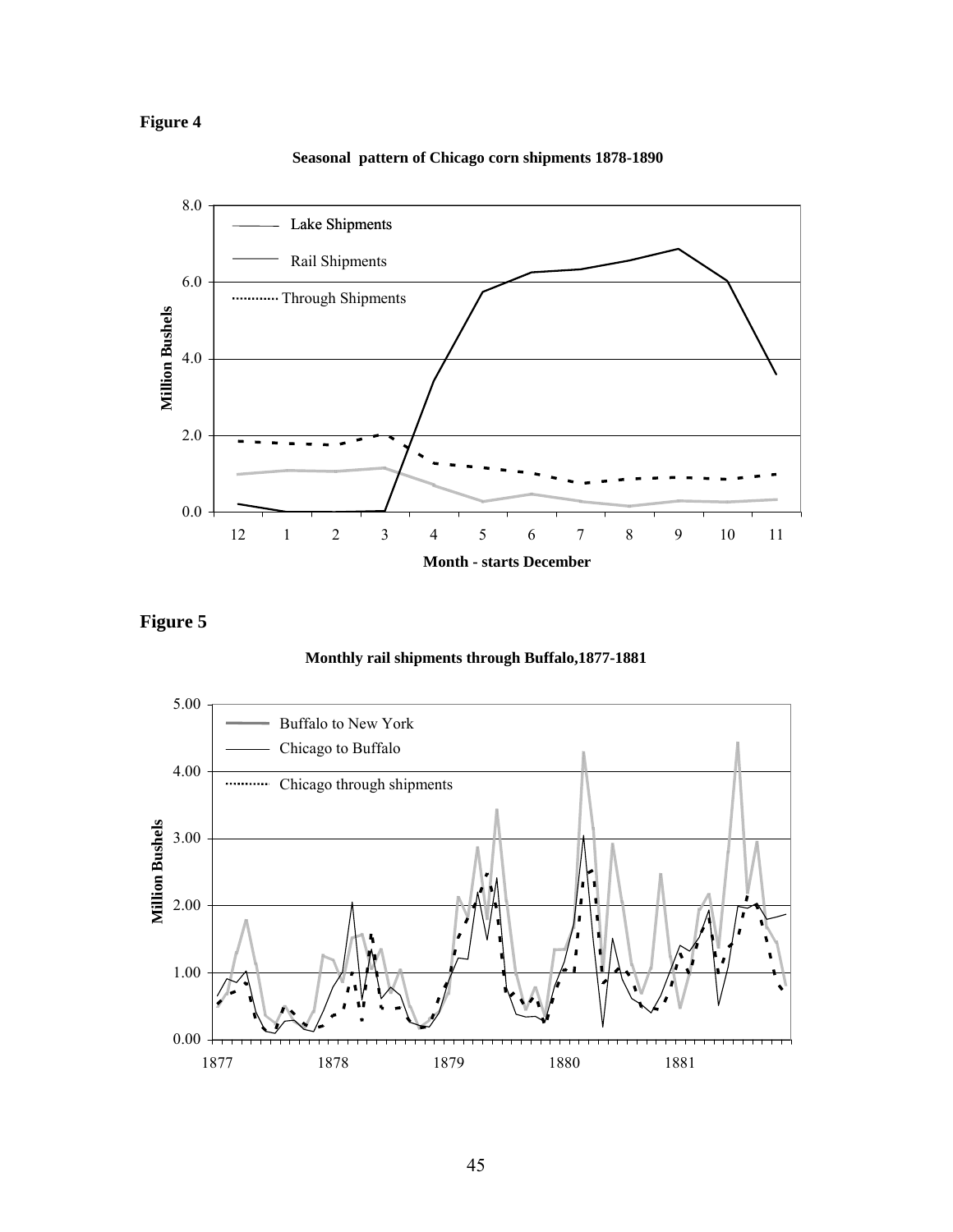

**Average transport costs, 1880 - 1891, by week**

**Figure 7** 



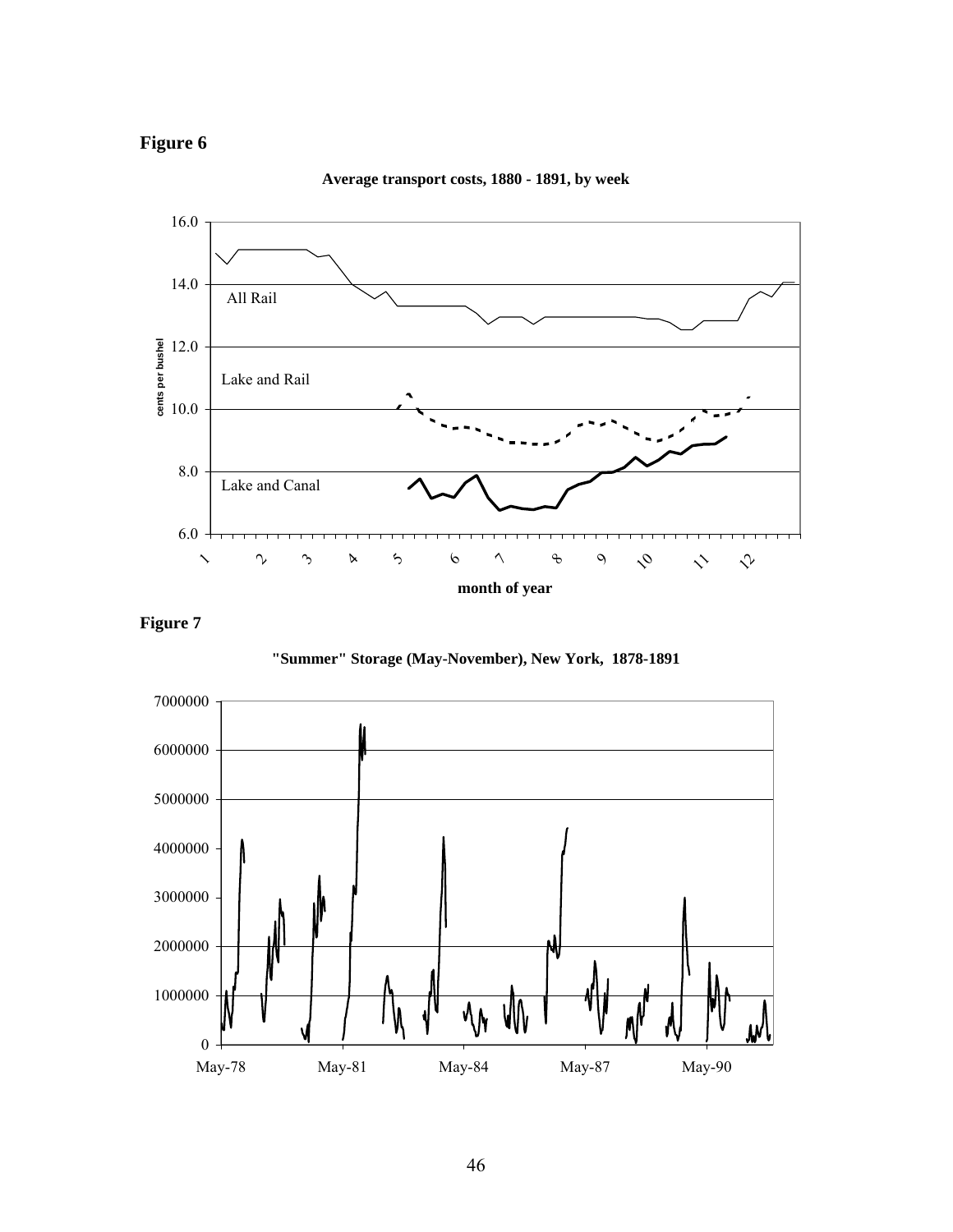

**NY spot and Chicago spot price difference versus transport cost 1878-1891**

**NY future minus Chicago spot price versus transport cost 1878-1891 New York future is "delivery this month" if date is before the 10th; otherwise "delivery next month"** 

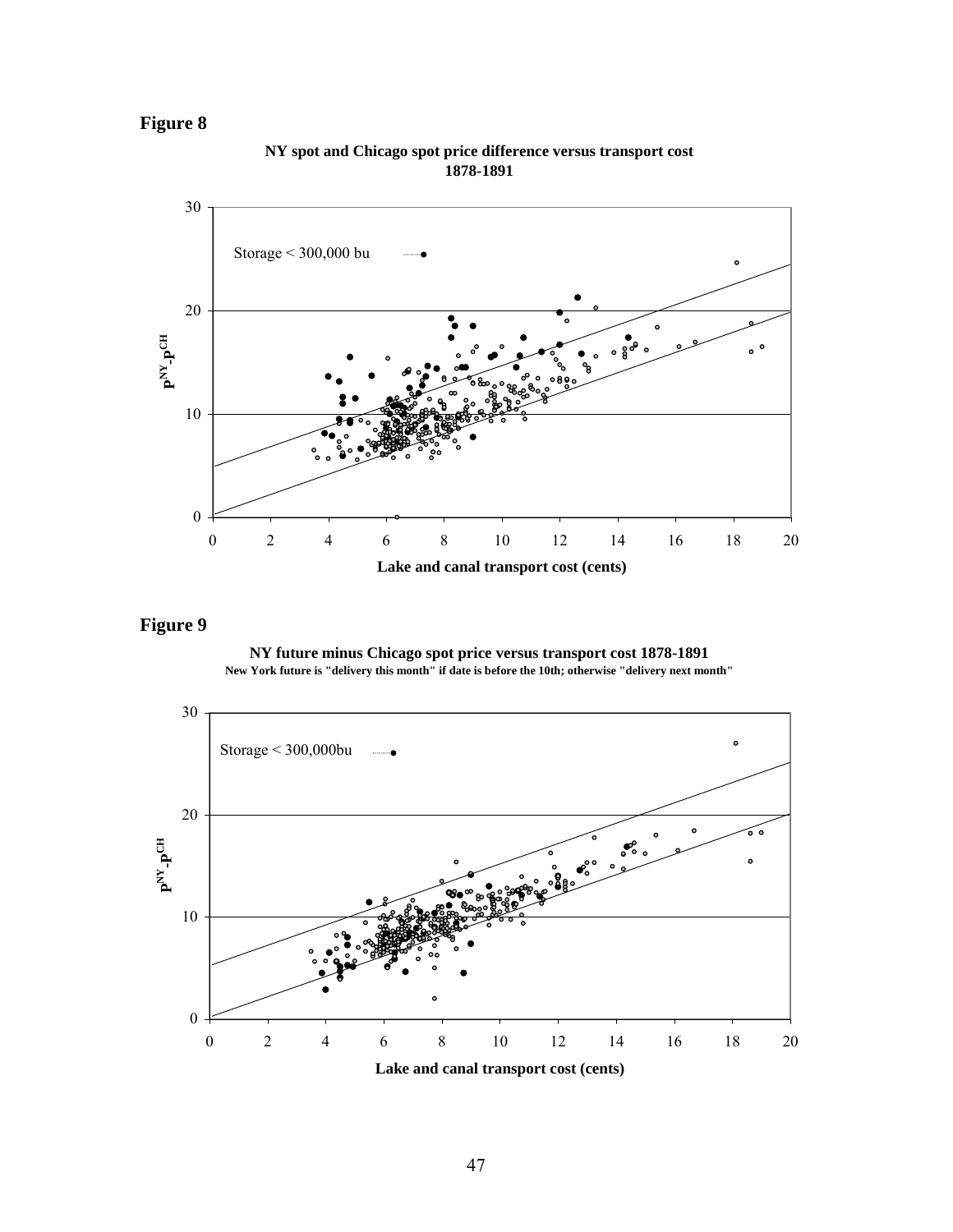

**Spatial arbitrage - storage Curve (PCH+KT -PNY ) versus storage** 

**Figure 11** 

**Supply of Storage Curve One month future premium versus storage** 

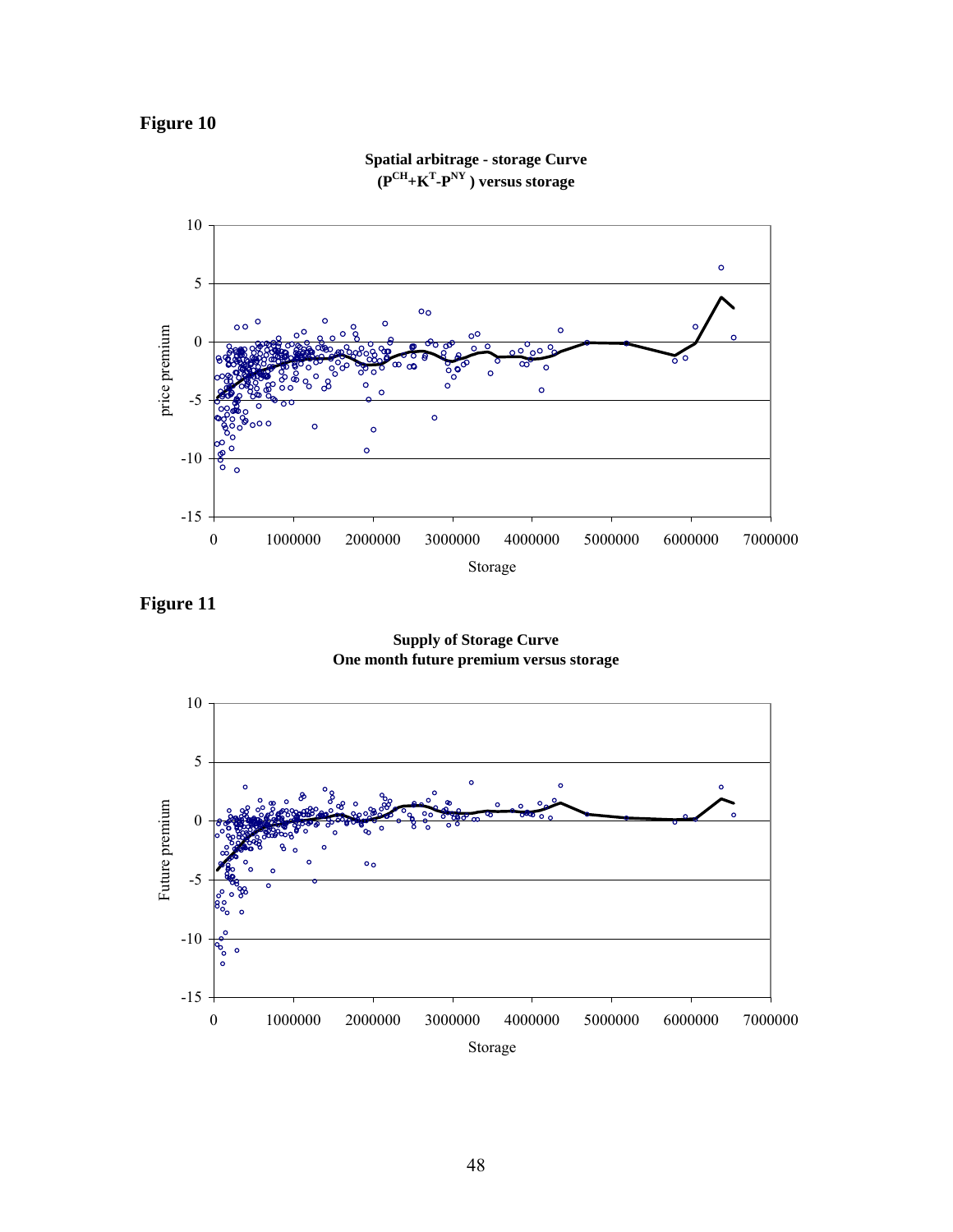

### **Future premium versus Spatial arbitrage-transport cost gap**

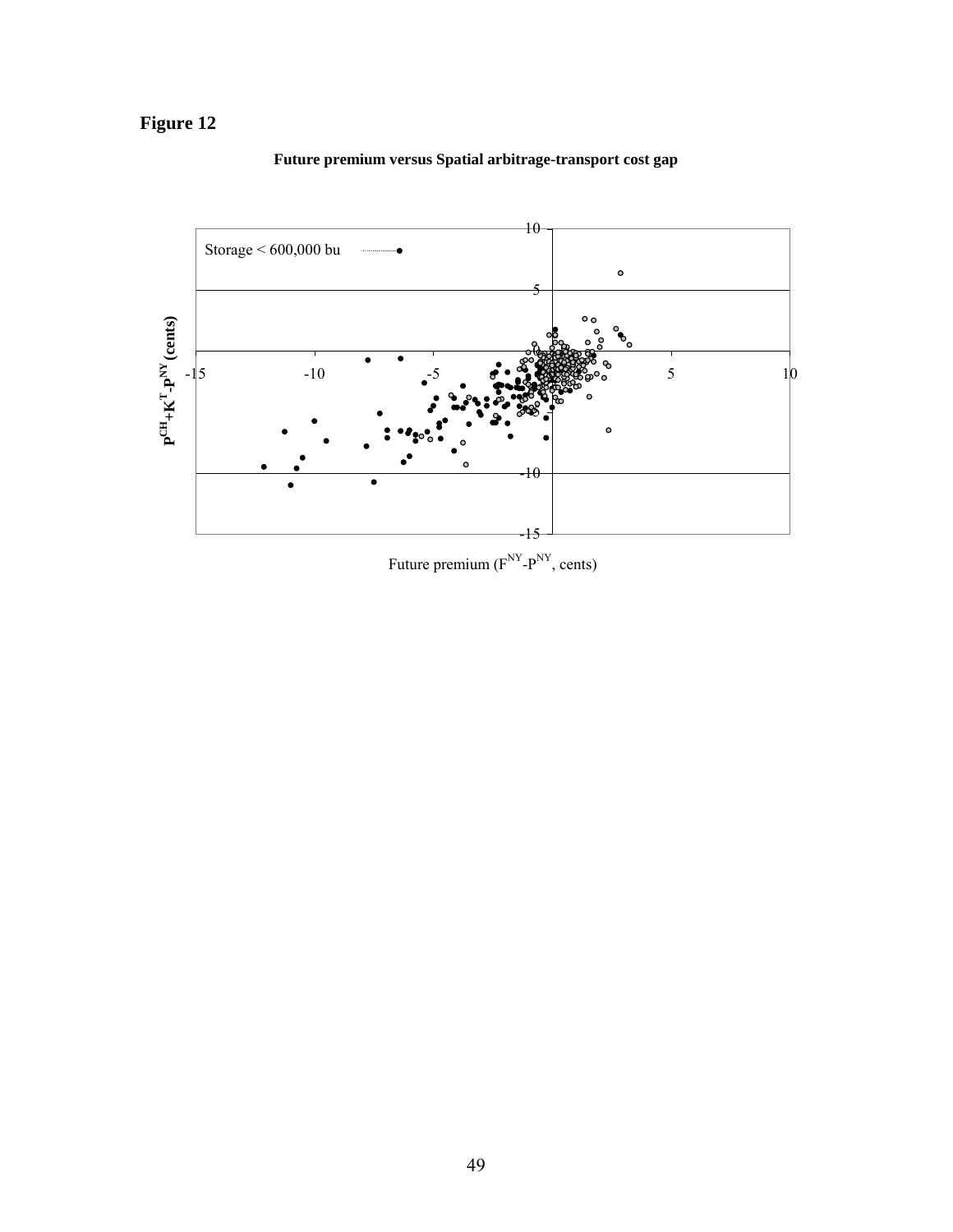### **Bibliography**

Bailey, Roy E. and Chambers, Marcus J. (1996) A Theory of Commodity Price Fluctuations. *Journal of Political Economy* 104 (5) 924 - 957

Baumol, W. J. and H. D. Vinod (1970) An Inventory Theoretic Model of Freight Transport Demand. *Management Science* 16(7) 413-421

Brennan, Michael J. (1958) The Supply of Storage *American Economic Review* 48(1) 50-72

Chicago Board of Trade (1876 - 1892) *Annual Report of the Trade and Commerce of Chicago*  (Chicago: JMW Jones Stationery and Printing Co.)

Cournot, Augustin (1838) *Researches into the Mathematical Principles of the Theory of Wealth.* Translated by Nathaniel T Bacon, 1897. (New York: Augustus M. Kelly, Reprints of Economic Classics,1960)

*The Commercial and Financial Chronicle* (New York: William B Dana &Co. (Weekly: 1882 - 1887; Volumes 35 - 43))

Coleman, Andrew M.G. (1998) Storage, Arbitrage, and the Law of One Price (Princeton: Princeton University Thesis)

Cournot, Augustin (1838(1960)) *Researches into the Mathematical Principles of the Theory of Wealth* [translated by Nathaniel T Bacon, 1897] (New York: Augustus M. Kelley, Reprints of Economic Classics)

Deaton, Angus, and Guy Laroque (1992) On the Behavior of Commodity Prices *Review of Economic Studies* 59 1-23

Deaton, Angus S. and Laroque, Guy (1995) Estimating a nonlinear rational expectations commodity price model with unobservable state variables *Journal of Applied Econometrics* 10 S9-S40

Deaton, Angus, and Guy Laroque (1996) Competitive Storage and Commodity Price Dynamics *Journal of Political Economy* 104(5) 896-923

de Jong, Gerard (2000) Value of Freight Travel-Time Savings pp 553 - 564 in Hensher, D.A. and Button, Kenneth J. (ed) *Handbook of Transport Modeling* (Oxford: Pergamon)

Dumas, Bernard (1988) Pricing Physical Assets Internationally *NBER Working Paper* 2569

Goldstein, Benjamin (1928) *Marketing: A Farmers' Problem* (New York: The MacMillian Company)

Hansen, Bruce E. (1996) Inference When a Nuisance Parameter Is Not Identified Under the Null Hypothesis. *Econometrica* 64(2) 413-430

Kaldor, Nicholas (1939) Speculation and Economic Stability *The Review of Economic Studies*  7(1) 1-27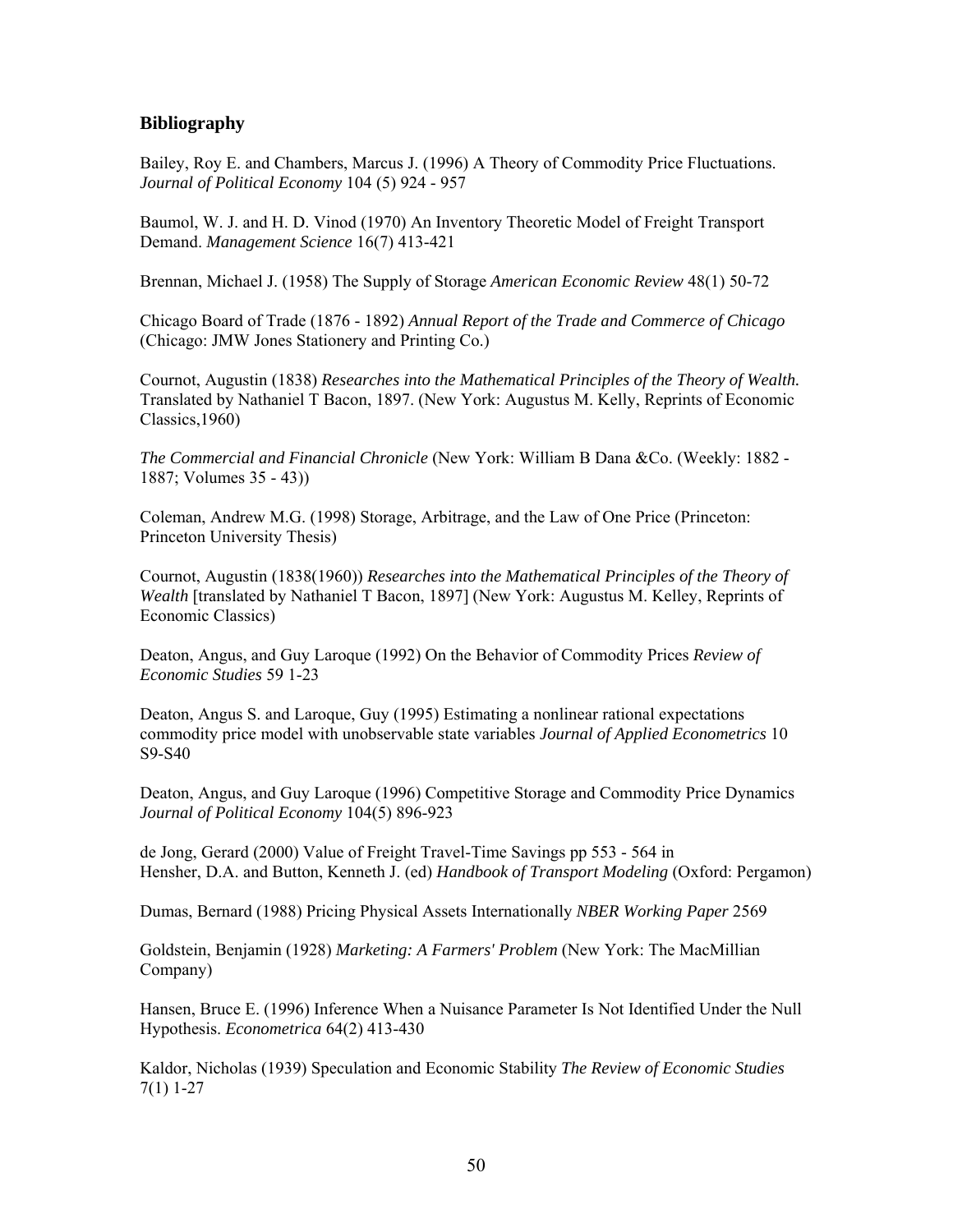Lee, Guy A. (1937) The Historical Significance of the Chicago Grain Elevator System *Agricultural History* 11(1) 16-32

McGinnis, Michael A. (1989) A Comparative Evaluation of Freight Transportation Models *Transportation Journal* 29(2) 36-46

New York Produce Exchange (1876 - 1892) *Annual Report* (New York: Jones Printing Company)

New York Times (New York, 1870 - 1892)

Obstfeld, Maurice, and Alan M. Taylor (1997) Nonlinear Aspects of Goods-Market Arbitrage and Adjustment: Heckscher's Commodity Points Revisited. *Journal of Japanese and International Economics* 11 441-479

Porter, Robert H. (1983) A Study of Cartel Stability: The Joint Executive Committee, 1880-1886 *Bell-Journal-of-Economics.* 14(2): 301-14

Porter, Robert H. (1985) On the Incidence and Duration of Price Wars *Journal-of-Industrial-Economics.* 33(4): 415-26

Samuelson, Paul A. (1952) Spatial Price Equilibrium and Linear Programming *American Economic Review* 283-303

Spiller, Pablo T. and Wood, Robert O. (1988) "The Estimation of Transactions Costs in arbitrage Models" *Journal of Econometrics 39* 309-326

Tunell, George (1897) The Diversion of the Flour and Grain Traffic from the Great Lakes to the Railroads. *Journal of Political Economy* 5 339-375

Tyworth, John (1991) The Inventory Theoretic Approach in Transportation Selection Models: A Critical Review. *Logistics and Transportation Review* 27(4) 299-318

Ulen, Thomas S. (1982) The Regulation of Grain Warehousing and its Economic Effects: The Competitive Position of Chicago in the 1870s and 1880s. *Agricultural History* 56(1) 194-210

United States Bureau of Statistics (1877) *First Annual Report on the Internal Commerce of the United States, by Joseph Nimmo, Jr. Part 2 of the Annual Report of the Chief of the Bureau of Statistics on the Commerce and navigation of the United States for the Fiscal Year ending June 30 1876.* (Washington: Government Printing Office)

United States Bureau of Statistics (Treasury Department) (1881) *Report on the Internal Commerce of the United States,1881, by Joseph Nimmo.* (Washington: Government Printing Office)

United States Bureau of Statistics (Treasury Department) (1884) *Report on the Internal Commerce of the United States,1881-1882, by Joseph Nimmo.* (Washington: Government Printing Office)

United States 52nd Congress 2nd Session (1893) *Senate Report 1394: Wholesale Prices, Wages, and Transportation. Report by Mr Aldrich from the Committee on Finance March 3 1893 Part 1*. (Washington: Government Printing Office)